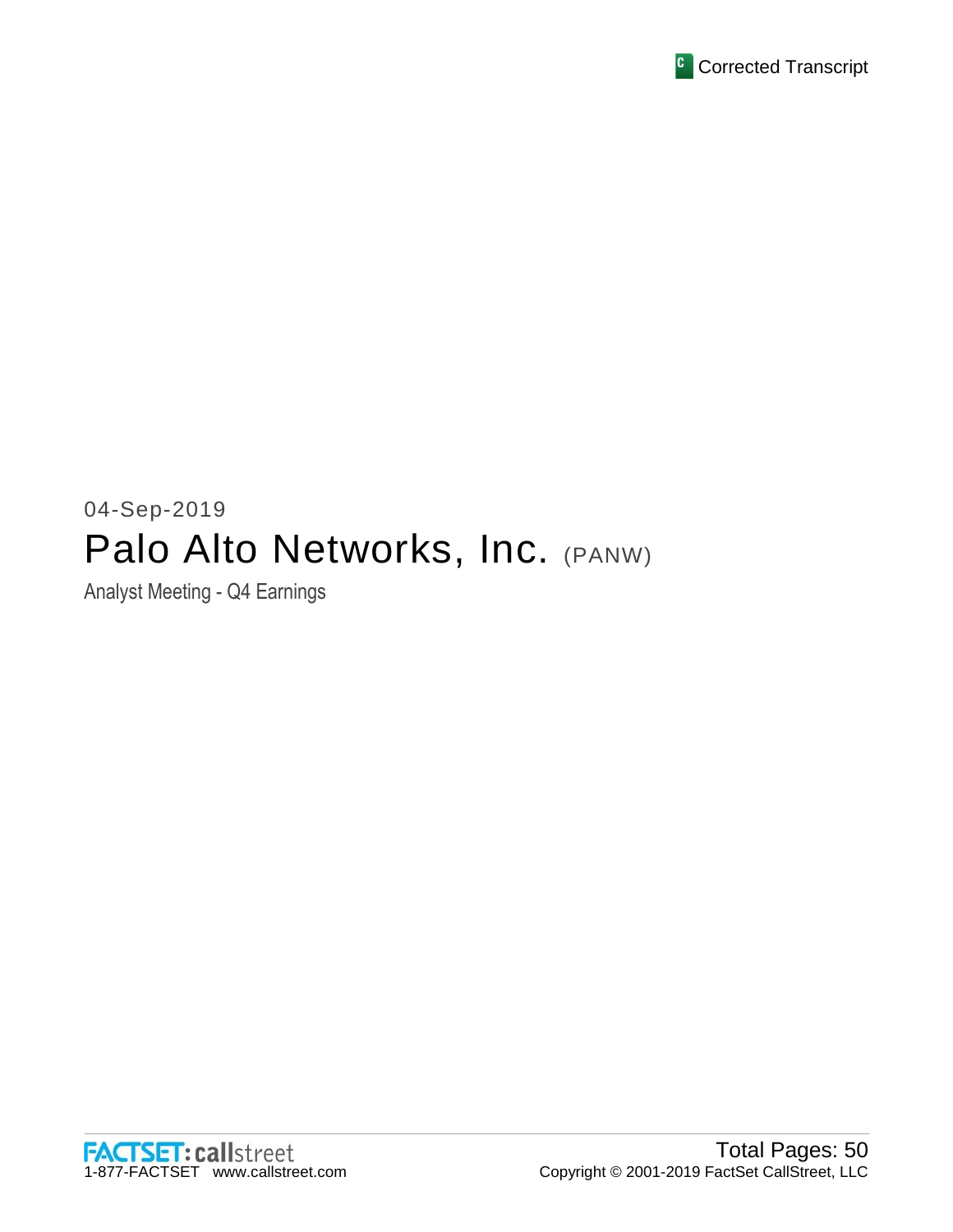# **CORPORATE PARTICIPANTS**

David Niederman *Vice President, Investor Relations, Palo Alto Networks, Inc.*

Kathy Bonanno *Chief Financial Officer & Executive Vice President, Palo Alto Networks, Inc.*

Nikesh Arora *Chairman & Chief Executive Officer, Palo Alto Networks, Inc.* Lee Klarich *Chief Product Officer, Palo Alto Networks, Inc.*

Nir Zuk *Founder, Chief Technology Officer & Director, Palo Alto Networks, Inc.*

Amit Singh *President, Palo Alto Networks, Inc.*

......................................................................................................................................................................................................................................................

# **OTHER PARTICIPANTS**

Jonathan Ho *Analyst, William Blair & Co. LLC*

Kenneth Talanian *Analyst, Evercore ISI*

Shaul Eyal *Analyst, Oppenheimer & Co., Inc.*

Saket Kalia *Analyst, Barclays Capital, Inc.*

Imtiaz Koujalgi *Analyst, Guggenheim Securities LLC*

Fatima Boolani *Analyst, UBS Securities LLC*

Sterling Auty *Analyst, JPMorgan Securities LLC*

Matthew Hedberg *Analyst, RBC Capital Markets LLC*

Philip Winslow *Analyst, Wells Fargo Securities LLC* Karl E. Keirstead *Analyst, Deutsche Bank Securities, Inc.*

Pierre C. Ferragu *Global Team Head, New Street Research LLP (US)*

Keith Bachman *Analyst, BMO Capital Markets (United States)*

Michael Turits *Analyst, Raymond James & Associates, Inc.*

Erik Suppiger *Analyst, JMP Securities LLC*

Andrew James Nowinski *Analyst, Piper Jaffray & Co.*

Brad Zelnick *Analyst, Credit Suisse Securities (USA) LLC*

Srini Nandury *Analyst, Summit Redstone Partners LLC*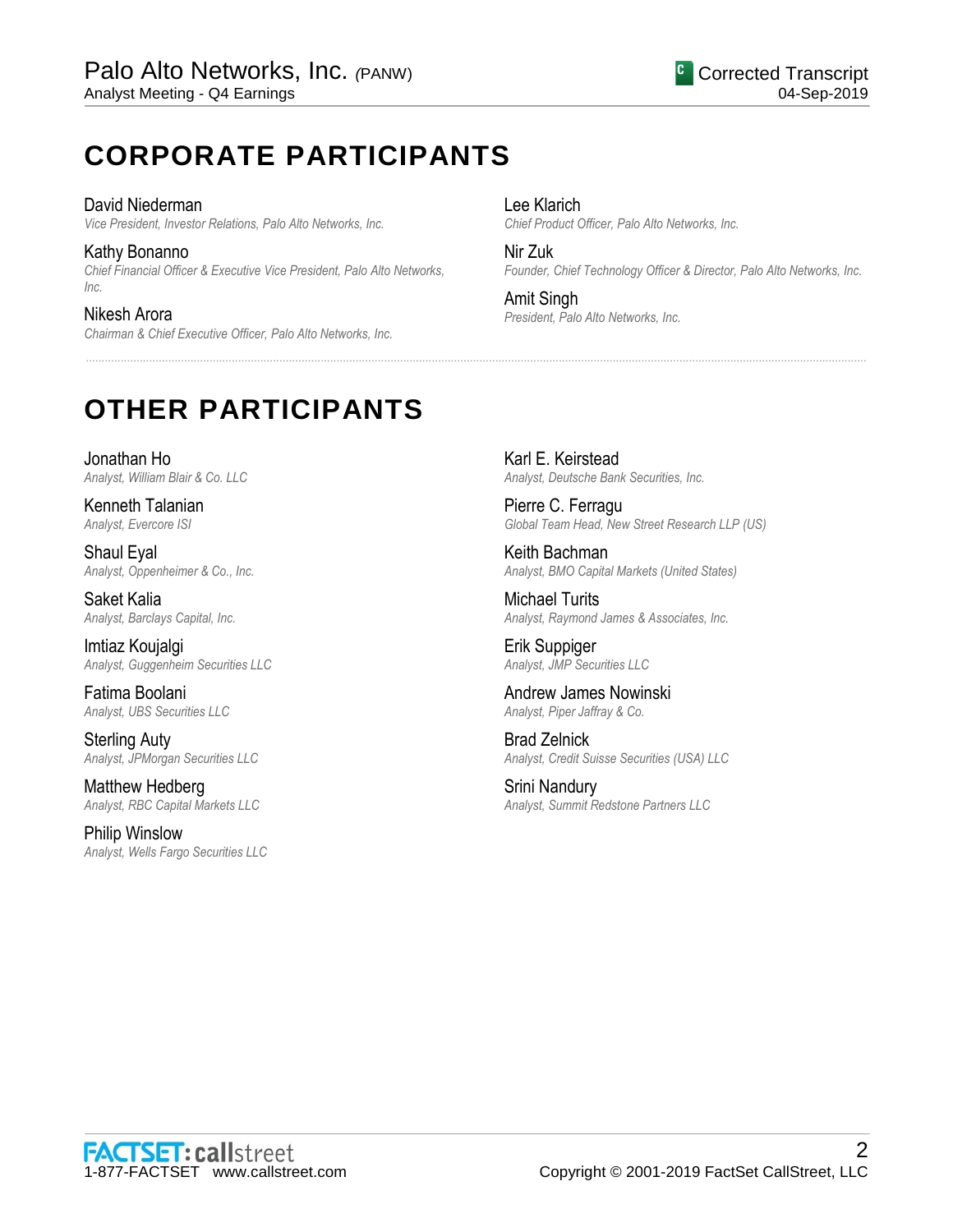# **MANAGEMENT DISCUSSION SECTION**

**Operator**: Please welcome Vice President of Investor Relations, David Niederman.

# David Niederman

*Vice President, Investor Relations, Palo Alto Networks, Inc.*

Hello. Thanks for coming. We really appreciate it. Good afternoon. I'm David Niederman, Vice President, Investor Relations at Palo Alto Networks. Thanks for joining us today to discuss our Fiscal Fourth Quarter and Full Year 2019 Results. This meeting is being broadcast live over the Web and can be accessed on our Investor Relations section of our website, investors.paloaltonetworks.com.

......................................................................................................................................................................................................................................................

Earlier this afternoon, we issued a press release announcing our results for our fiscal fourth quarter and full year ended July 31, 2019. We also provided a script of certain fiscal fourth quarter and full-year 2019 financial results and operating metrics, along with applicable reconciliations as exhibits to a current report on Form 8-K filed with the SEC earlier this afternoon. Copies of these materials can also be found on the Investor section of our website.

I'd like to remind you that management will be making forward-looking statements, including statements regarding our near- and long-term financial guidance and strategy as well as modeling points for Q1 2020 and full year fiscal 2020. Please kindly take a moment to review the Safe Harbor language provided with the meeting materials. Also, please note that certain financial measures we use on this call are expressed on a non-GAAP basis and have been adjusted to exclude certain charges. For historical periods, we provided reconciliations of these non-GAAP financial measures to GAAP financial measures in the Supplemental Financial Information that can be found at the end of the presentation and the Investors section of our website located at investors.paloaltonetworks.com.

On stage with us today will be Nikesh Arora, our Chairman and Chief Executive Officer; Kathy Bonanno, our Chief Financial Officer; Lee Klarich, our Chief Product Officer; and Nir Zuk, our Chief Technology Officer. We will have a Q&A forum at the end of the financial presentation.

......................................................................................................................................................................................................................................................

And with that, I'll turn it over to Kathy.

# Kathy Bonanno

*Chief Financial Officer & Executive Vice President, Palo Alto Networks, Inc.*

Hi, everyone. Thank you so much for coming today. Look, a spattering of applause, how nice. I appreciate that. Thank you. Thank you all very, very much for coming today. We appreciate your interest in Palo Alto Networks. We have a lot to cover today, and so I'm just going to get right into it.

I'm going to start by providing a quick overview of our fiscal Q4 results for the fiscal year 2019 and full year results. Nikesh will then come up and he'll walk you through our strategy and our operating framework for the next three years. And then, Lee Klarich and Nir Zuk will take you through our product strategy and I'll return to cover forward-looking guidance at the end.

So, let's turn now to fiscal fourth quarter 2019, which capped off another great year for Palo Alto Networks. In the quarter, we grew revenue 22% year-over-year to approximately \$806 million. Quarterly billings crossed the \$1 billion mark, a first in the company's history. And our performance in Prisma and Cortex, or as we refer to them collectively as next-gen security, was especially strong.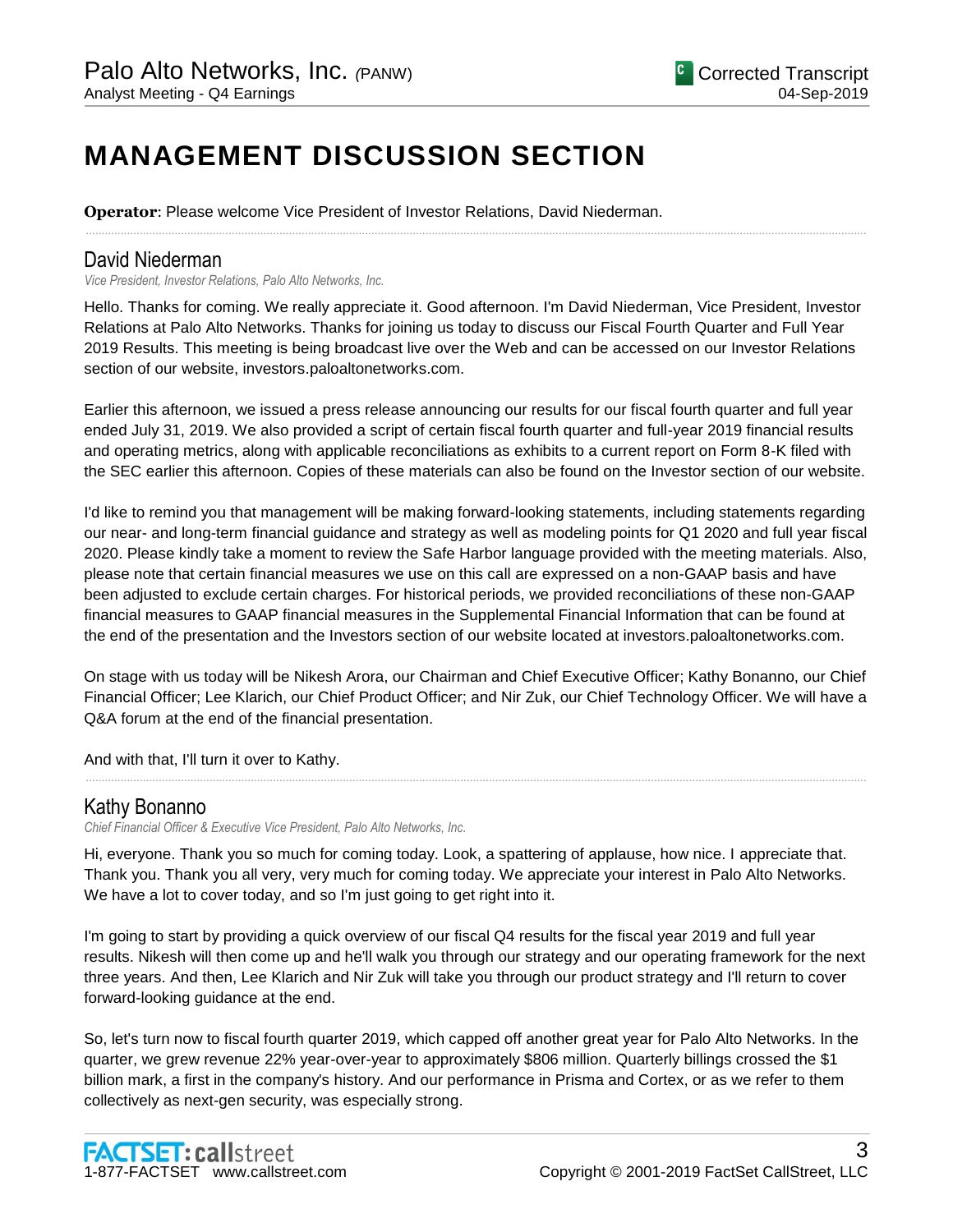Our next-gen security billings were approximately \$192 million in the quarter. This represents a \$768 million annual run rate and accelerated our growth to approximately 180% year-over-year. For the full fiscal year, we also delivered strong top-line results, and full year free cash flow was approximately \$924 million. If we adjust for the cash charges associated with our headquarters in Santa Clara and the retirement of our 2019 convertible debt, free cash flow for the year was \$1.1 billion at a margin of 36.7%.

So, let's turn now to some of the product highlights for the quarter. In Q4, we completed the acquisitions of Twistlock and PureSec, and we are actively integrating them into our Prisma Cloud offering. We also released significant updates to Prisma Access, including providing over 100 network on-boarding locations around the globe and providing Clean Pipe for service providers, along with several other unique capabilities in that release. In addition, we released Traps 6.1, which included expanded support for macOS and Linux, further strengthening our endpoint and XDR offerings.

And we received FedRAMP certification for WildFire cloud, a huge milestone towards shifting government WildFire usage towards the cloud. And as you probably just saw, earlier this afternoon, we announced our intent to acquire Zingbox, an enterprise IoT security company. As Nikesh will discuss a bit later, this acquisition is yet another example of our ongoing strategy to consolidate new technologies into our next-generation firewall platform, making it easier for customers to protect their complex enterprise environment.

In addition to product releases, we had several notable wins during the quarter. We displaced Symantec and Zscaler at a Fortune 50 U.S. retailer to secure their data center and network of more than 2,000 retail outlets. We displaced Zscaler and beat Fortinet at a major European national healthcare provider in their digital transformation project. They're securing their hundreds of hospitals along with all of their patients and employees, was a great win for us in the quarter. We beat CrowdStrike and displaced Symantec with our Prisma and Cortex platforms at a global insurance company with more than 25 million policyholders. And we beat Fortinet and displaced Cisco to become the standard security platform for the government of one of the most populous regions in Asia Pacific.

In summary, there was a lot of great news in the quarter. We continue to have high win rates against our competition and add thousands of new customers every quarter. In Q4, we added nearly 3,000 new customers and are now privileged to have won nearly 65,000 customers. We're looking forward to another great year in fiscal 2020 and we'll now move on to the rest of the presentation.

......................................................................................................................................................................................................................................................

Please welcome our CEO, Nikesh Arora.

### Nikesh Arora

*Chairman & Chief Executive Officer, Palo Alto Networks, Inc.*

Good afternoon. Thank you very much for joining us. And thank you, Kathy. Normally, when I get up on stage, I usually ask the audience what can I answer so that you'll leave here happy. Now, many of you are so kind, you've written me very long notes about what you want me to tell you, which are going to make you happy. So, it's very helpful. It's like I have my marching orders. You've given me the script.

So, Keith Weiss from Morgan Stanley, yes, we will talk about product evolution M&A. Keith Bachman talks about depth and duration of depressed cash flow. Sounds very depressing, but we'll talk about that. They're not depressed. Gur, we will go down to the details of our next-generation security business and explain the financial models around here. They don't get spooked by duration issues.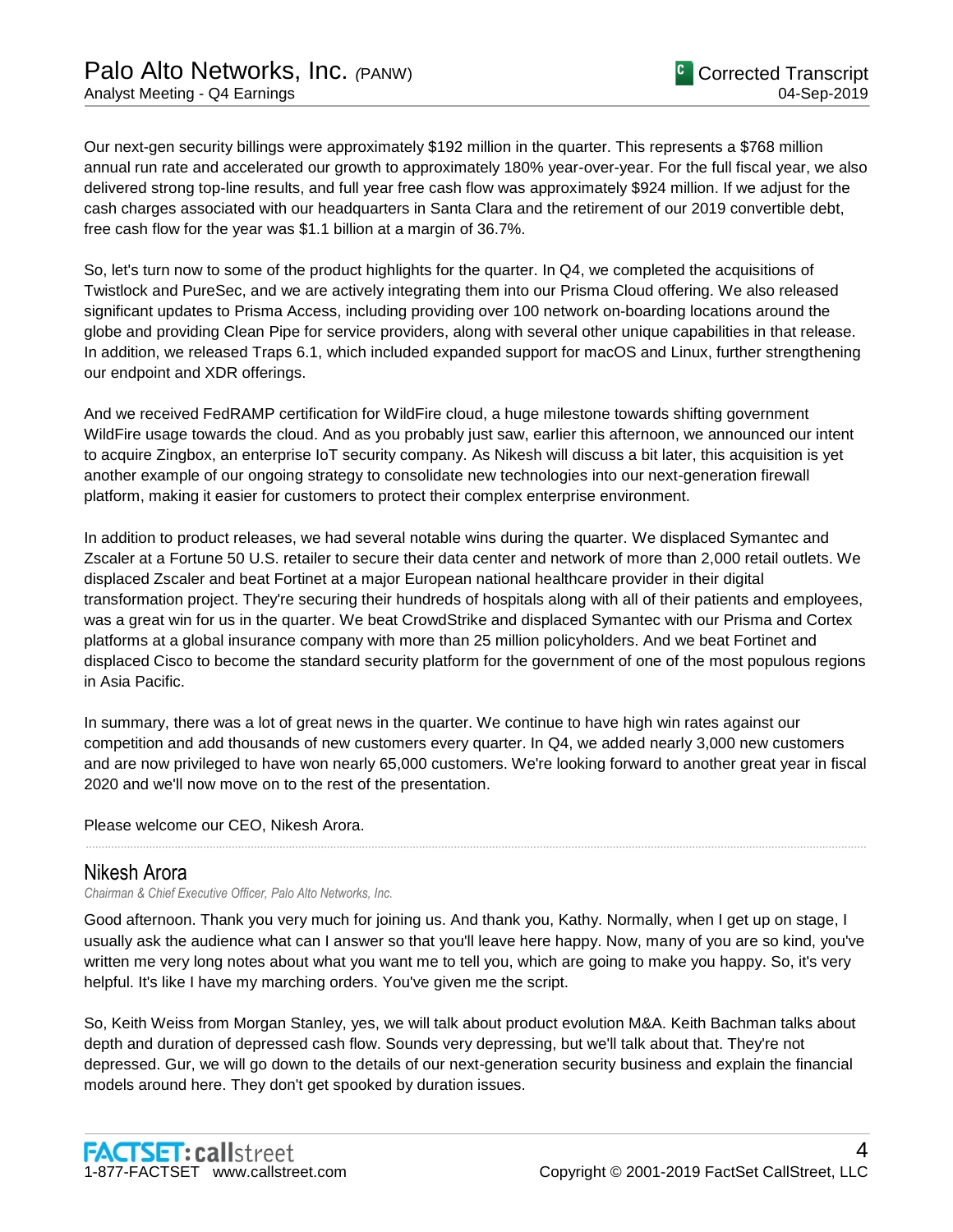And yes, Brad, no hardware company this size has made a transition like this. But hopefully, we just need to keep growing and not make the transition. You do notice that we're displacing your favorite company, Zscaler, in many situations. But I was scared, today, Brad changes the recommendation. Something is going to happen to the rest of you guys. So for now, I'm happy with Brad where he is.

So, it's been about 12-plus months I've been at Palo Alto Networks, and I know you guys have been asking for us to come about and explain how we're thinking about this company going forward. So, hopefully, in the next 75, 80 minutes, me, Nir, Lee, and many of my management colleagues will share our plan for the next three years with you in terms of where we want to take this company.

Before I go there, I thought what I would do is quickly walk you through what I've learned over the last 12 months. Now, unfortunately, there's going to be no earth-shattering secrets in what I'm going to tell you in the first section, but hopefully you'll get a sense that I've been studying this industry for a while. And the problems are obvious, right? This is \$140 billion industry and we have too many vendors. I've gone to over 300 customers in the last 1 year. The winner so far is 212 cybersecurity vendors deployed in one customer. That's a lot. And what happens is when you have 212 cybersecurity vendors and cybersecurity is only 8% to 10% of your spend, it's way too many vendors for the amount of spend you do on IT compared to the rest of the vendors we have.

What that results in is people are deploying too many tools. One of these customers, not the 212 vendor customer, has nine endpoints deployed. And you don't have nine CRM systems, you don't have nine HR systems, we have nine endpoints in one financial services organization. We think that model is broken, it's wrong. It cannot be the part of securing that enterprise of the future.

If you think what we do in the industry is we give you the tools and say now, you can write policy against it, you can spin up a bunch of alerts, and we'll give you all the alerts, then you can figure out what to do with them. So, we have tremendous amounts of alerts being generated, many of our customers, and Lee and Nir will talk more about this. On average, a customer can get 175,000 alerts a week. That's a lot of alerts.

And then, you spend a lot of time and effort manually going through your issues and investigating, which can take anywhere from 4 to 57 days. So, we have an industry, where we have too many vendors, too many tools, too many alerts, and too much manual labor. We think, at the same time, while we're busy complicating the industry, our friends, the adversaries have gotten more and more sophisticated. The days of malicious software, the days of keyloggers are gone. Now, we're talking about AI-based bots, ML-based attacks, and people are really addressing an entire enterprise infrastructure trying to figure out how to get in.

So, the amount of breaches have actually gone up. Last year, was about 3,800 breaches. And most of these breaches were automated attacks. So, it's kind of an interesting situation in the industry. We have a situation where people are spending more and more money on cybersecurity and they're feeling less secure. This is the problem.

This problem needs to be fixed. So, we believe we need a new paradigm for security. And much of what we're going to talk about is what that new paradigm is going to be or needs to be. We believe we need to go towards lesser number of vendors. We believe we need to go towards more comprehensive security. We believe this has to be more of an automated industry as opposed to an industry that is full of lot of manual labor. So, a lot of what Lee and Nir are going to talk about is going to be how our products are going to enable that going forward. And we will talk specifically about some of the things we're working on, which will be unveiled over the course of next few quarters and years, and how we intend to make this happen.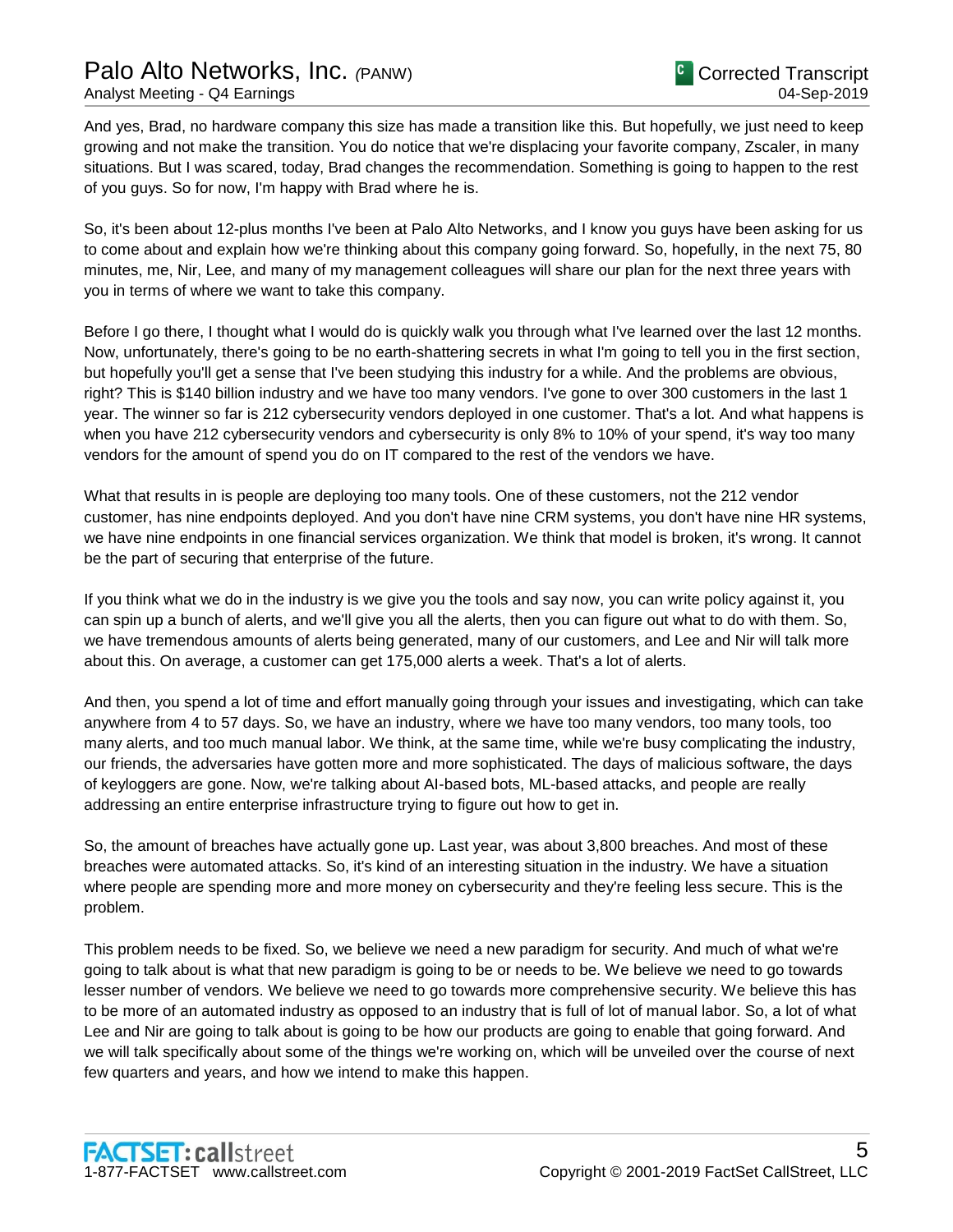# Palo Alto Networks, Inc. *(*PANW)

At the same time, we are at an inflection point in the industry. In my [ph] travels (00:12:13) over the last 12 months and my time at Google, I haven't met a customer who's not thinking about going to the cloud. Almost every customer I've met, approximately 300 of them, is in some way, shape or form on their journey to the cloud. Some of them are evaluating the cloud. Some of them are – sort of deploy some applications in the cloud. Some of them are in a hybrid cloud environment. Some of them are going to go to multiple clouds. But there's not a customer who's not talking about the cloud.

Interestingly, we don't believe that cloud security has matured as fast as the cloud platforms have. So, the best security you can get is some cloud native security offered by an individual platform provider, but you actually don't have comprehensive cloud security that allows you to make that journey to the cloud in a more comfortable and happy fashion. So our belief is, as we see this cloud market go to potentially \$1 trillion in the next five years, there is huge opportunity for cloud security to play a relevant role in allowing these customers to make that cloud journey over the next three to five years.

There's a big opportunity, and the big opportunity we have here is to make sure we don't make the same mistakes we've made in enterprise security. We need to get cloud security right. We anticipate, in cloud security, there's an opportunity for us to become a platform of choice and customers not have to deal with the problem of too many tools, too many vendors, too many alerts, and too much manual labor. And we'll talk more about that when Lee and Nir come and talk about what we've been doing in the last 12 months for cloud security.

But before I have them come up on stage and talk about the opportunity ahead of us, I want to make sure I give you a sense of what was I doing for the last 12 months. I know you guys have been all writing all these notes and trying to figure out what we've been up to as a company.

Let's take a look at where we've come from. 12 months ago, when I came to Palo Alto Networks, we had a phenomenal company, a company that had built an amazing firewall, had a great brand, tremendous amounts of trust with our customers and over 50,000 customers in the market.

There's a lag between when I click this and the slide shows up. This was Palo Alto Networks. We were primarily a firewall company. We'd made a few acquisitions and we had done a bunch of projects on the side. But despite the way we had implemented then, we had managed to get 8% of our billings from [ph] none of that (00:14:36) services, outside of our firewall business.

The worrying thing was, though, I noticed we would acquire companies and decouple them and merge them into our hardware-based business. So, that's a bad thing if you start taking software businesses and start making them work like hardware businesses. Hardware has a certain QA cycle, has a certain deployment cycle. Software has a slightly different cycle. It's very important for us to make sure we were going to get this right. So, we spent the last 12 months focusing.

Now, I may not know enough about cybersecurity, but having spent – as many of you know, I spent 10 years at Google. The one thing I did learn at Google is that, first and foremost, you have to get your product strategy right. So, poor Lee Klarich, our Head of Product; Nir, our CTO; and many of our product colleagues has spent many a night sitting with me, [ph] providing (00:15:26) and rewriting product plans, looking at competition, looking at our strategies, looking at whether we are set up to win or not, and literally re-architecting many of our products and our strategies to make sure we set ourselves up to win.

So, we spent hours there, written documents, and probably on their 15th iteration, where we went through every product category and said, why do we make this acquisition? What is the way to win in this category? How are we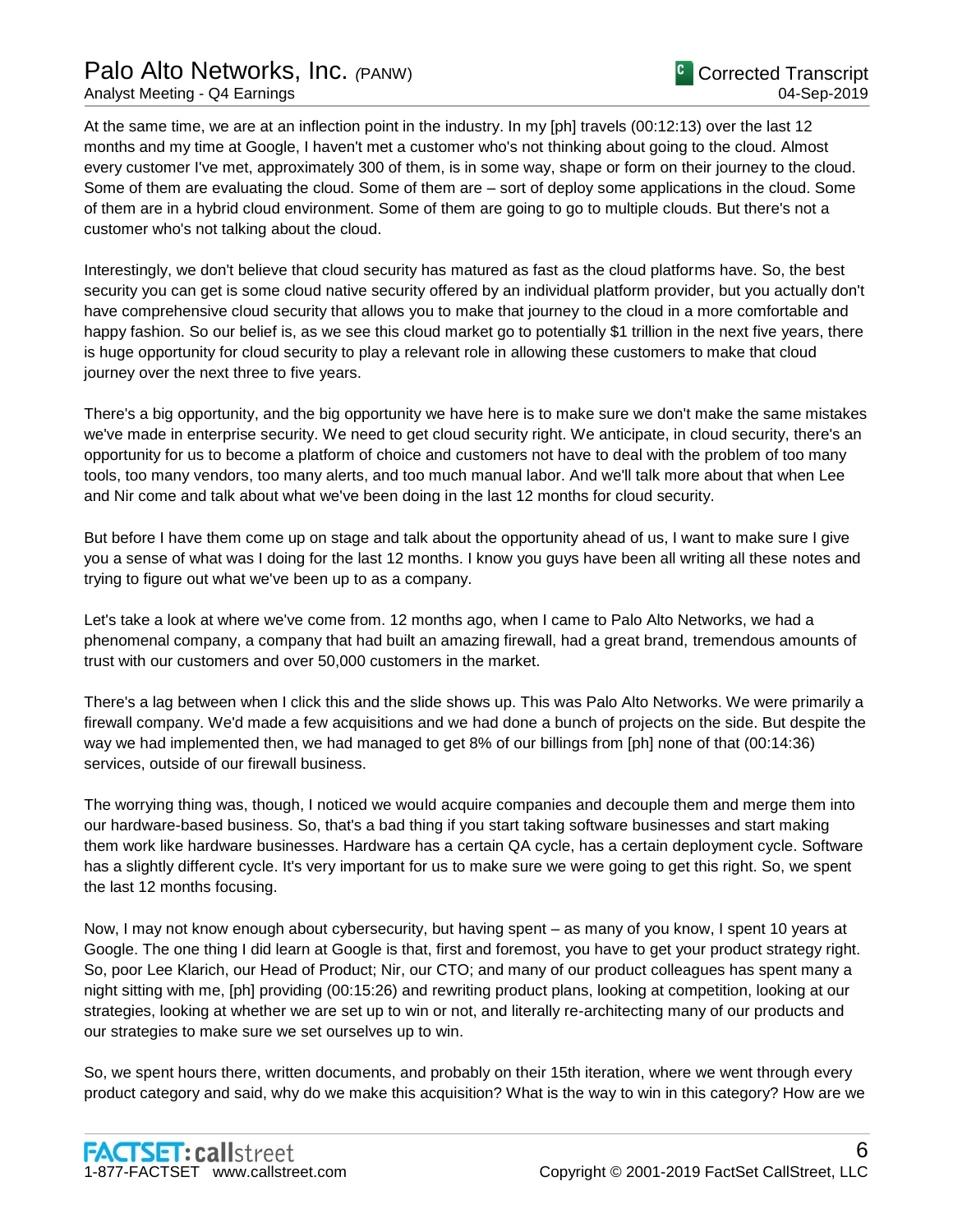going to win? Do we have enough resources deployed against it? And once we get the product right, do we have the go-to-market capability to go make this happen in the market?

It wasn't simple. It wasn't easy. But some of the results are very exciting. In our firewall business, we had been selling subscriptions, four subscription against our firewalls. And we sat and talked about, why cannot the firewall become a platform? Why cannot we take what we have as a firewall and instead of having 20 different network appliances in a customer's infrastructure, why can't our firewall become the platform of the future for enterprise security?

So as Lee and Nir will talk about, we are going to go from 4 to potentially 10, maybe more subscriptions over time, because we believe once our customers trust us to be part of their enterprise infrastructure, we have the ability to go and deploy more and more capability into that infrastructure. And we will talk about our latest acquisition of Zingbox. The whole intent is to make that another subscription of firewall. We believe our customers will deploy that firewall just the way they've deployed DNS Security, which we launched a few months ago.

So on our firewall side, we've continued to build the next-generation firewall into a faster, better firewall. But really, when we went back to the drawing board, we sat back and said, Nir, if you were starting a company and building firewall today, if you wanted to, although some of you believe that firewalls are not going to be interesting, and we'll talk about why they're going to continue to be interesting. We sat down and thought how would you rearchitect the firewall business and how would you build it going forward. So, what you will see as part of our Enterprise Strategy firewalls is our expectation of how this market is going to evolve and how do we need to be in the top right of that Magic Quadrant and continue to go further in that direction as opposed to not continue innovation.

Not only that, on our cloud front, we had one acquisition called Evident we'd made 12 months ago. Over the last 12 months, we've examined the cloud security space very, very carefully. We believe there needs to be a comprehensive multi-cloud, multi-technology platform available for cloud security. We have made two acquisitions in that space with Twistlock and PureSec, and we hope to be able to integrate them very swiftly, hopefully, before the end of this calendar year and be able to provide the best cloud security platform to our customers. Prisma Cloud, I'm not confusing this with VMs or any other product, has over 1,000 customers already.

We do not believe there is any cloud security company in the world today with over 1,000 customers securing the public cloud, none. And we've been able to achieve that over the last 12 months.

Not only that, we looked at our products called GPCS, which is effectively Prisma Access, which is – I shouldn't talk about competition just yet. So, it's a product with real security that helps you secure cloud native architectures, unlike some of the fakes in the market. Fake is a popular word, today's lexicon.

So, we took Prisma Access. We resourced it. We moved it to Google Cloud. We on-boarded 200-plus locations, and you saw the results. We had the biggest quarter for Prisma Access in Q4 than we ever had in the company. We have our first over \$10 million deal for Prisma Access where, as we highlighted, we've displaced Zscaler. So, feel very confident in our ability to keep building Prisma Access as one of the future architecture for securing the cloud.

On securing the future, we looked hard at the SOC industry. And Lee and Nir will talk about it. We weren't comfortable with the way the industry is going. We're not comfortable where the solution needs to be that you take all your data, put it in a very large data repository, run a bunch of analytics against it and spin up more alerts. Take these alerts, give them to the SOC analyst saying, hey, you had 174,000. I've got another 100 really good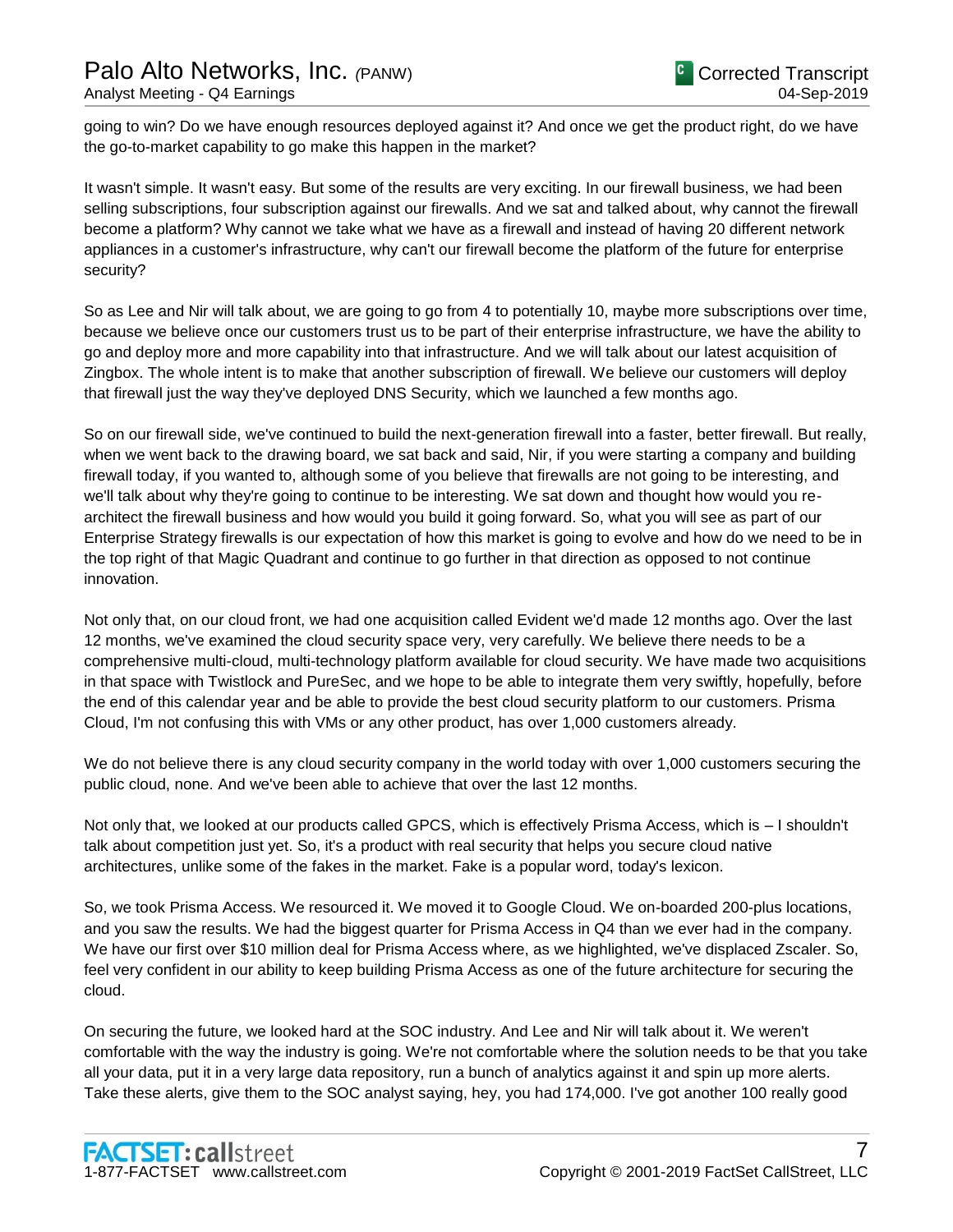alerts for you, take a look at it. That's not the right answer. We looked at the market. We acquired Demisto. Demisto has done really well for us. And we believe the future of SOCs is going to be more towards automation. And Lee and Nir will talk more about what we're able to do in that space.

We also took what was our Traps acquisition and our LightCyber and Cyvera acquisitions and looked hard at the EDR space and said, where is the endpoint industry going to evolve to? How are we going to win? We launched XDR four months ago. We've had our first full quarter of XDR. And we're delighted with the fact that 250 customers have already been acquired by the XDR team. Now, this wasn't done without our ability to run not just the product focus, but also a focus in our go-to-market capability.

Over the last 12 months, we have taken our Prisma and Cortex teams from 500 people to 1,500 people, and we did that by hiring new people and acquisitions and effectively redeploying resources from what would have been part of our core business into our new business, which is what has allowed us to accelerate our Prisma and Cortex growth rates from approximately 70-odd percent to 180%, as Kathy highlighted. And we feel very confident that that is a number or a set of numbers we can really focus on and drive further. And we'll talk more about where we expect those numbers to go over the next three years.

So what does it look like today? We've been able to grow our billings from our next-generation security service to \$452 million, approximately 13% of our total billings in FY 2019. And we feel very, very confident that we have our product portfolio cleared up. And we believe we are actually in the process of delivering and deploying three different platforms in the market, one around our firewall, one around our cloud security and one around securing the future where both the firewalls and our cloud security capabilities come together in the SOC.

So, we believe our opportunity in the enterprise is to be able to simplify enterprise security, reduce the number of vendors and the reliance our customers have on vendors. And it's fascinating, as Kathy highlighted, one of our very large retail customers we acquired in Q4 has gone to a single-vendor solution, a single vendor across all forms of firewalls, firewalls in the data center, virtual firewalls against our cloud instances and Prisma Access against their network security needs.

So, we are noticing customers re-architecting the security. As they think about going to the cloud, they're rethinking do they need multiple vendors to secure them across these various form factors, across these various technologies. And many of the smarter ones, of course, I'm going to say that, are making the choice towards consolidating into a single-vendor platform.

Not only that, on the cloud front, we've had customers after we acquired Twistlock and RedLock, who were in evaluation mode, have signed multi-million-dollar, multi-year deals with us, because now they believe with Twistlock and RedLock and PureSec with Palo Alto Networks, we are going to keep building and investing in these products and continue to grow them further. And they're delighted with our vision in terms of how we plan to deliver cloud security to them.

We believe we have an opportunity to keep being ahead of the curve of cloud security. And it's funny, when we acquired RedLock, the RedLock team came to me and said, we're going to go build container security for you. I said, sounds wonderful. And I came to New York and I went to about 10 or 15 customers in the financial service and said, look, you're using our Prisma Cloud security, we're going to build you container security in nine months. They're like, we don't have time, we're going to take what's out there, the best-of-breed container security, and we're going to use it.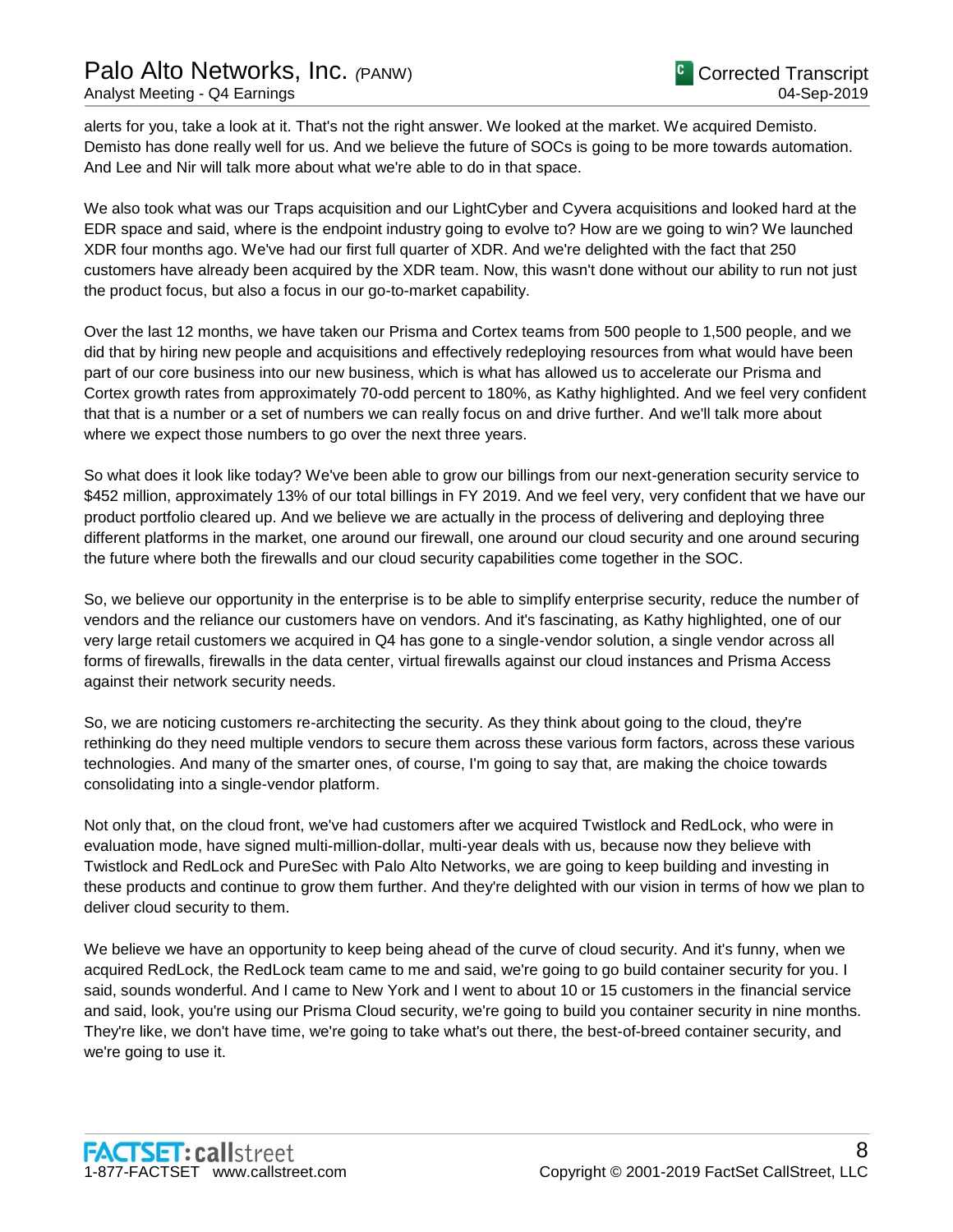So, it's interesting, our customers want best-of-breed, but they don't want to wait for integrated platform to appear and be available across multiple technologies. So, we have been able to take RedLock and Twistlock and PureSec and put them together and offer best-of-breed across container, serverless and public cloud to our customers as a platform. We believe our opportunities stay ahead in that space and deliver a comprehensive multi-cloud, multi-platform, integrated security solution for our cloud. Last but not the least, in the future, we believe we have the opportunity of taking good data as opposed to all data, taking that and applying analytics to it, and being able to provide tremendous amounts of automation to allow our customers to be able to secure the future.

So, I had an option of standing up here and regaling you with my product capability and my product knowledge, but I figured one of the highlights of today could be for you guys to hear from our Founder, who's promised to give you an unfiltered version of what he thinks about the industry and how things need to go from there. And then, we'll have Lee try and moderate him to make sure he doesn't go off the rails. But before I invite them, I'm delighted to say, last night, we did an Analyst Day, we pointed you to a Palo Alto Networks TAM of about \$19 billion.

We believe with all the product investment and product capability we've developed, we now have the opportunity of addressing close to \$73 billion TAM in FY 2022. The magic of FY 2022 is, you will notice when I come back after Lee and Nir have talked about our product investment, I'm going to give you guidance for the next [ph] three (00:24:46) years in terms of what we expect our billings to be and what we expect our next-generation security capabilities to get to our cash flows and our operating margin. So, hold your breath – or don't hold your breath, just hang in there.

......................................................................................................................................................................................................................................................

......................................................................................................................................................................................................................................................

......................................................................................................................................................................................................................................................

With that, let me welcome Lee and Nir up on stage.

### Lee Klarich

*Chief Product Officer, Palo Alto Networks, Inc.*

### Good afternoon.

# Nir Zuk

*Founder, Chief Technology Officer & Director, Palo Alto Networks, Inc.*

### Good afternoon.

# Lee Klarich

*Chief Product Officer, Palo Alto Networks, Inc.*

I've been – [ph] We're well-behaved here (00:25:17) so far. I've been working with Nir for a very, very long time. ......................................................................................................................................................................................................................................................

# Nir Zuk

*Founder, Chief Technology Officer & Director, Palo Alto Networks, Inc.*

# Almost [ph] 15 (00:25:26) years.

# Lee Klarich

*Chief Product Officer, Palo Alto Networks, Inc.*

And I think this is the first time that he and I are actually sharing a stage together. So, see how it goes. No, it should be fun. So, what we like to do is share with you our product strategy and how we think about things, and

......................................................................................................................................................................................................................................................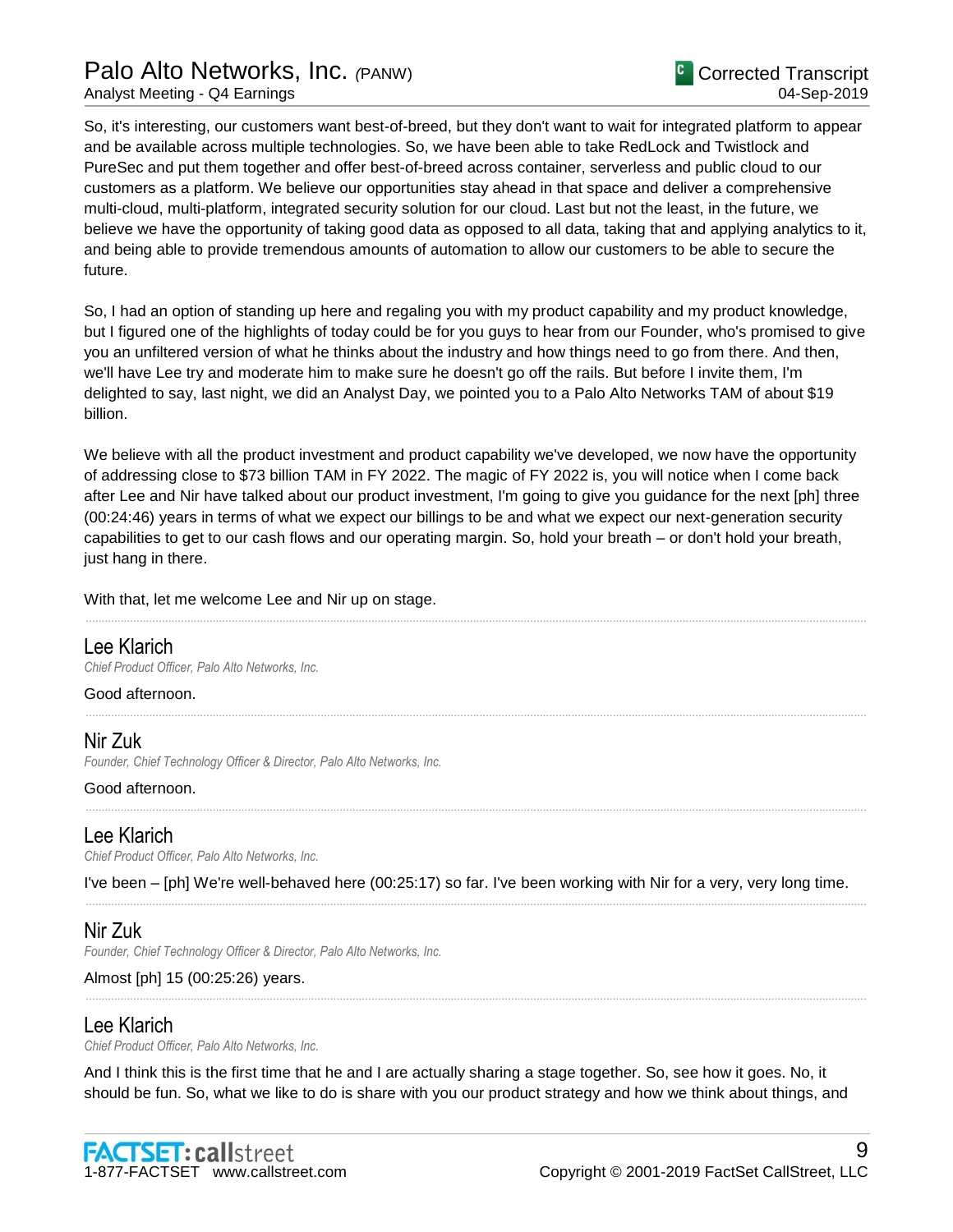we will fit that into the construct that Nikesh just walked through in terms of the three pillars, securing the enterprise, securing the cloud and securing the future.

Now, I've been in the security industry for a very long time. I've been at Palo Alto Networks for a very long time, and I can definitively say that I've never been more excited and confident in our ability to deliver these platforms in a very unique and differentiated way.

......................................................................................................................................................................................................................................................

Now, to kick us off, no better person than Nir to talk about securing the enterprise. Nir?

# Nir Zuk

*Founder, Chief Technology Officer & Director, Palo Alto Networks, Inc.*

Thank you, Lee. So, let's talk a little bit about securing the enterprise and specifically about network security. I know that some of you would like to believe that the firewall is going away and there is no role for network security in the future. In reality, there are things that have to be done through the network, through network security, and there's just no other place to do them. And so, things like looking for command-and-control connections, things like combining access control, user identity and authorization systems. And most importantly, more than half of the devices that enterprises use today cannot be protected by running something on a device itself, have to be protected from the network.

Mobile phones with lock-down operating systems or limited battery life. Router, switches, printers, networkattached scanners, and all other kind of IoTs, like IP phones and things like that, the only way to protect them is through the network because you can't run anything on it. So, network security is here to stay. It's always been the core of cybersecurity and will continue to be the core of cybersecurity, but changes have to be made. Because over time, applications have been moving from the corporate data center into the cloud, whether SaaS or public cloud.

And users have been moving from corporate networks into smaller offices, branch offices. They've been moving off the network completely in the form of being mobile users. And network security has to follow them, and network security has to follow them wherever they go because, again, there are things that network security is the only thing – or there are things that network security has to do, like some cybersecurity functionality, like access control, and supporting, again, devices that can only be done from the network.

The challenge is how you do that. How do you follow the user when they're off the network? How do you follow the application when it's running in the public cloud? And more importantly, like Nikesh said, customers are asking us to consolidate more and more functionality that today they deploy in the network separately from the firewall into the single next-generation based platform that we have created. And to talk about that and the innovation around it, we'll go back to Lee.

......................................................................................................................................................................................................................................................

### Lee Klarich

*Chief Product Officer, Palo Alto Networks, Inc.*

So, there's lots of innovation that's going on in next-gen firewall. There's two areas in particular that I want to talk through with all of you today that are of particular importance. The first is sort of piggybacking off what Nir was talking about, the importance of form factors. Okay? How do we take all the same capabilities and make sure that they can be deployed everywhere the in-line security is needed. And this is something we started driving several years ago when we expanded from hardware appliance form factors to software form factors with the VM-Series. Since that time, VM-Series has turned into the leading virtual next-gen firewall in the market. And then, from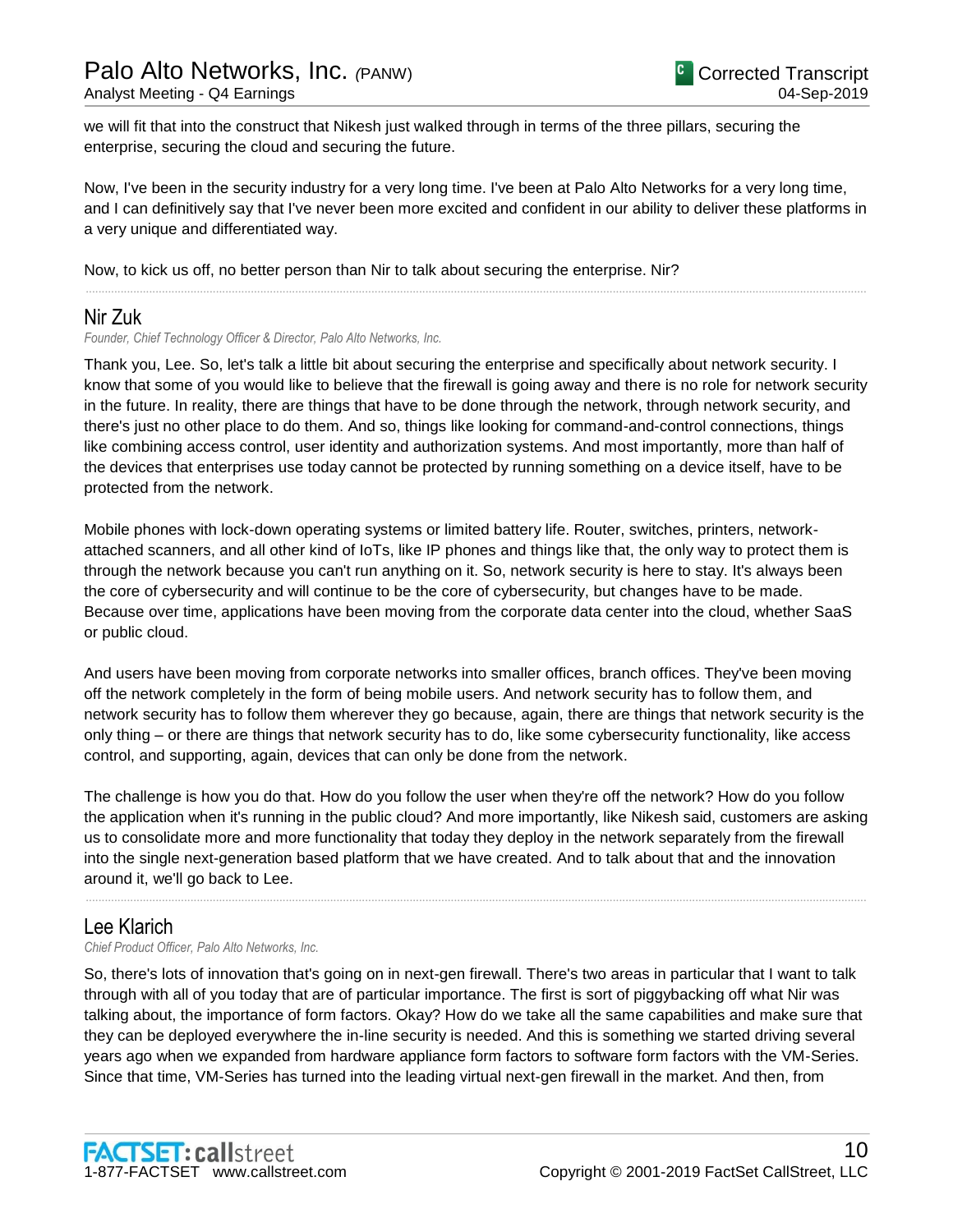there, and more recently, we expanded into delivering these capabilities as a service with Prisma Access, which allows us to extend security out to mobile users, branch offices, retail environments, et cetera.

Now, what's particularly powerful about this in addition to being able to provide consistent security everywhere is the ability to have a single control plane to be able to manage this consistently as well. As Nikesh mentioned earlier, one of our very large customer acquisitions in the previous quarter was a customer who had been with us for a while with hardware in the data center. And in the quarter, they extended that using VM-Series and Prisma Access into a complete solution. And what was particularly exciting and relevant to them was the ability to get that consistent security, consistent control plane they can't get anywhere else.

Now, going hand in hand with this is the ability to use the firewall as a platform for delivering more and more capabilities. If you think about the enterprise security market, it is actually insane. The number of different security vendors that customers have to deal with is crazy. We have a running tally of the most number of security vendors that customers deal with when they come to our – [ph] or you continue to (00:30:35) hear about what we can do for them. I think the latest record is now up well above 200 different security vendors for a single customer they have to deal with and manage.

Now, we have been, from the very beginning, starting consolidate these through integrating best-in-class capabilities into our next-gen firewall. We did this with IPS. We did this with URL filtering. And we really substantially changed those markets. We took a bit of a hiatus, but we're back, with DNS Security launched earlier this year, our fifth subscription for the next-gen firewall. And we intend to extend this more rapidly going forward to be able to integrate what would otherwise be stand-alone capabilities and to be able to consolidate those into our firewall as a platform, importantly, to do that across all form factors as well.

Now, you saw the announcement earlier today, Zingbox for IoT security. I'll talk about that a little bit more detail in a second. But just to give you some flavor for the security services we're looking at, we're also actively working on and building SD-WAN as an example that we will be able to integrate across the different form factors in order to be able to, again, both simplify as well as provide better capabilities to our customers across their network environments.

Now, to talk about IoT, this is becoming very much a growing issue within the enterprise. As you can see from some of the things here. Even fish tanks can be used to break into enterprises and move laterally. Hackers are using IoT devices as both initial insertion points as well as the ability to move laterally across networks. Now, why is this? IoT devices have become very ubiquitous across the enterprise. By our estimation, what we've observed in both our own environment as well as others, for every employee, there is about three different IoT devices in the typical enterprise.

In many cases, IoT devices, they're unpatched. They're unmanaged. They're connected by definition. That's a security risk. I believe that every single 1 of our 65,000 customers [ph] hasn't (00:32:58) a growing IoT security need. And we will be unique in being able to deliver that as an integrated service to our next-gen firewall, obviating the need to deploy yet more hardware in order to get a very relevant and important new security service.

Without us, the options are looking at a handful of small vendors and trying to figure out which one to invest in and which one you're going to take the operational burden of trying to deploy it throughout your network. That is a very powerful approach that we are able to take by delivering this as a integrated service.

And so, with that combination of the evolving and expanding form factors, the ability to then deploy multiple and additional security services to those form factors, we see a great opportunity to address the network security TAM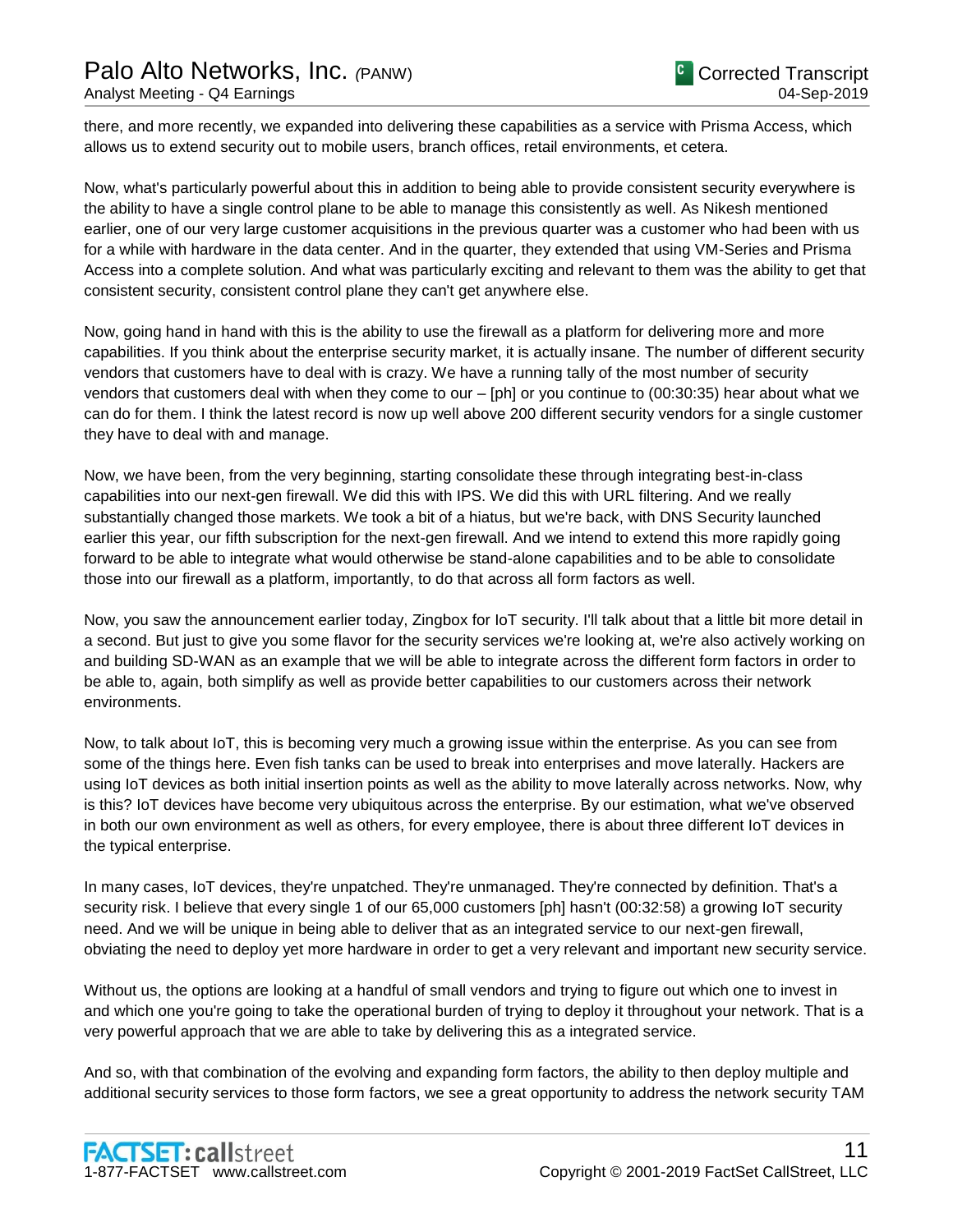as well as an opportunity to replace what today is often outsourced manual labor with product in automation. You'll see that theme as we talk about the different areas, this ability to leverage automation to replace outsourced manual labor is one of the large opportunities we have in consolidating the products around us.

So, switching gears from enterprise to the cloud, okay? Now when we talk about cloud, we're going to talk about two distinct aspects of the cloud. The first, just about every enterprise is on some journey of moving some of their applications to the cloud, okay? Typically, as multi-cloud, they're often still keeping the data – part of the data center for some of the applications, so it's hybrid. That is one opportunity, very significant opportunity as you saw before. The second is to leverage the cloud to deliver security to the end users, whether they're mobile, branch office, et cetera.

So, let's start with securing the cloud. Now, a concept that all of you have seen probably a million times, but just an important concept is a shared responsibility model. Customers are responsible for the security of everything they deploy in the cloud. And as we've seen, many of these applications that they deploy are mission-critical, have incredibly sensitive data and they need the best security solution across multi-cloud and hybrid cloud.

Now, to put this in context, the world has moved beyond lift and shift to a large extent and will continue to move toward more cloud-native application architectures, which will require a cloud-first approach to security. You cannot simply take on-prem data center capabilities and simply move them. You have to take a new approach. What you're seeing here is a typical application that has multiple different components, which is very standard. Each of those components are often running in a different technology stack.

So, how do you secure an application like that, right? So, it requires a lot of the same security functions wherever the application is, but those security functions have to then be applied across all the different technology stacks. So, for example, you need to do vulnerability management, of course, and you need to apply that to VMs. The typical industry answer to this will be to say that's a product. The problem is you're going to get to that, every line representing a different product. Now, if you're an enterprise looking at that, that's a lot. We are at risk of repeating the sins of the past if we let that happen.

I firmly believe the Palo Alto Networks is the only company in a position and with a focus of preventing that from happening. With Prisma Cloud, our intention and what we are delivering to our customers is the most comprehensive cloud security platform that they can get. Taking these different capabilities, applying them across the different technology stacks, multi-cloud and even hybrid cloud, to help secure our customers' journey to the cloud.

And to be clear, there is a lot that is yet to be done. I anticipate that there are a number of cloud security technologies that haven't been invented yet that we will have to be thinking about. And we will continue to be very decisive and purposeful about building out this platform and continue to maintain its position as the most comprehensive solution.

......................................................................................................................................................................................................................................................

Now, we talk about the other kind of cloud. And for that, Nir?

# Nir Zuk

*Founder, Chief Technology Officer & Director, Palo Alto Networks, Inc.*

Thank you, Lee. Maybe before that, I'm very excited about Prisma Cloud. When we started the company – and Lee has been with me since the beginning. When we started the company, we were going to build the nextgeneration firewall and we had a bunch of very large vendors that we had to go and displace, which we've done, right? We're today by far the largest network security vendor out there. It was a lot of work displacing them.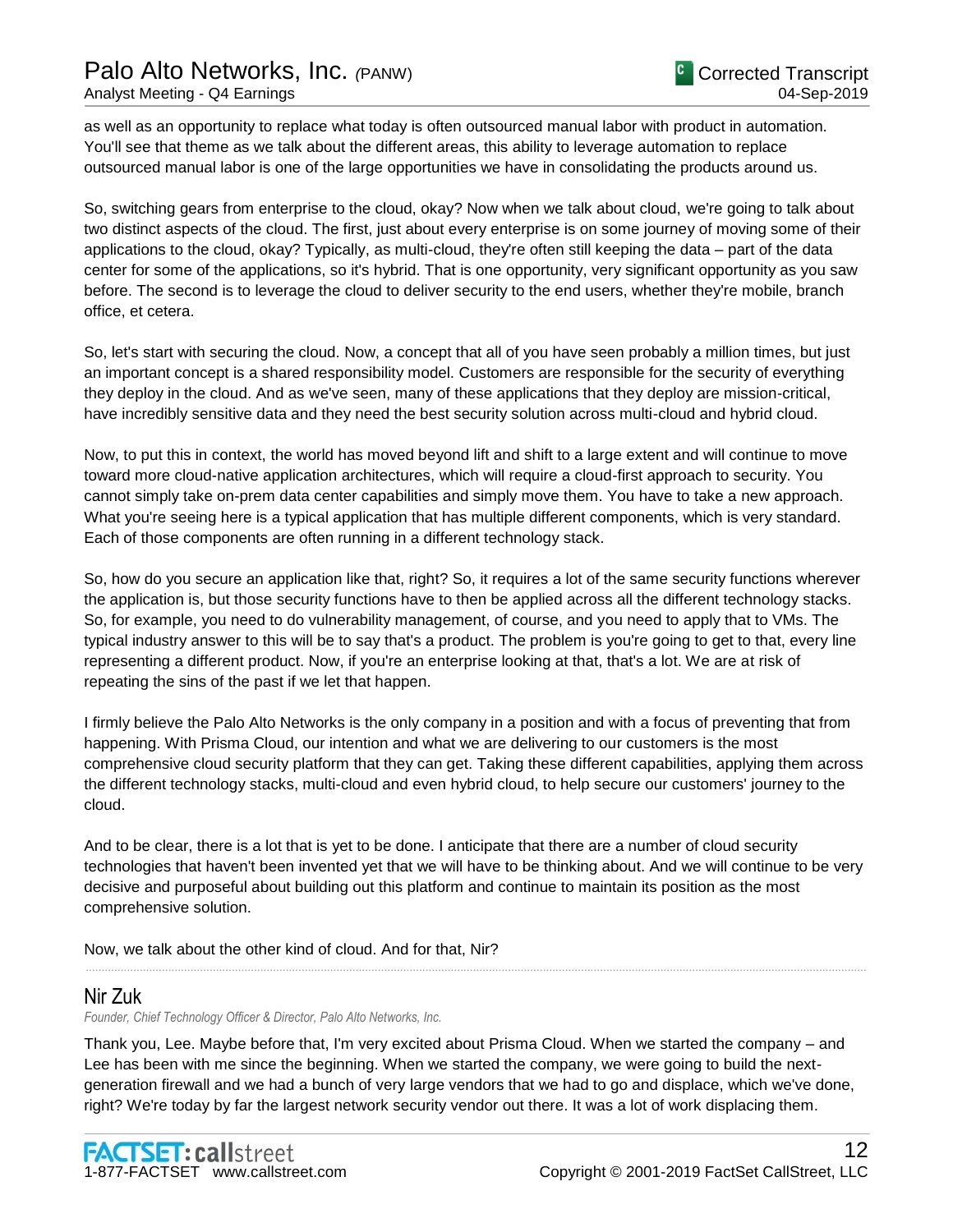I think that with cloud, with public cloud security and with – generally, with cloud security, the market is open. There is the need. I don't see any other vendor in a position to do this. And I think that the numbers that you've seen and the numbers that you will see speak for themselves. Because to do this, you have to first have a firewall, because there is no way to secure the cloud without a firewall. You have to look at the things that only the firewall can look, and there are things that's running in the cloud that you need a firewall because you can't run endpoint security on them.

And then on top of that, you need all the different technologies that we've been building and acquiring and integrating over the last few years that I just don't see anyone out there that's even thinking about it, nevertheless, someone that has the different components that are required in order to go after the cloud security market. So, very excited about that, [ph] as pleased (00:39:03) as much as I was excited when we started Palo Alto Networks and went after the enterprise security market.

Now, once applications start moving to the cloud, which they are, enterprise network architectures and access architectures are changing. And the reason for that – oops, we're missing a slide here. Sorry. Okay. Yeah. So, the reason for that is that, traditionally, the way users have been accessing enterprise applications, which were running in enterprise data centers, was through remote access solutions like GlobalProtect, for example, and through MPLS – IP VPN, MPLS links. And those links were offering guaranteed bandwidth and guaranteed performance so they were great way to access enterprise applications.

Once applications start moving to the cloud, whether it's SaaS or public cloud, and once users are moving into smaller offices, into branch offices and, of course, become mobile, it doesn't make sense anymore to run all the traffic through the data center and then go out to the Internet. You want to have direct Internet access from wherever the user is, whether it's in a branch office or whether the user is mobile.

Of course, with the tradition of the cybersecurity industry, the way we're doing it or the way the industry is doing it is by offering more and more and more solution to try to do that, right? So, you have MPLS, and then you do siteto-site VPNs. And then, some traffic goes – SaaS traffic has to go to a CASB proxy, then we have a bunch of CASB companies. And of course, a favorite topic, the cloud-delivered security [ph] VI (00:40:43) proxy.

And maybe a side note here, and if I seem a little bit angry, then maybe because it is I am, because I feel like I'm playing a whack-a-mole game, because about 24 years ago, I had to kill the first generation of proxies with stateful inspection. If you remember, companies like Secure Computing, anyone here cover them? You're probably responsible for them having a higher market cap than Check Point at the time. Not sure where they are today, and companies like Raptor and others. And of course, proxies, always have the issues with proxies. They're slow. They break applications. They break networking. They break network optimization, network routing and so on. So, had to kill them the first time.

And then, 12 years ago in 2007, when we started selling our products here, we had to kill the next generation of proxies, the Blue Coats and the Websenses of the world, which again didn't make any sense. Proxies have never made sense. They're slow, high latency. They break applications. You can't run everything through them. They break networking and so on, which we have. We all know where Blue Coat is today, right, part of Broadcom, and I'm not sure where Websense is.

And now, it's déjà vu, right? Third time. Another mole is popping. We have to deliver security from the cloud. How we're going to do it? Guess what? We're going to do it with a proxy. Now, why would we do it with a proxy and not with network security? Because it's easy.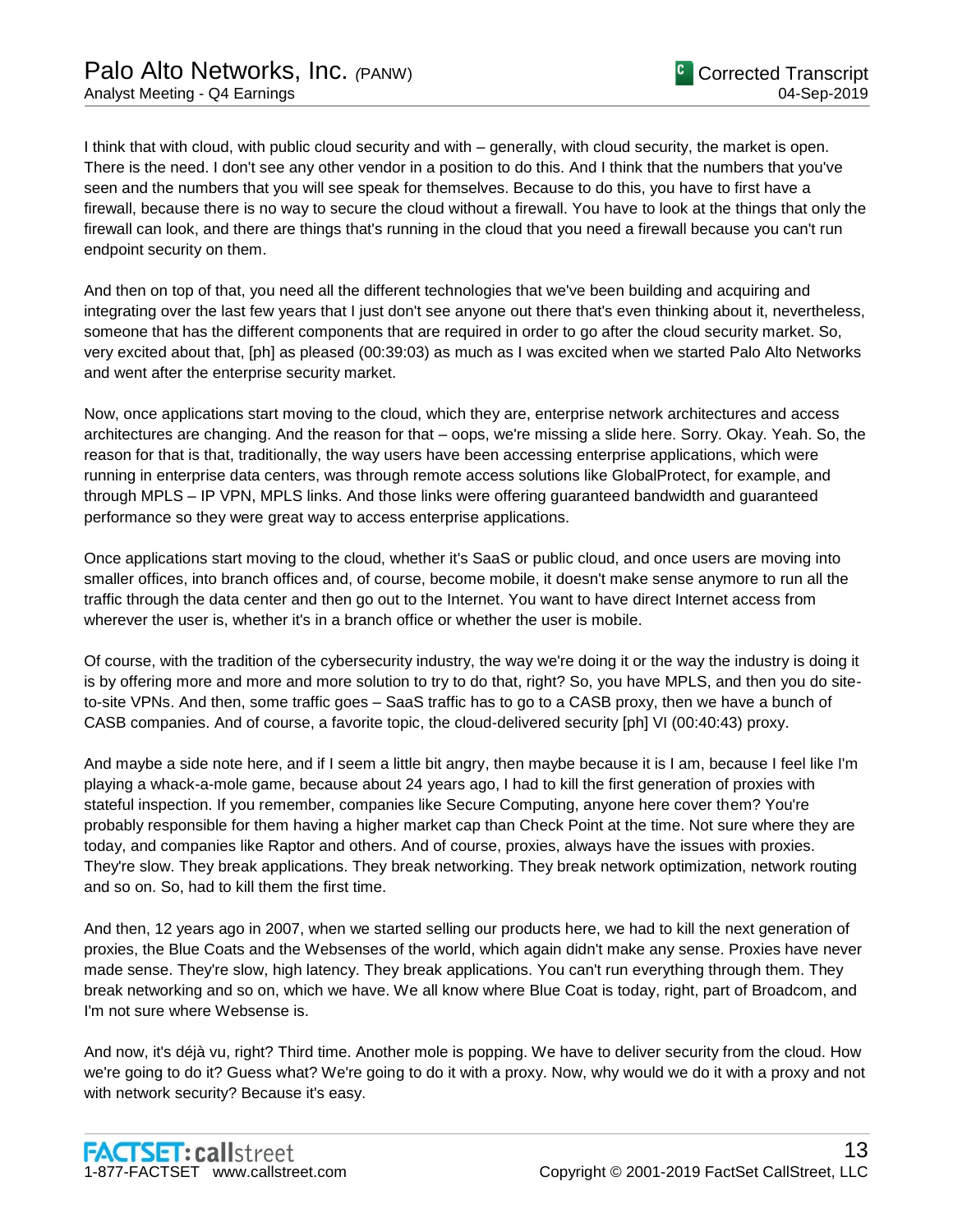It's very difficult to become a network security company. It's very difficult to build something that can go into the infrastructure, whether it's physical or virtual, and provide the networking and the security, the [ph] packet (00:42:16) based security at the application level. So, vendors are taking the easy way out, right? Let's put a proxy, so we break application, so we break the network, who cares? Customers are going to pay for it anyways. And they're trying to use proxies to solve the issue.

So first, I think proxy is the wrong way to – and I don't think, I'm sure proxies are the wrong way. If I were here six months ago, I would say we're going to kill the proxy. After what you've seen and what I've seen the last two quarters, we have killed the proxy. But again – but I really think that it's not just the proxy. It's this mess that the industry is suggesting in order to fix the access challenges that are associated with the move to the cloud. And of course, there is a much better solution and that, by better solution, is what Prisma Access is about.

So, Prisma Access takes mobile users and it takes branch offices in a single cloud-delivered firewall, [ph] true (00:43:13) firewall-based – our firewall-based solution. It provides access to SaaS applications, with our CASB to public cloud applications to on-premise applications. And whatever comes next, this platform is going to do. And the reason this platform has been so successful in the last couple of quarters and is going to continue to be so successful is because when customers see this versus the mess that today is called access, again a mess driven by the cloud, the choice is very, very clear. This is the way to do it.

And if I look at our position in the market, there are not many firewall vendors out there. There are probably four firewall vendors that sell today. The other three vendors are busy trying to figure out why they can't sell hardware against our hardware. I just don't see anyone else today in a position to go and capture this huge access to the cloud market. I really like our position. I really like where we are today, and I certainly like where we're taking it in the future.

......................................................................................................................................................................................................................................................

......................................................................................................................................................................................................................................................

......................................................................................................................................................................................................................................................

......................................................................................................................................................................................................................................................

Sorry, I'll continue.

# Lee Klarich

*Chief Product Officer, Palo Alto Networks, Inc.*

Video.

# Nir Zuk

*Founder, Chief Technology Officer & Director, Palo Alto Networks, Inc.*

So now that we've covered...

Lee Klarich *Chief Product Officer, Palo Alto Networks, Inc.*

Video. Did I cut you off?

[Video Presentation] (00:44:26-00:45:21)

# Nir Zuk

*Founder, Chief Technology Officer & Director, Palo Alto Networks, Inc.*

Can you imagine trying to access X-ray data through a proxy? They tried and they had to throw out a huge deployment of the proxy. So, going back to TAM, we think that cloud security in 2020 represents a very large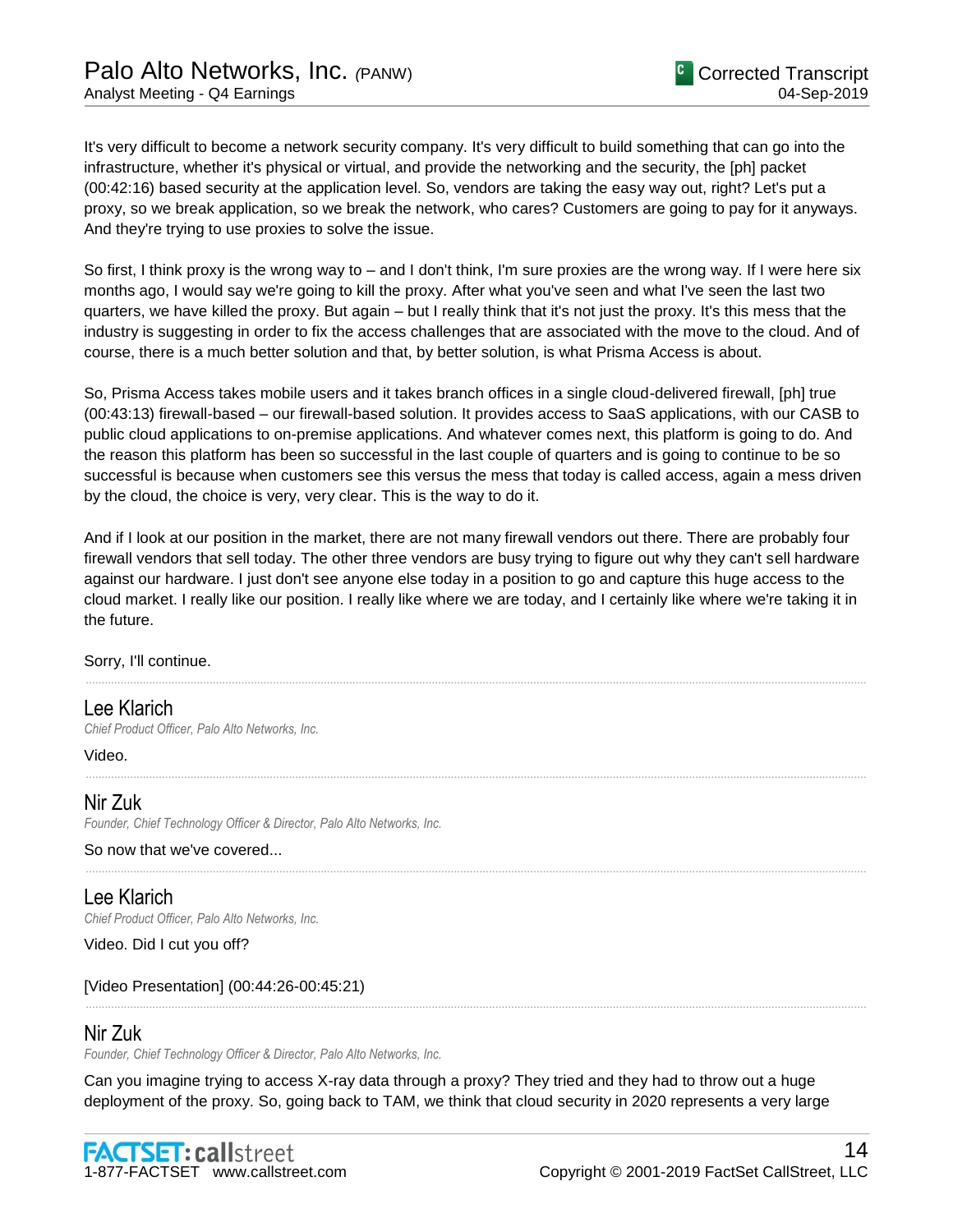TAM, a very large opportunity. And like I said, I personally just don't see much competition over there and anyone that has the components to compete against us in cloud security. And then if you look at the automation that's needed in order to drive that security, automation that today is done by people, and we do that with software and analytics, the opportunity becomes even larger. Okay?

So now that we covered the first two pillars, let's move to secure the future. So, like Nikesh said, both enterprise security and cloud security are here to stay with us for a long time. And we have to do both and we have to be good at both, and we are going to be continuing doing both and be the market leaders in both.

At some point, these two converge into security operation system, because the security operation system needs to run both enterprise security and cloud security, and it all comes to one place. And there are big issues in the security operations today that just aren't – that basically make the security operations center not prepared for the future. And we've decided couple of years ago to go and fix that, to prepare the security operations center for the future.

So, let's first talk about what's not working in the security operations center. Most security operations centers are based around the technology called SIEM, S-I-E-M, security incident and event management. By the way, it has nothing to do with incident and event management, but whatever, we'll call them that. That basically collect as much log as they can from network devices and endpoints and applications and servers and wherever they can get logs from. And then, they have a bunch of static rules and/or manual labor looking at this data. And guess what they do? They generate alerts based on the data.

Now, of course, the data that's coming in already includes alerts, because if the firewall or the IPS or whatever found something bad or something bad was found in the public cloud and so on, on top of the alerts that the SIEM collects and displays to the user, the SIEM has rules, we call them correlation rules, that generate even more alerts. Some SIEM have some filtering mechanism to filter out alerts. Usually, they filter out alerts that's needed. Go and ask [ph] Target (00:47:48) why they had an alert that told them about the breach and only looked at it nine months later.

And then, all of that leads to reactive investigation. And what the industry is trying to do to fix that, because ask any customer, they'll tell you that the SIEM is broken. Right now, the solution to the SIEM is broken is we're going to switch to another broken SIEM with the hope that that other broken SIEM is going to be better, and it's not. And the more advanced companies in the industry have figured out that something has to be done. And what has to be done is you have to collect much more meaningful data from the network or from endpoints and so on, and provide much more meaningful processing using machines of that data, right?

So, the SIEM doesn't work. So, why don't we create a new industry called EDR? We're going to ask customers to put yet another agent on the endpoint. We're going to collect a lot of data from the endpoint. We're going to process the data with, whatever, machine learning, static rules. Maybe we'll put some people on it. We're going to find bad things, generate even more alerts because there aren't enough alerts already. And maybe sometimes, we're going to respond back to the endpoint.

Now, that's not enough. We have to do the same thing with the networks, so there's a whole industry called NTA, network traffic analysis, that's doing that on the network. Same thing, they collect deep data from the network using separate sensors into another data lake, process that with rules and whatever and machine learning and then maybe respond back. Usually, they generate just more alerts.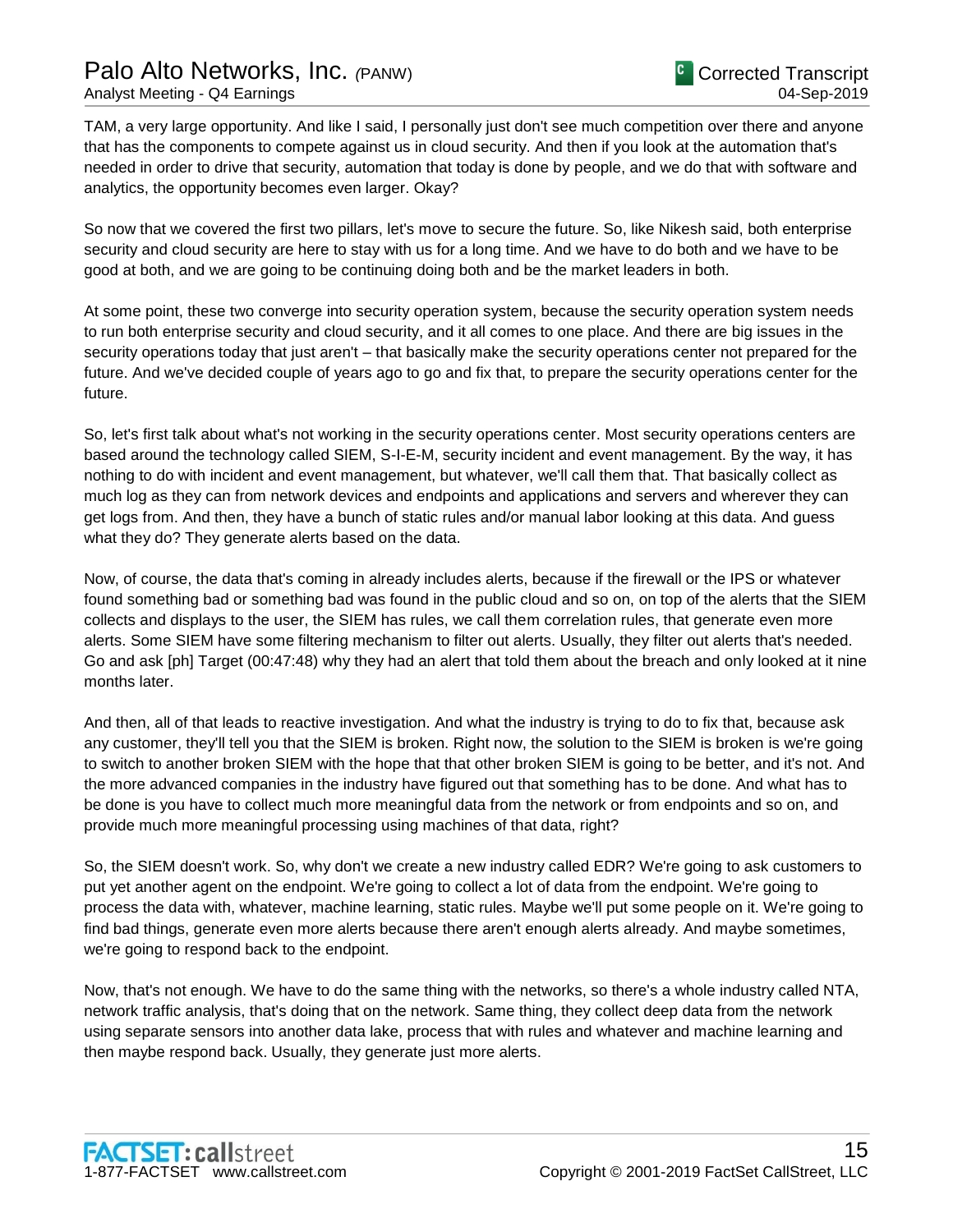And the same thing happens for IoT, and the same thing happens for public cloud, and the same thing happens for SaaS. And I'm sure that with every new challenge, the industry is going to generate yet another vertical that's going to collect yet another separate set of data, and all of that because the SIEM doesn't do anything, okay?

We think that this doesn't make sense. Like specifically, EDR doesn't make sense. Like, why would you limit yourself to collecting data only from the endpoint, process data just from the endpoint and respond back, back to the endpoint? We think there has to be something much better than that, and that's what Cortex is about. Okay?

Now, maybe before that, this is a survey that Demisto, a company we acquired, did late last year before we acquired them. You heard it before. An average enterprise has to deal with 174,000 alerts per weeks. Usually, they have the capacity to handle maybe 12,000 and even that gives them a few seconds for each alert. It doesn't make sense. That leads to at least four days of investigating the alerts, so they figure out that they need to investigate, and some alerts, they just don't touch, are the real alerts that they need to handle. And we have to fix that, and that's what Cortex XDR is about.

......................................................................................................................................................................................................................................................

And to do that, I'm going to have my products guy tell you how we're going to do that.

# Lee Klarich

*Chief Product Officer, Palo Alto Networks, Inc.*

So when we think about securing the future, we're really talking about collecting good data, applying analytics against it, leveraging as much automation as we can because manual work can be error prone and obviously takes too much time, et cetera. But ultimately we're trying to get to a proactive outcome, trying to get away from the reactive, something bad has happened, let me figure out how bad it was and when it happened and things like; to proactive, how do we actually prevent the bad things from happening.

So, using that as a framework, it all starts with good data. There's a massive amount of money that is being spent on collecting logs and alerts, but not on collecting good data. You have to collect good data in order to drive good analytics, AI, machine learning, and things like that.

Now, to get the good data, we of course started with the best sources we know, our next-gen firewalls, Traps on the endpoint, started cloud services. We know because we can control those sources the kind of data, the rich, deep data that we can get in order to drive analytics. So, that is where we started. But now we are starting to extend that out to third-party sources as well.

The starting point for that will be other network security devices. We're going to start with Check Point and probably move on to Cisco and other things like that, because again, in the enterprise, there's still a bit of a mess of lots of different things. And so, while we try to move everyone to a better state, we can help by at least taking in that data, correlating, et cetera.

So, we are starting to now pull in third-party data to augment our data sources to be able to drive good analytics. So, what does good analytics look like? Well, good analytics, first and foremost, should be capable of detecting attacks that otherwise can't be detected. Cortex XDR does that for sure. In addition to that though, analytics is very powerful in being able to reduce the amount of noise and alerts that enterprises have to deal with. We have seen in certain environments up to 50x reduction of alerts by being able to just simply group them into incidents to be able to then investigate incidents as opposed to lots of alerts.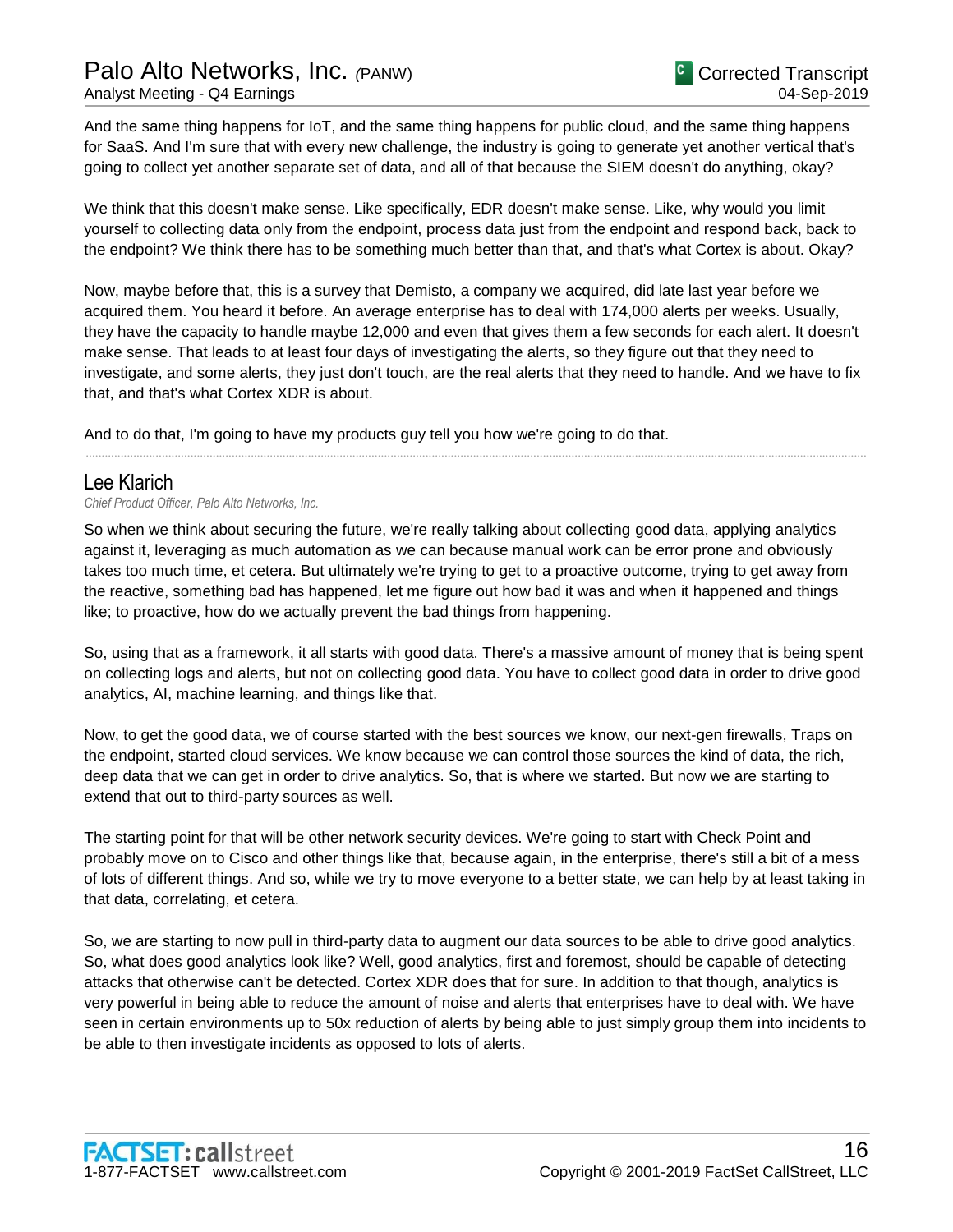We've also then seen the ability to reduce the amount of time significantly in how long it takes to investigate an incident. By pre-stitching data together and showing the full view to the analysts, it is much, much more powerful and easy for them to go through the investigation, get to conclusion and ultimately provide automation.

Our aspiration here is to get orders of magnitude improvement even from this, which by the way to the SOC this is a massive improvement for they otherwise are. And we're going to keep focusing on driving these better outcomes.

Now, good data to good analytics, ultimately, to really good automation. Automation is where we can take a lot of the noise out of the system and really leave the SOC analysts with just what they need to be able to, to have to focus on. And again, you can see the level of alert reduction by simply automating the investigation response that humans don't have to do the work. Improving the meantime to respond; in some environments, well north of 90% improvement in how long it takes to respond to incidents. That is massive benefit to an enterprise, to the SOC.

And going forward, we have a view that we can even make this automation predictive in nature. But based on everything that we see across this growing ecosystem, we can build a network effect, as we have done in many other areas, so that we actually will be able to tell customers this is what you should do in order to achieve these outcomes. The cyber security industry needs to get more opinionated about how to achieve the right outcomes, as opposed to simply providing tools and their customers kind of do what they want with them. Automation is a key area for this.

Lastly, to bring this together, we are ultimately trying to get to a proactive response footprint where, again, instead of reactive, we're proactive. This is why Traps on the endpoint is so important to have Cortex functions. Not only does it provide really rich, deep data in order to drive analytics and other things like that, but it can actually prevent attacks from happening in the first place.

Every attack that is prevented upfront means fewer and fewer alerts that even have to be analyzed on the backend. Additionally, this is the footprint that allows us to when we do finish – when the customer does finish the investigation, we can actually then automate the response back to an enforcement point to take action. So we prevent on the front-end, provide rich data, and then ultimately prevent on the back-end as well. And we can automate that entire sequence.

So, we bring this together, each one of these components is in itself best-in-class, but importantly, integrated together to form the foundation of a platform that can solve a lot of the challenges that Nir talked about that the SOC currently deals with and are growing. So, let's hear from one of our customers as they talk about their adoption of Cortex and what it meant to them.

### [Video Presentation] (55:56-57:13)

Always cool when you can secure a state. And, of course, all this adds up to a large and growing TAM. The combination of endpoint protection, analytics, automation, and maybe most obvious in this case the ability to then reduce the manual outsourcing and pull that into product automation and analytics as well is a substantial opportunity we see as well.

......................................................................................................................................................................................................................................................

And with that, I'd like to invite Nikesh back up and talk about execution. Nikesh?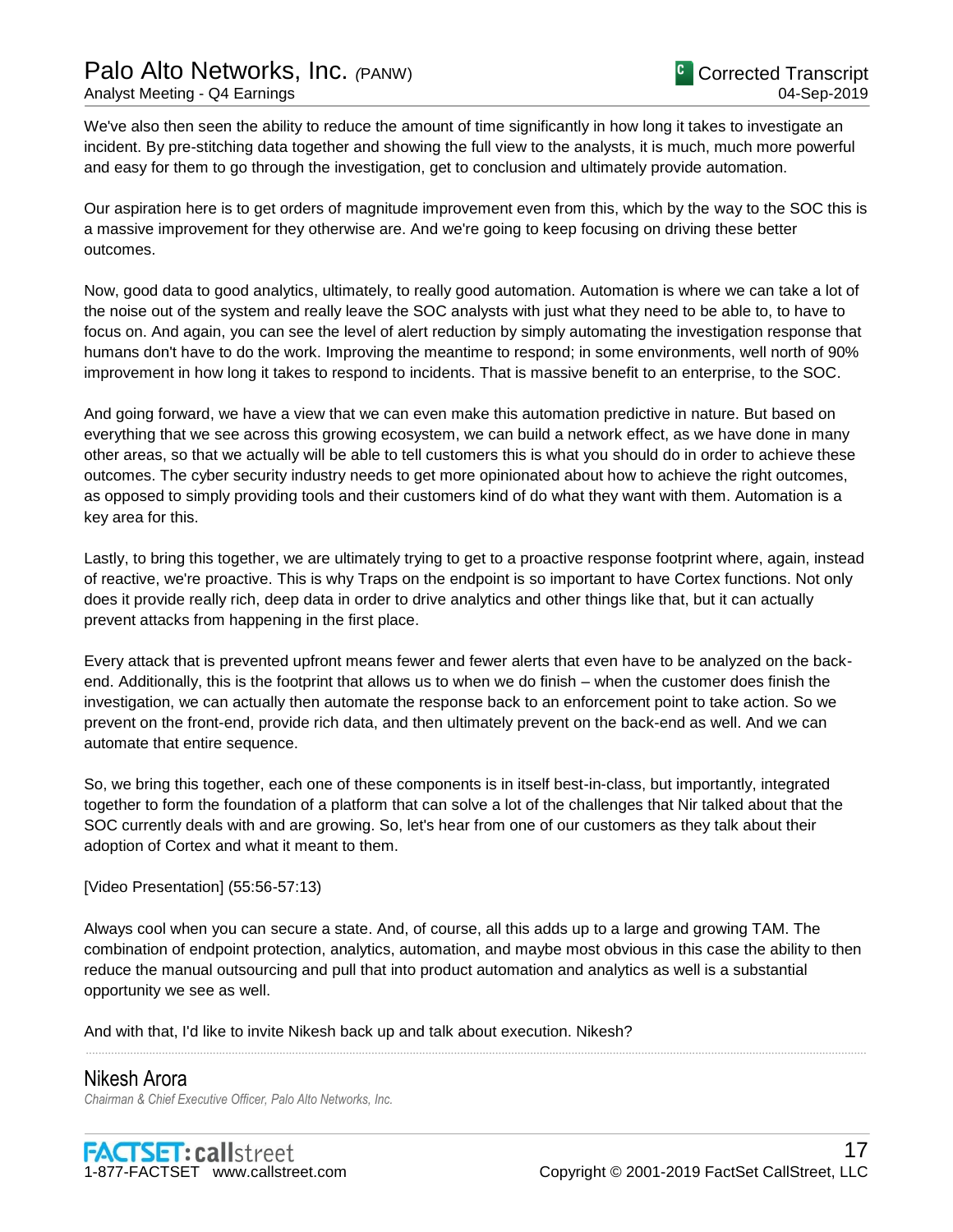# Palo Alto Networks, Inc. *(*PANW) Analyst Meeting - Q4 Earnings

Well, thank you, Lee and Nir. So, as I mentioned, we spend a lot of time making sure we get our product strategy right, and Lee and Nir have highlighted where we plan to go. I hope you didn't miss the fact that Lee has committed publicly to deploying a lot of subscriptions in our firewalls and potentially deploying SD-WAN across every form factor. I'm just trying to make sure he hears me, safe to use, so that I can make sure I can hold him to it.

And we also talked about ingesting third-party data into Cortex, which is an extension of our version of our Application Framework from the past. But product is just part of our solution. Once you get product right, you've got to make sure you have the execution capability to put the product out in the market. And as I've analyzed enterprise companies, it's very interesting, there is very few, very large enterprise companies and many small enterprise companies. And it's interesting if you look at them, there is a distribution engine that needs to be created just commensurate with your core product capacity.

Companies get started. They get into a very good state with one set of products. And then either you have to keep innovating and adding more product to the portfolio of the salespeople, or you have to acquire product and be able to ingest it in a way that your salespeople are able to sell it. There's only one way to double revenue, either double the number of salespeople and make sure there's enough capacity in the market, or make sure you double the amount of product that a salesperson can sell and is able to sell to be able to do that.

Our intent is to do a little bit of both. And what I wanted to highlight is, in addition to product capability, we will also be working in our execution capability and making sure we have the go-to market. As Lee and Nir just highlighted, and I ended my last session with saying, we can address the \$73 billion market. This is how that market breaks out. We think there's a \$27 billion opportunity in network, approximately \$8 billion in cloud, 13-odd billion dollars in SOC and endpoint protection, and about \$25 billion in the automation, which needs to be deployed across all of those categories.

It's a slightly different view than you will see in the industry. Industry still believes there's going to be very large services market. We, on the contrary, believe that the services market is important for the architectural pieces to get cybersecurity right. But if you need a lot of people, to be able to manage security for large enterprises in the long-term, that is not going to give you the automation and the right outcomes, and it's going require way too much time while the adversaries are working on automating their ability to attack you and get to your precious data.

So, as you see, we have 65,000 customers and we have an amazing brand which people trust. Just to highlight, one of the first subscriptions we launched early this year, we've been able to deploy it to over 500 customers in a very short period of time. So, our sales teams know how the moment when you deploy a subscription they're able to add it to our firewall capability and get deployed in the market. Lee talked about our IoT capability. We want to make that available to every one of our enterprise firewall customers.

And one of you asked me, why wouldn't you go acquire a more complex IoT company, there are some larger companies in the IoT space that solve complex use cases. I understand why as a start-up you would go after a complex use case because that's probably where the large deals are. But the enterprise IoT is a need for every customer. Our sales people know how to sell it. We know how to attach this to our firewall. And our aspiration is that, for every subscription that we deploy, we should be able to get to thousands of customers, if not tens of thousands of customers, in a two- to three-year timeframe, which allows us to keep expanding both the TAM and our revenue in a leverageable way with our customer base.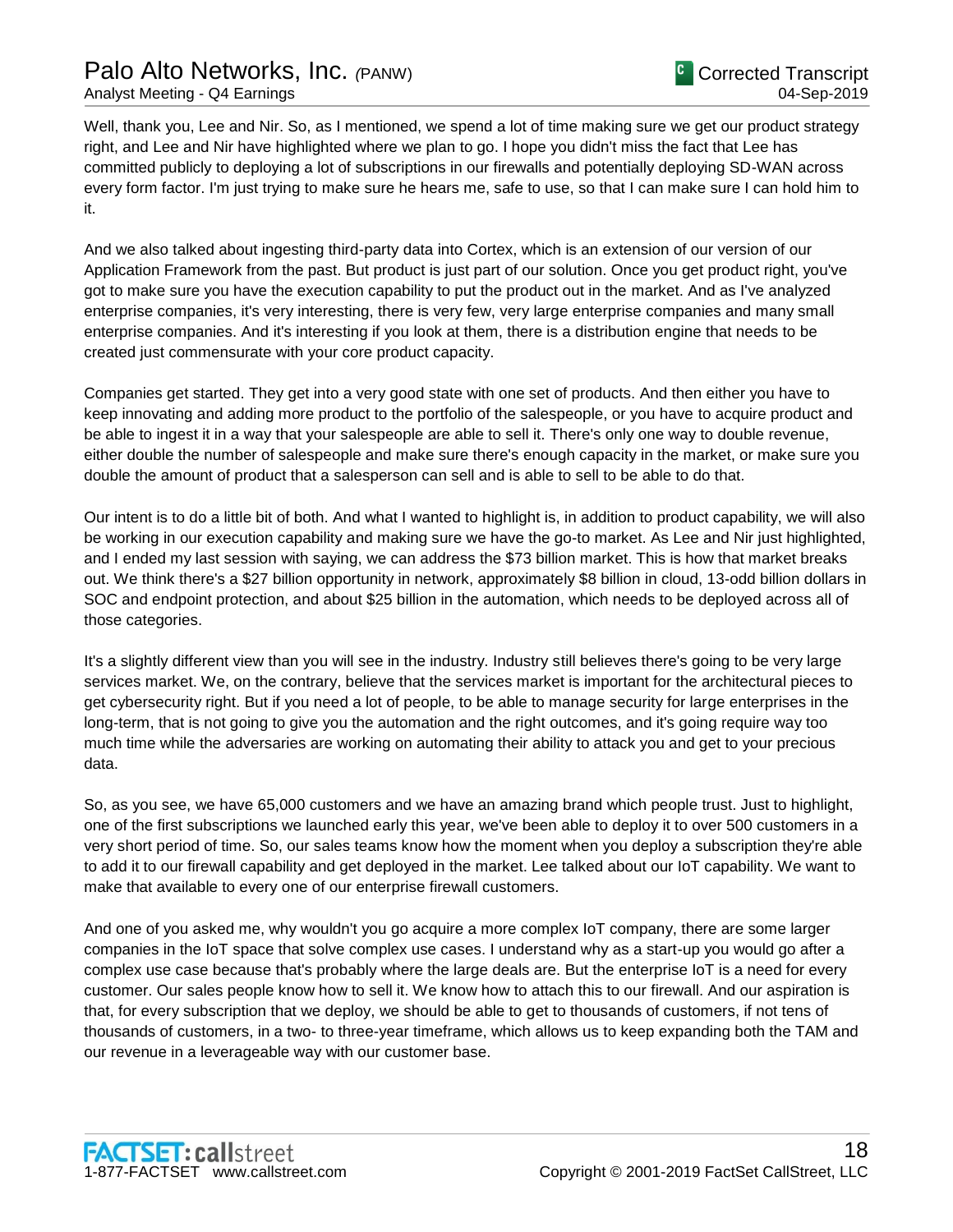And if you look at our current capabilities, we have 4,000 partners, we operate across 150 countries and we have over 3,000 people out in the field, which makes us the largest pure-play cybersecurity sales team out in the field. We want to turn that into a large distribution capability. We also believe that we have built the best execution team in cybersecurity. I know many of you wrote in your notes about the management turnover at Palo Alto Networks.

Palo Alto Networks have built a phenomenal company, which is firewall-centric and we have done some stuff in the cloud and some stuff in the SOC. It's very important as we go through this transition of building a multiproduct, multi-platform cybersecurity business, that our management team represents our capabilities which are required to be able to sell multiple platforms in the market. And what we have done over time is we've made sure that we're managing the transition and upgrading our skill set for our team to make sure that we can actually go sell cloud, we can go sell automation, we can go sell AI, ML, we can go sell firewall.

I joined Google when there were 450 people in Google Europe. We took that team from 450 people to 5,000, and we quintupled revenue in five years when I was there. I left Google. Google is now on its fourth generation of management today and they far surpassed the quintupling of revenue from the early days. There were 100,000 employees.

So, as we go through evolution, you have to make sure you bring your management team [ph] to unlock them (1:02:53). And we're very comfortable that the transitions we're doing on the management front are a continuation of our desire to build the best execution. Rest assured, most of this management turnover you're seeing, they're all managed transitions, they're all towards the purpose of building this multi-capability cybersecurity sales team.

And you can see that we did our first \$1 billion billings quarter in Q4 while we were going through these transitions, which tells you that it'd be a very strong field sales force, and they're all on board with our desire and ambition to build the best cybersecurity player in the world. The lag which Nir was experiencing. There we go.

In the last year, we've hired over 2,000 cybersecurity professionals. We have expanded our hiring [ph] remit (1:03:40). We now hire from 19 cloud and next-generation companies as opposed to purely enterprise hardware businesses, which had been a lot of our core sales team in the past. And we've built technology which allows us to cross-train our teams in cloud and in automation techniques. This allowed us to train 3,000 people in a week to be able to sell cloud.

Why this is interesting is – this is an important slide. This is what we anticipate in terms of how we are going to take this and build this into the larger enterprise security business. The way we do it is we ingest or innovate and build technology. We put them in speedboats. We have a speedboat for cloud. We have a speed for automation. We also start training our core sales team out of the field. And this gives you a sense of what proportion of our field sales force is able to sell our various products. So we've taken Prisma Access and 60% of our sales teams out in the field is now able to sell Prisma Access. This gives us huge amplification and leverage.

Prisma Cloud is closing in on 30%, 35% of our sales force. And by the end of the year, we will have integrated Twistlock and PureSec, allowing it to be part of the Prisma Cloud platform, which we will integrate seamlessly both from a contractual and from a usage perspective. So, every Prisma Cloud customer will auto-magically have container and serverless capability, and we believe that leverage is going to allow us to address 40% of our customer base.

Our plan is to get our speedboat teams to be able to sell to 90% of our entire – through 90% of our core sales force to our entire customer base, allowing us to leverage and the distribution we need to become the biggest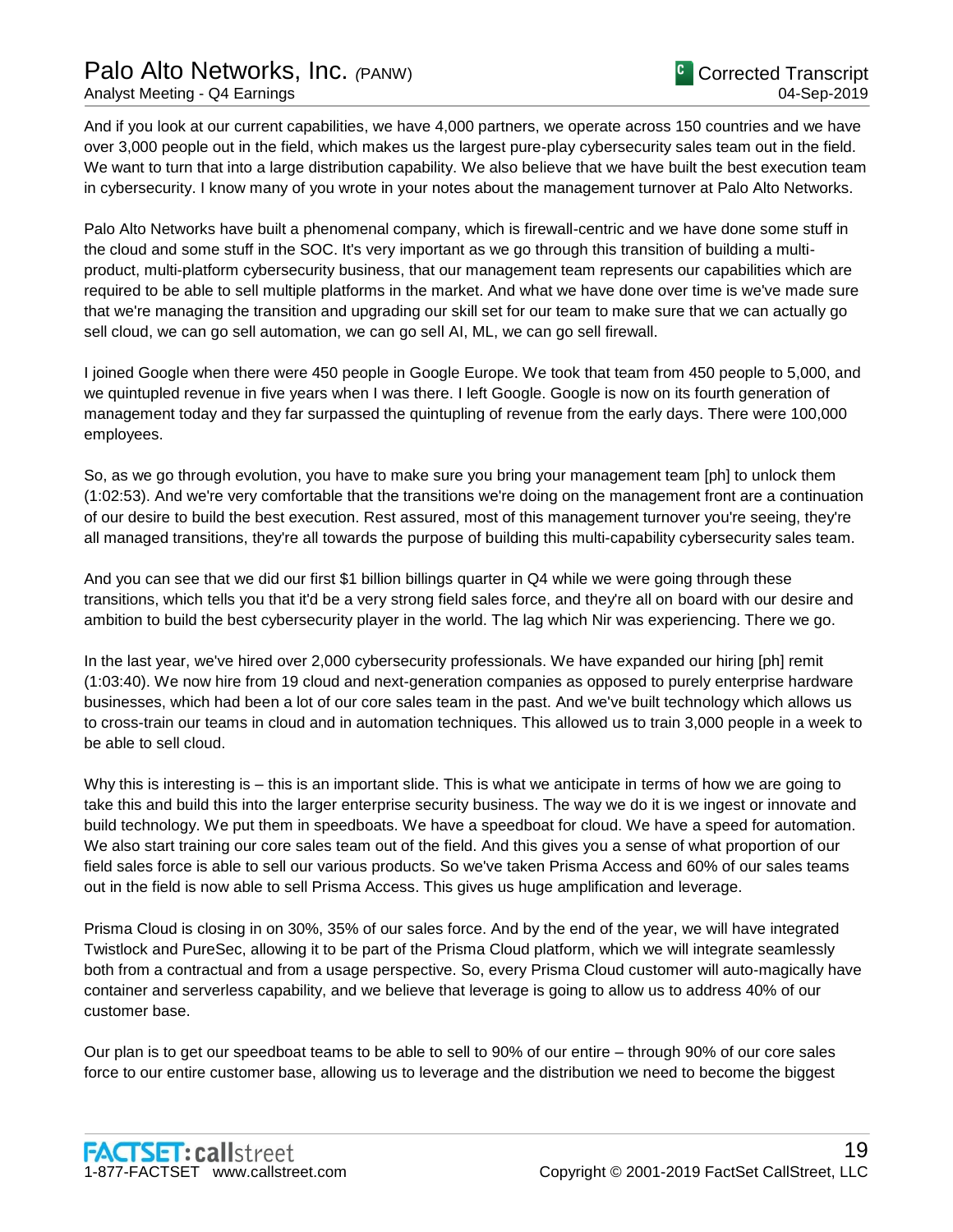player both in cloud as well as automation and SOC. No other player in our space has over 3,000 people in the field out there selling.

Not just that, we want to make sure we do this while we continue to delight our customers. So we have been able to maintain the leadership position and customer happiness and customer success out of the market. Not only that, we are not going to rest on our laurels. We have just announced to our field team, we're introducing an industry-first security incident assurance service, whereby if any of our customers unfortunately is in a breach situation or any customer in the industry, we're going to be there available until their breach is resolved, irrespective of what proportion of their products are Palo Alto products. So we continue to want to be at the forefront of customer success and customer happiness in our ability to execute.

So with that, I now – yes, there's been other conversation about the channel. I think there was one meeting we had with a channel advisory board, which I think every analyst has a feedback on. [indiscernible] (1:06:20) said that we've been tweaking our channel model just causing consternation. And this is just to give you comfort that 99% of our business still comes from the channel. And as you can see, in Q3 and Q4, because we revamped our channel programs to create more capability training and incentive for our channel, the channel-sourced business that we're doing has never been greater than we've had in the last two quarters at Palo Alto Network.

So, any noise around the fact that channel and us are not together in this journey to building the best cybersecurity business is just noise. We believe the true signal is shown in the results. They're actually allowing us to amplify our capability and they're really excited about our newer acquisitions and the direction that we're taking with the various platforms.

Okay. All right. This is our foreplay. Sorry, it's taken us so long to get here. But until we give you context, it's very hard for us to take you to what you're here for. So, with that, as you know, we've had a long history of success. We have increased market share in network security despite popular belief that we're not going to be able to grow our security business at twice the rate of industry.

The team and I spent a lot of time over the last three or four months looking at, do we need to go through a financial model transition at Palo Alto Networks. And I've read many of your notes about the two Ds, depression of cash flows, duration, what is Palo Alto going to do vis-à-vis ARR versus the term license, the perpetual license.

We tested the market. We talked to many of our customers. We talked to many of the companies going through a transition. And we're not going through any major financial transition, just FYI. Our customers like the way we sell our products to them. Our sales people understand how to sell products to themselves. We are going to be selling firewalls the way we've been selling them so far. We are not going to go to any term license model. We're going to stick with the perpetual license model. And some of our software form factors which sell and replace firewalls are going to be sold like firewalls are sold.

So, based on all of the analysis, whilst we will be building a huge capability to sell our next-generation security, we feel very comfortable that we will be able to maintain the 20% billings growth rate over the next three years as well as the 20% revenue growth rate over the next three years. I've had the privilege over the last three weeks of looking at every one of your models. I've read almost every one of your notes. And I can safely say that this 20% guidance is above the average of most of the models out there on the Street both on revenue and billings. But we stand behind the commitment and we believe we can grow our billings and revenue at roughly 20% growth rate going forward.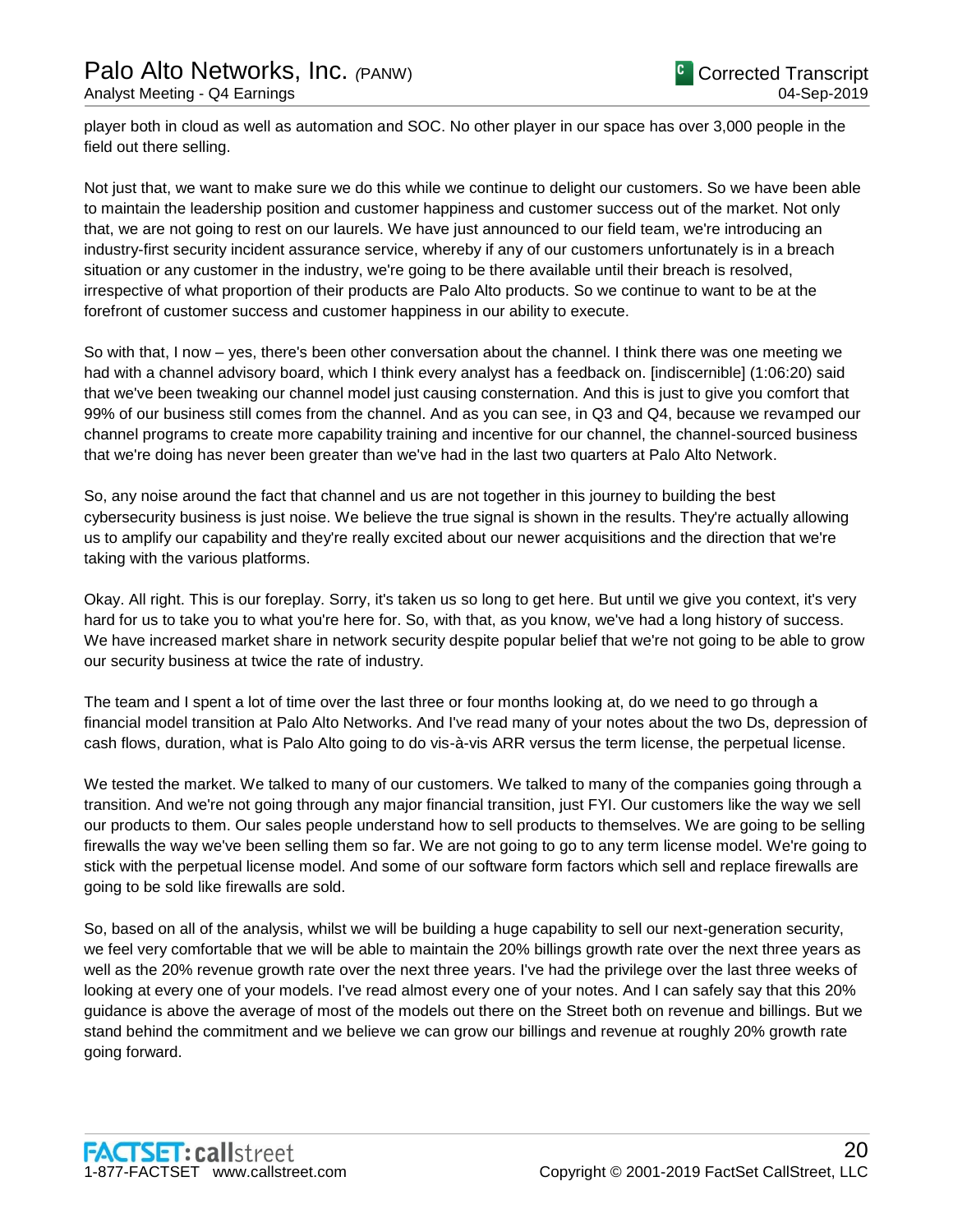# Palo Alto Networks, Inc. *(*PANW) Analyst Meeting - Q4 Earnings

An important part I'd like to highlight, one of the shifts we're seeing, which I'm sure you guys pay attention to product revenues, as we call them, we are seeing a shift where we're replacing our competitors' firewall boxes with software form factors of Prisma Access. So, what we've done is we've taken our VMs, our Prisma Access sales, and our firewall sales and said, what would it look like if we considered them all as an upfront sale and how would our billings look like in the firewall category. So this is a combination of VMs, Prisma Access, and firewall.

We feel very comfortable that we will be able to grow the firewall as a category billings by 23% over the next three years, which we believe is still 2.5 times industry growth rate vis-à-vis how firewalls are sold and we think of our product. I will sure point you out to the fact that because we anticipate a large proportion of future firewall sales to be in the software form factor, there will be a revenue recognition mix shift which will come through, but we still believe the category will grow at 23% over the next three years.

Talking about the partnership, really excited about. We're really excited about our Next-Generation Security billings. We were able to achieve \$452 million in billings in Prisma and Cortex in what we call Next-Generation Security. We're guiding to \$800 million to \$810 million of billings for FY 2020. And we believe we will get to \$1.75 billion by FY 2022, resulting in revenue of approximately over \$1 billion for Next-Generation Security revenue by FY 2022.

[ph] Just apart (1:11:00), it takes some spending to drive that fast revenue growth. So, FY 2019, we've been able to manage the acceleration of our Prisma and Cortex revenues by being able to reallocate from our core business. We believe that we need to invest between \$100 million and \$125 million next year to keep driving that revenue growth at the pace we are committing to. But we believe thereafter we will be able to keep getting operating margin leverage by 150 basis points in 2021 and 2022. And we believe the long-term operating margin for our business should be 25%.

I know you've been discussing cash flow a lot about us. We feel comfortable, despite these investments, despite the shift towards more services like software-based services and Prisma Access and VMs, as well as Cortex. We believe we will safely be able to generate \$4 billion of free cash flow over the next three years, guiding to a longterm free cash flow margin of 30%.

So, before I talk about how we think about this, I thought it'd be important also to tell you how we intend to use the cash. What we've done on M&A, as you've seen, there was a fear when I came 12 months ago that this guy comes from Google is going to spend a lot of money and buy a lot of big stuff. Let me highlight the key tenets of my M&A philosophy.

First and foremost, I prefer avoiding overlapping products. Overlapping products are dangerous. We have products in most categories. I'm not interested in buying another endpoint company. I'm not interested in buying another firewall company because that requires to maintain two code bases, two sets of customers, and is no leverage for me. It's much more interesting for us to create innovation in the category and displace those competitors as opposed to acquire them and just create scale. We believe we have scale in most of our categories. Hence, we don't need to acquire customers in overlapping product category.

We prefer targeting blue oceans. We like areas where there's not enough people. We like areas where we can ingest technology and deploy it through our large distribution base, as opposed to go and participate in red oceans where there's a lot of blood and not enough profitability.

We seek technologies that will integrate across our platforms. If you look, we acquired RedLock. We're merging RedLock and Twistlock into a common platform. We acquired PureSec, which is serverless, which will be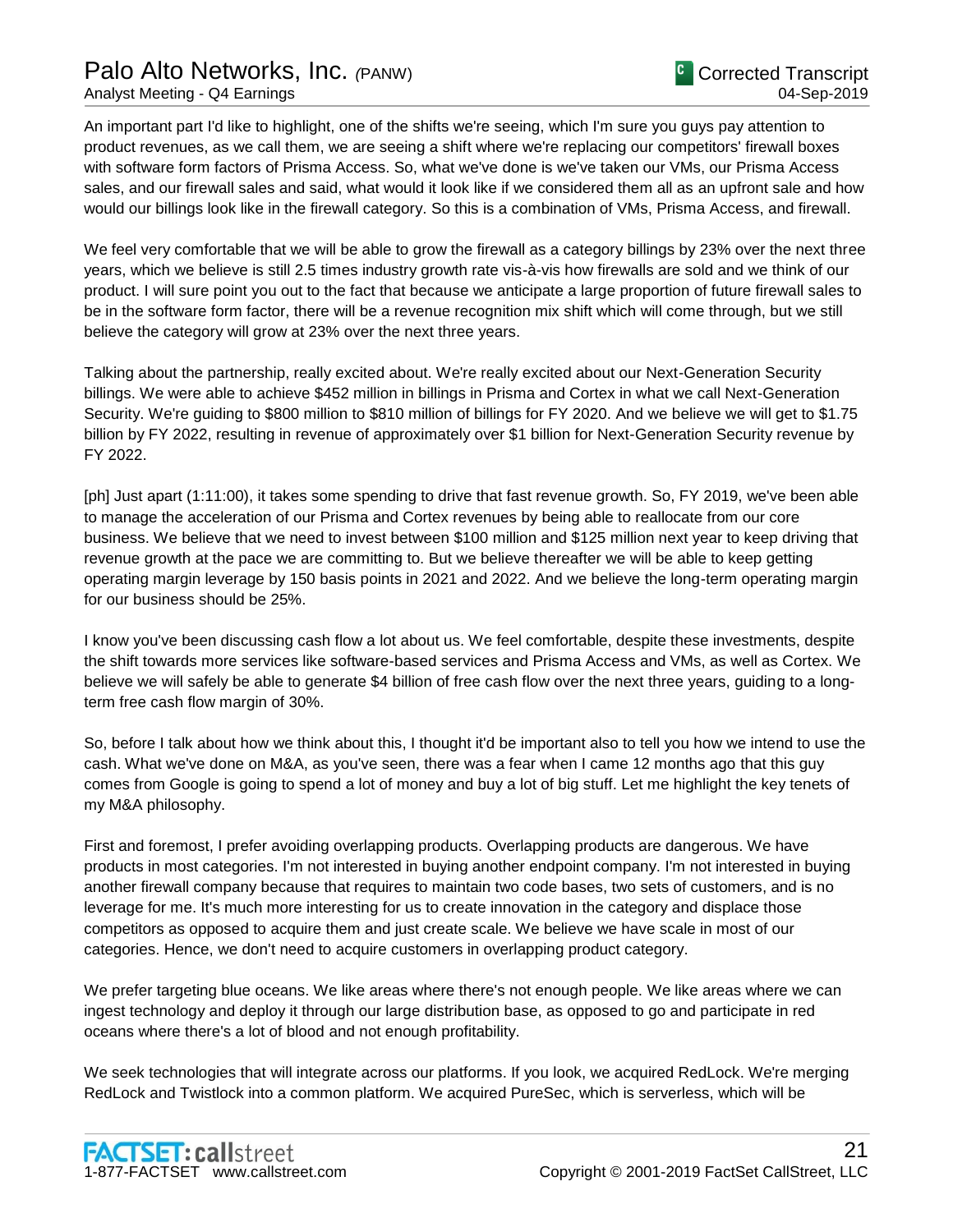integrated as well. We're acquiring IoT, which will be integrated into our firewall capabilities. We acquired Demisto which is being integrated into Cortex.

So, we prefer acquiring technologies we believe fill an important gap and also provide leverage to our go-tomarket engine, because if you acquire disparate products, then you have to go train your sales forces on different go-to-market capabilities and different USPs for our customers.

We prefer acquiring product excellence versus revenue. Because I have to pay a large multiple for revenue, I'd rather not. I'd rather acquire somebody who's built a great product and who has good early customers, exhibiting product market fit, every one of our companies that we've acquired, and I will talk about this slide in a second. And last but not the least, we focus on large TAMs. We're not interested in small TAMs unless they can be subscriptions, which can be added to our firewalls which allows us to consolidate the enterprise network.

So, with that strategy in mind, our approach in the first nine months, we force our teams to write integrated product plans. In fact, Zingbox and us have already started talking about what the product integration could look like, because our first and foremost intent is to make sure that integration is done ASAP. We see as soon as we acquire these good technology best-of-breed companies, we're able to improve their business plan by approximately 40%, which is what we've been able to do with Demisto, PureSec, Twistlock, RedLock and many of our acquisitions.

And we let their teams run their plays in the market, with go-to market support from our speedboats. Within months 9 and 24, we start introducing them through our speedboats to our core business, allowing us to get more leverage and more scale across the acquisitions. Then we target doubling their plans. Because of that, past 24 months, they become multiple accretive to us as a business. That's an M&A philosophy. That should give you a good sense of how we intend to use some of that cash flow. And as we and Nir have talked about, we are going to constantly make build versus buy decisions, so we can deliver best-of-breed to our customers. And if we believe that we're not going to get there fast enough, we'll make acquisitions, but the acquisition will be guided by the philosophy I just laid out in terms of smart product teams.

And what is delightful is, Nir and I was just sitting early and trying to count, of all the acquisitions, we have over 12 founders working in our company and our product organization from 12 months ago, and they're all committed to be here over the next two to three years as part of Palo Alto Networks. We make that a conditional acquisition, so they're supposed to stay there and we actually let them run their products. Because we believe the fact that they'll be able to go out against all odds, and build a great product, and build a great business. It is incumbent and imperative that we let them run that product for us at Palo Alto Networks, and we create the right circumstances, the right capabilities, for them to make that happen.

So, that's our plan in M&A. So I thought what I would do is, I would do what you guys would do, and see how do we compare against the industry. We believe we are already the largest cybersecurity company and we're growing faster than anybody else in our space. But this is only half interesting. I find this even more interesting. If you take Prisma and Cortex, which is our Next-Generation Security business, in the last 12 months, we grew our billings by 89%.

In the next 12 months, we're forecasting a 78% growth, which we believe makes us the largest next-generation security company compared to all the people out there who enjoy robust valuations and I will use the word robust. If you look at our forecast for FY 2022, we believe we'll be almost twice as big as any next-generation security company in our Prisma and Cortex category, whilst we're able to maintain our firewall business, generating huge amounts of cash flow.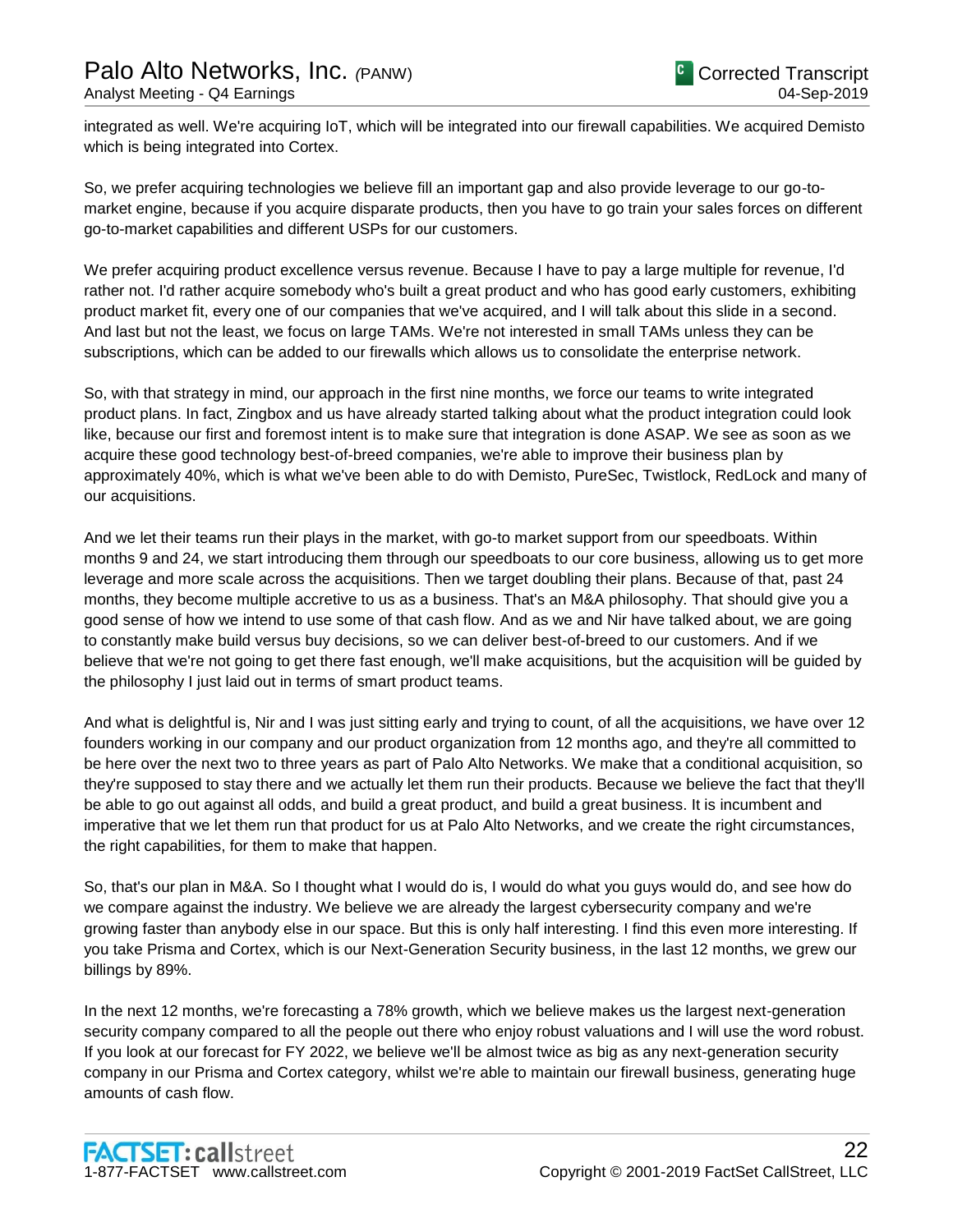So I like to call this the ServiceNow slide. I also reviewed many Analyst Day presentations and ServiceNow was kind enough to build the slide. And I understand this is where analysts geek out where this is something called the rule of 40%. You had your free cash flow margins and revenue growth and for some interesting reason over 40% is good and below 40% is bad.

Another problem is ServiceNow left us out of the slide. That's probably we're not – we're the old fuddy-duddy firewall company, we're not the next-generation security company. But we decided to make our own version of the slide, so at least we feel happy when we look at this. And we're delighted to see that we ranked second from the left based on our last 12-month performance. And we hope to stay far above that median of 38% over the next three years.

So, with that, this is what we expect from our company in FY 2022, we expect a 20% CAGR for total billings and total revenue over the next three years. We expect to get to \$6 billion in total billings and \$5 billion in total revenue by FY 2022. We expect that \$1.75 billion of that total billings will come from our next-generation security services and approximately \$1 billion of that will be revenue in FY 2022. We expect to get back to our current operating margins by FY 2022, the long-term target of 25%. And we expect to generate \$4 billion of free cash flow by FY 2022. So, from here, a simple matter of execution.

......................................................................................................................................................................................................................................................

With that, let me call my friend Kathy who can give you more specific guidance for FY 2020 and Q1.

# Kathy Bonanno

*Chief Financial Officer & Executive Vice President, Palo Alto Networks, Inc.*

Okay. Thank you, Nikesh. All right. So, that's a lot. Talked a lot about fiscal 2022 and about what we see in the coming years. Let me just put a finer point on what we expect for fiscal 2020. So, am I moving these slides or somebody else? Okay.

Since it's a lot of data and information on the screen and these slides will be made available to you, I'm going to focus primarily on talking about the year-over-year growth rates. We will make these slides available to you following the call.

So, for fiscal Q1 FY 2020, we expect billings growth to be between 15% to 17% year-over-year. We expect revenue growth of 16% to 17% year-over-year. We expect non-GAAP EPS to be in the range of \$1.02 to \$1.04, which incorporates net expenses related to acquisitions, including the Zingbox proposed acquisition which we've just announced.

For the full year fiscal 2020, we expect billings to increase between 17% to 19% year-over-year and we expect revenue growth to be in the range of 19% to 20% year-over-year. As Nikesh mentioned, next-gen security billings growth is expected to be in the range of 77% to 79% year-over-year. We expect fiscal 2020 non-GAAP to be in the range of \$5 to \$5.10, which also includes net expenses related to our recent acquisitions. And finally, turning to free cash flow, we expect adjusted free cash flow margin of approximately 30% for fiscal 2020.

In this slide presentation, you'll also find some additional modeling points related to CapEx, estimates, share counts, tax rate, the impact of M&A on EPS. I'm not going to read them to you, but once again we'll make that available to you. So, finally, we've summarized our fiscal 2022 guidance for you as well on the screen. Nikesh already covered this, but hopefully the format for fiscal 2022 will be easy for you to digest.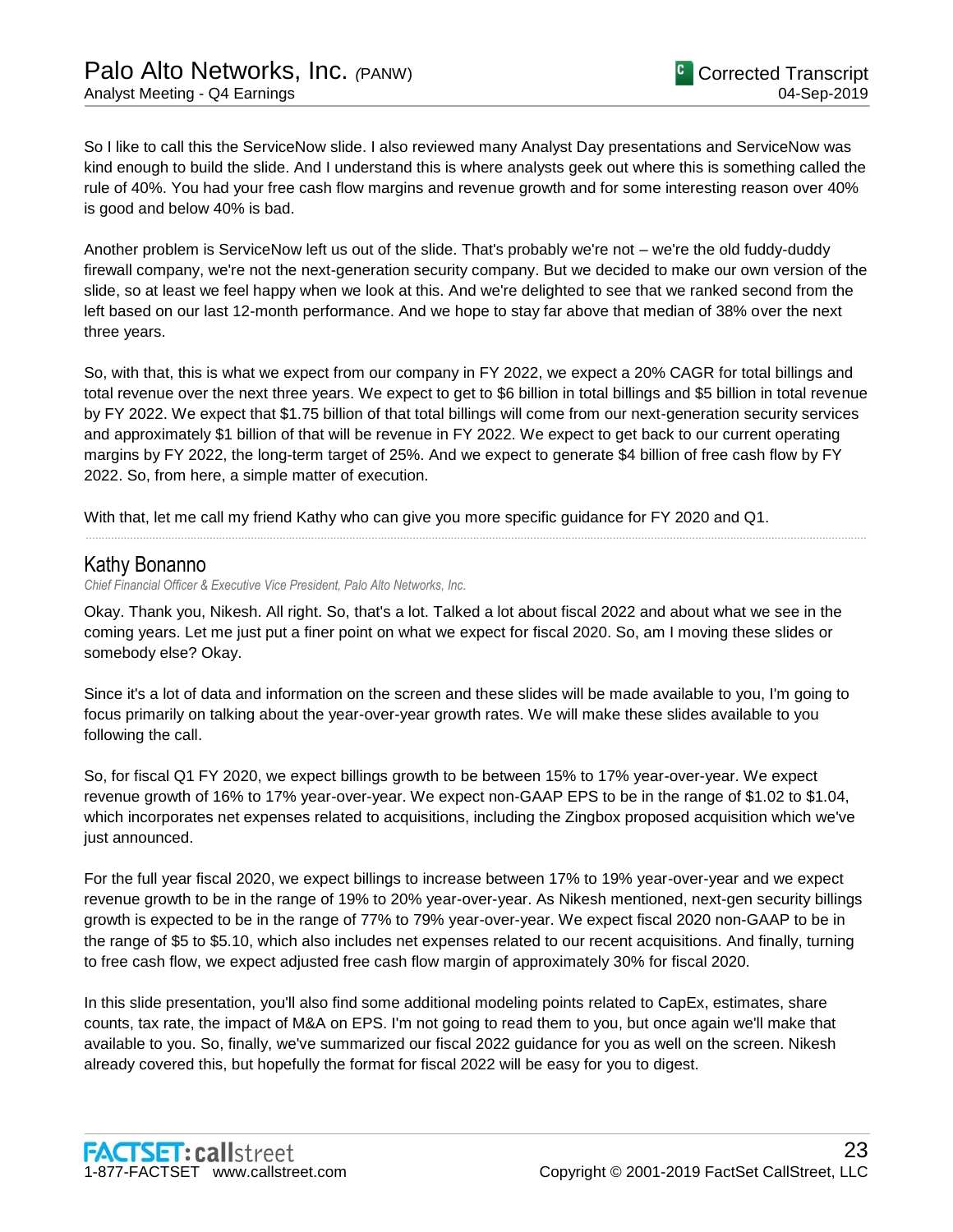And I don't think it's on the screen, so perhaps – yeah, perhaps I should move it since I'm holding the clicker in my hand. Sorry. So, while we are investing to capture significant market opportunity and we do see a gradual shift in durations, we expect it to be gradual associated with changing mix of our products towards more cloud and SaaSdelivered products.

As Nikesh mentioned, we're not anticipating a big bang event. And so, for the years beyond fiscal 2022, we're targeting our operating margins to be above 25% and free cash flow margins at least 30% or greater. So, that hopefully – we'll put some of your minds at ease. That concludes our prepared remarks and now we'll turn up the lights and be happy to address any of your questions.

......................................................................................................................................................................................................................................................

......................................................................................................................................................................................................................................................

......................................................................................................................................................................................................................................................

Nikesh?

# Nikesh Arora

*Chairman & Chief Executive Officer, Palo Alto Networks, Inc.*

Are you guys happy or – come on, give her a round of applause. Tough crowd.

### Kathy Bonanno

*Chief Financial Officer & Executive Vice President, Palo Alto Networks, Inc.* A

Okay. We have people running mics. So I see some questions.

# David Niederman

*Vice President, Investor Relations, Palo Alto Networks, Inc.*

Please state your name and your firm before you state your question, please.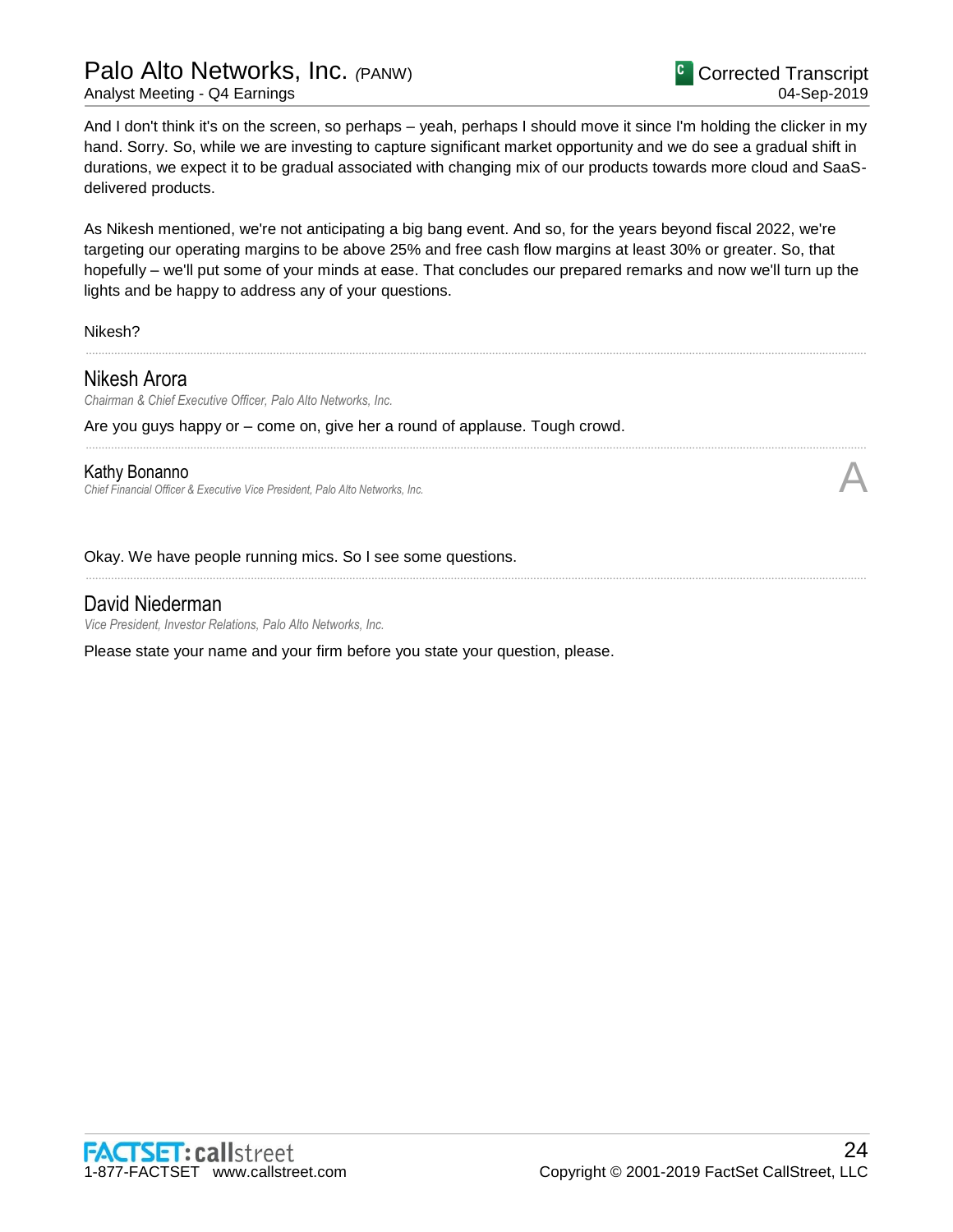# **QUESTION AND ANSWER SECTION**

Jonathan Ho<br>Analyst, William Blair & Co. LLC **Jonathan Ho**<br>Analyst, William Blair & Co. LLC

Thank you. This is Jonathan Ho from William Blair. One of the questions I have is regarding the next-generation growth. Can you unpack for us a little bit of the components that you see from that next-gen side and maybe how much that ties to the investments that you're making? Thanks.

......................................................................................................................................................................................................................................................

### Nikesh Arora

*Chairman & Chief Executive Officer, Palo Alto Networks, Inc.* A

Yeah. Look, we're not going to break down the individual components just yet. But in terms of the investment, as I mentioned, we've moved 1,000 people through acquisitions or through organic hiring. We've taken our Prisma and Cortex with next-generation security team to about 1,500 people out of 7,000 people, the highlights that we ended FY 2019 with.

We anticipate adding more people into those categories both for R&D and for sales. And we feel reasonably comfortable that our core team is robust in the size. So we'll be making small additions to our core team, but mostly we're focusing some of our newer hires into Prisma and Cortex. Some of that spending is also a full-year impact of what we already invested going into Q3 and Q4 of this year. So, some of it is a follow-on from Q3 and Q4 investment, which we will be able to manage with our budgets this year. But some of it is incremental hiring for Prisma and Cortex.

In terms of across the board, I can give you color that Prisma Cloud is doing phenomenally well for us. It's really – we need to be out there in front of our customers a lot more. There's over 20,000, 30,000 people selling public cloud between AWS, Azure, GCP, and Alibaba. There's probably a few hundred cloud security salespeople in the world. So, when we show up on customers and we show them a demo and saying, look, this is what you're not doing, they're like oh, shit, yeah, I got to go cover my security needs. And when I write applications, they're just not enough secure themselves. So we're seeing really good traction in Prisma Cloud. I think Nir made it abundantly clear how excited we are about Prisma Access and how proxy style securing cloud-native architectures is not a good idea. So, Prisma Access is a huge focus.

Demisto has done well. Post-acquisition it has followed the M&A slide I showed you in terms of expecting to double their business plan from where they are, so. And XDR for us has done really well because you got 250 customers in the first full quarter of operation, and we continue to see more and more with the addition of thirdparty data ingestion. And the way we think about ingestion, just to clarify, as Lee said, we just don't ingest data. We make sure our analytics engine can ingest that data and provide analytics and suppress bad alerts and give you a good signal and do data stitching. So, our ingestion philosophy is more a philosophy which works on building analytics around the data and then ingesting [indiscernible] (1:26:04).

So I think across the board, we anticipate robust growth. That's why we're comfortable guiding to an \$800 million to \$810 million number. ......................................................................................................................................................................................................................................................

### Kathy Bonanno

*Chief Financial Officer & Executive Vice President, Palo Alto Networks, Inc.* A

A lot of hands going up. Okay, [ph] Amber? (1:26:18)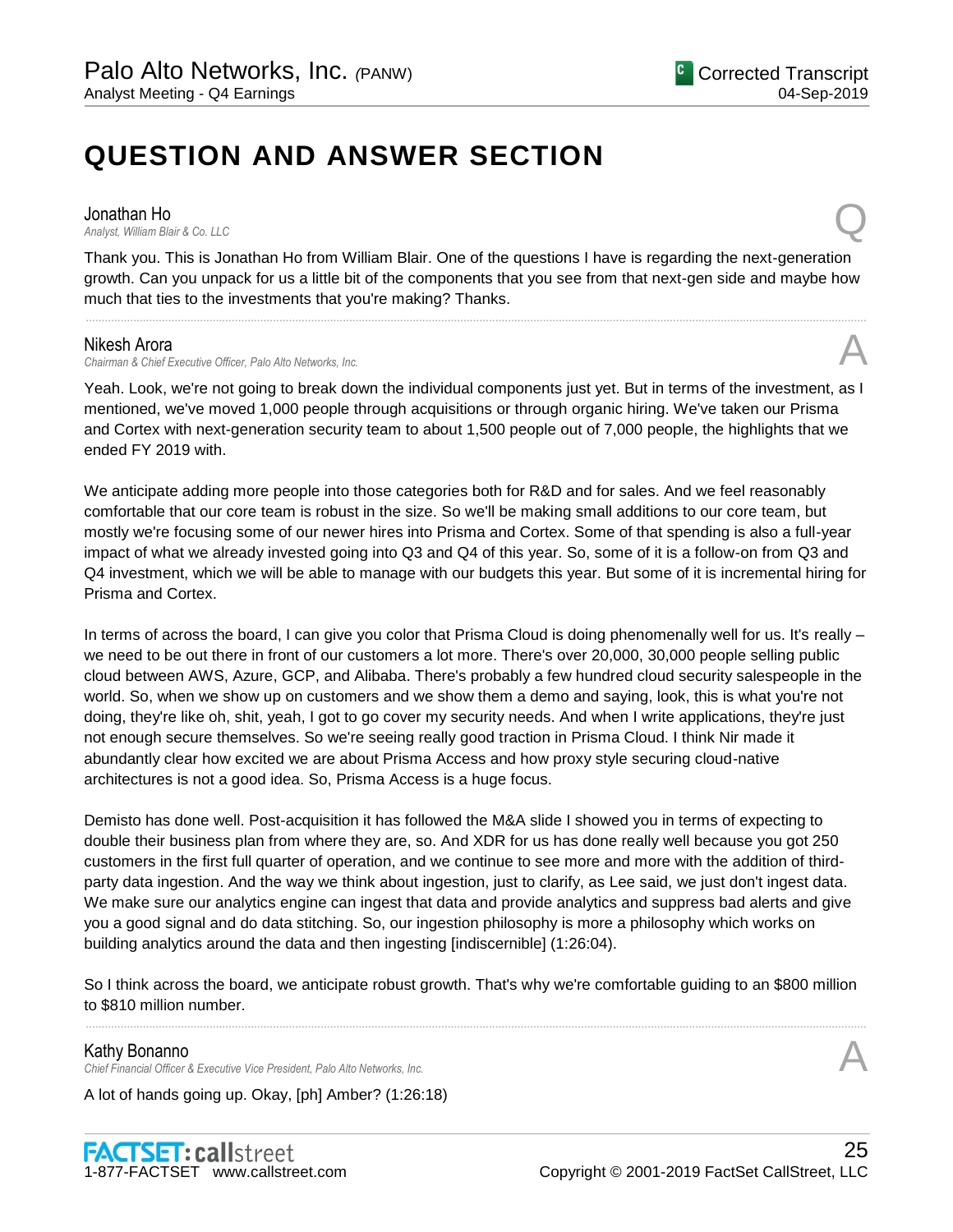# **Kenneth Talanian**<br>Analyst, Evercore ISI **Kenneth Talanian**<br>Analyst, Evercore ISI

Hi. Ken Talanian, Evercore ISI. When I look at that \$6 billion billings number, how much of that is from your existing product set and what are your assumptions around kind of current acquisitions going into that and then maybe some of the future acquisition assumptions that build up to that?

......................................................................................................................................................................................................................................................

### Nikesh Arora

*Chairman & Chief Executive Officer, Palo Alto Networks, Inc.* A

Look, as Lee mentioned that we believe many of the cloud security products are not fully built in the market from a maturity perspective. If you look at serverless, serverless we think is 50% built. We bought PureSec, they have a product roadmap which is a robust product roadmap in front of them for six to nine months. So we believe there will be interesting cloud security based acquisitions we might have to do in the future which will fall in the M&A philosophy we highlighted.

So, some of those bolt-on technology which haven't been developed or anticipated and our desire to build a cloud platforms of the future, but there is no major plug in that number for us to go out and acquire revenue to reach that \$6 billion number. We feel we should be able to get there with the majority of the products we have in place with small bolt-on acquisitions as we see the industry evolve, the product marketable.

......................................................................................................................................................................................................................................................

| Shaul Eyal<br>Analyst, Oppenheimer & Co., Inc.                                                                                                                                                                                                                                                                   |  |  |
|------------------------------------------------------------------------------------------------------------------------------------------------------------------------------------------------------------------------------------------------------------------------------------------------------------------|--|--|
| Thank you. Shaul Eyal with Oppenheimer. Nikesh, you have put many concerns to rest over the course of the<br>past hour. So                                                                                                                                                                                       |  |  |
| Nikesh Arora<br>Chairman & Chief Executive Officer, Palo Alto Networks, Inc.                                                                                                                                                                                                                                     |  |  |
| Thank you.                                                                                                                                                                                                                                                                                                       |  |  |
| Shaul Eyal<br>Analyst, Oppenheimer & Co., Inc.                                                                                                                                                                                                                                                                   |  |  |
| one question I had in mind is                                                                                                                                                                                                                                                                                    |  |  |
| Nikesh Arora<br>Chairman & Chief Executive Officer, Palo Alto Networks, Inc.                                                                                                                                                                                                                                     |  |  |
| But you still have one, so go on. Everything before the but is to be ignored. Yeah.                                                                                                                                                                                                                              |  |  |
| Shaul Eyal<br>Analyst, Oppenheimer & Co., Inc.                                                                                                                                                                                                                                                                   |  |  |
| As we think about your targets heading towards fiscal 2022 and above, have you taken into consideration any<br>changes with respect to channel compensation, partners, anything with a go-to market? Or pretty much from our<br>perspective we should be thinking about it mostly at a status quo going further? |  |  |
| Nikesh Arora                                                                                                                                                                                                                                                                                                     |  |  |

*Chairman & Chief Executive Officer, Palo Alto Networks, Inc.* A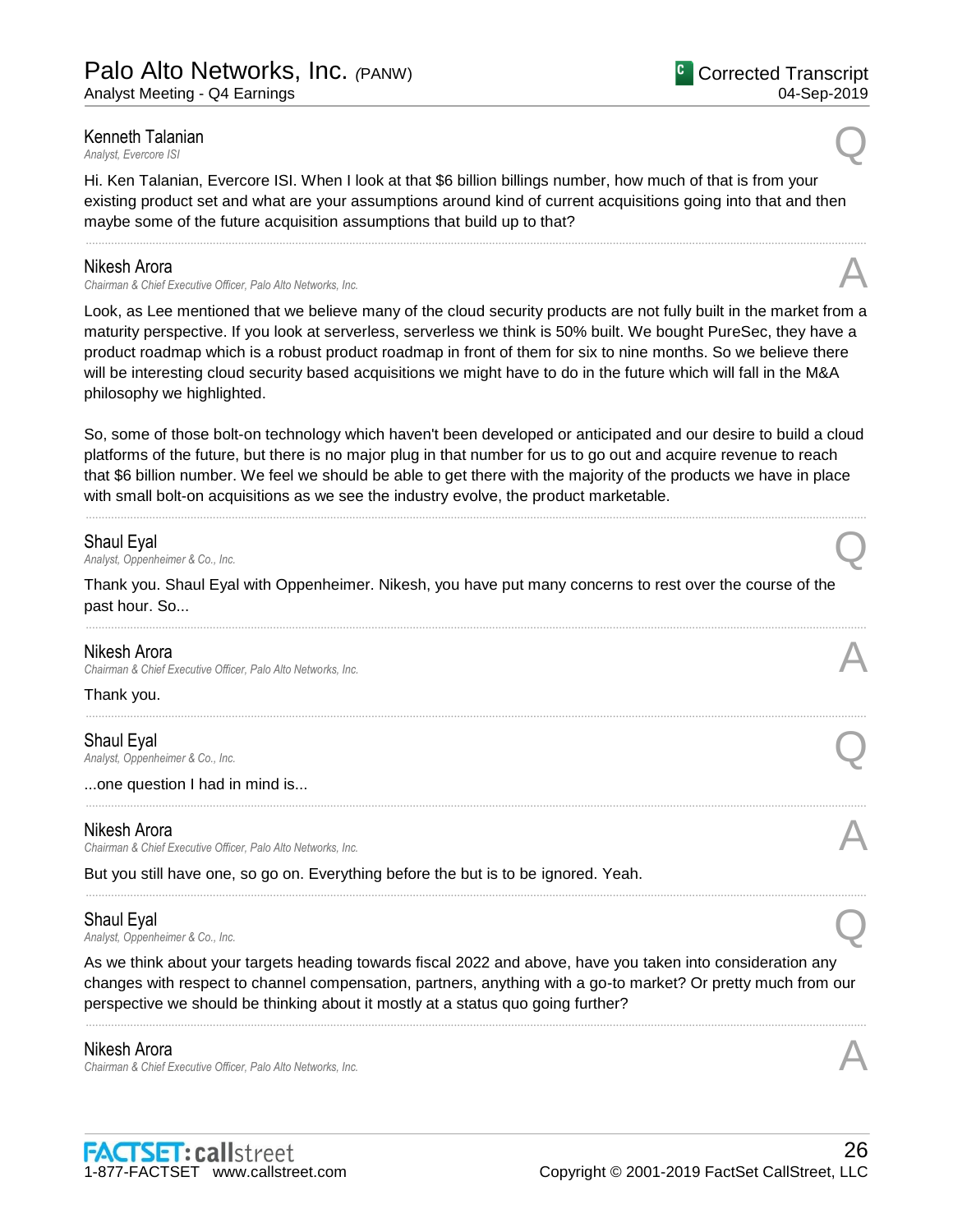# Palo Alto Networks, Inc. *(*PANW)

Analyst Meeting - Q4 Earnings

There are no major assumptions in there in changing any channel behavior in the process. We are seeing more activity in the channel by telcos and by SIs like the Accentures and the Deloittes of the world or AT&Ts of the world or Telefónicas of the world. They're becoming more active in cybersecurity. If you look at most of the landscape, every telco, every consulting organization is building very large cybersecurity practices because they're trying to [indiscernible] (1:28:50) building cloud practices.

So, if you go, this is the biggest fastest-growing segment of the SI and SP space. So, yes we anticipate they will have a bigger role to play in how we are able to deploy some of our products in the future. But to us, that's just evolution of channel. If they end up doing more business, bringing us to customers, we'll be there with them just the way we are with the Optivs and WWTs of today.

......................................................................................................................................................................................................................................................

**Saket Kalia**<br>Analyst, Barclays Capital, Inc. *Analyst, Barclays Capital, Inc.* Q

Thanks. Saket Kalia from Barclays. Nikesh, you talked about no transition to a term license model, for example, for the firewall business, which was good to hear. But you also even suggested that maybe some cloud products could be priced similarly to the firewall. I think we mentioned that quickly. Could you just give some examples of that and when that could actually start to happen?

......................................................................................................................................................................................................................................................

### Nikesh Arora

*Chairman & Chief Executive Officer, Palo Alto Networks, Inc.* A

So, what I – well, sorry. Thank you, first of all, for asking the question. I want to make sure I clarify. Sometimes, our sales teams bundle our annual products into three-year deals and sell them like they would sell an upfront cash payment, which allows us to get the cash flow just the way we get the cash flow for our firewall products. And roughly three years is roughly the term for our hardware business in terms of contract durations.

So, that's what I'm saying that some of the cloud deals end up being three-year deals instead of annual deals, so we still get the benefit of the cash flow, so which is why Kathy alluded to the fact that we're not anticipating a lot of duration declines over the next three years. We believe – I haven't said this yet but I'm going to say it, we believe that the duration decline will be approximately 10% over the next three years. And hence, we believe we will be able to deliver the \$4 billion of cash flow over the next three years.

......................................................................................................................................................................................................................................................

......................................................................................................................................................................................................................................................

Saket Kalia *Analyst, Barclays Capital, Inc.* Q

Thanks.

Imtiaz Koujalgi *Analyst, Guggenheim Securities LLC* Q

Hi. It's Taz Koujalgi from Guggenheim. Kathy, if I'm doing my math right, based on your billings guide for next year and your billings guide for the next generation of products, if I back that out, it looks like you're guiding to the core business growing at about 8% the firewall business, which is a big step down from the 24% product growth we had this year. Is that the right way to think about product growth next year in the high-20s?

......................................................................................................................................................................................................................................................

### Kathy Bonanno

*Chief Financial Officer & Executive Vice President, Palo Alto Networks, Inc.* A

Yeah. I think it's a little bit higher than that, but, yes, that's close. The reason that we're looking at this firewall technology as a group is because we're very excited about what we're seeing from our customers in terms of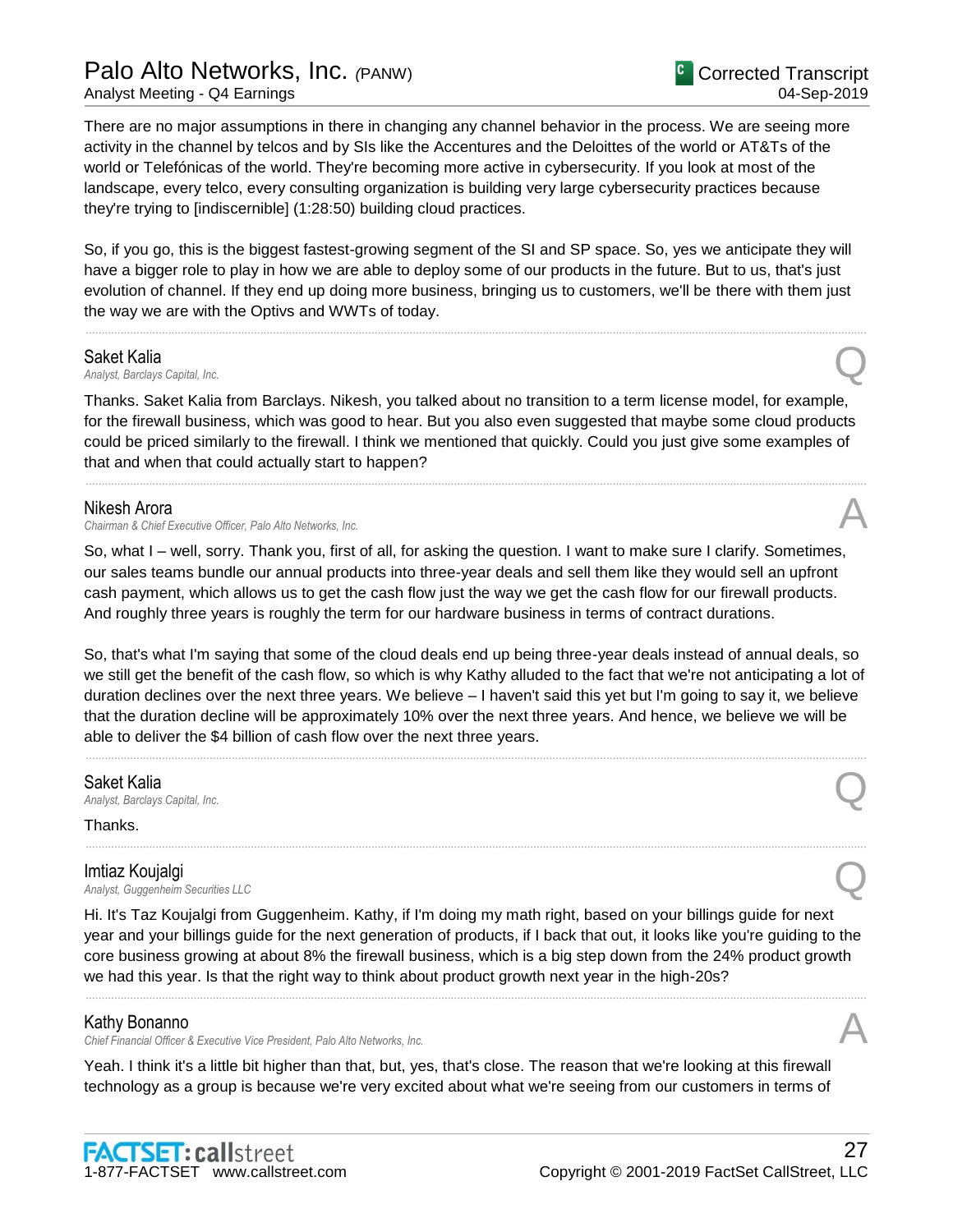demand for both Prisma Access and our VM series. And so, that security category, which Nikesh showed up on the slide earlier, we are expecting to continue to grow at very rapid rates.

Now, the mix may change a little bit in between there, but I think our forecast still holds regardless. And the firewall security itself, that inline security, that network security is still a very important component for all of our customers. But we're seeing great demand and great excitement about what Prisma Access can do by delivering that security in a cloud form factor, really security-as-a-service. And so we're very jazzed about our possibilities going forward in terms of being able to win deals that would have normally been one with firewalls, hardware with that particular product. And we think that we're the only competitor that can really offer these various form factors to our customers. And so we see a really terrific opportunity.

......................................................................................................................................................................................................................................................

### Nikesh Arora

**Chairman & Chief Executive Officer, Palo Alto Networks, Inc.** 

Just to elaborate on that for a second. You saw two examples, one Lee alluded to, a very large retailer and we had a video from another. In both cases, we were competing with firewall boxes. And we went in with Prisma Access with a differentiated strategy. These are very large deals. As I mentioned, one of them was over \$10 million, the other one was close. But in both cases, we were able to displace the hardware form factor from competitors, because the competitors did not have a software form factor.

The good news is with the software form factor, deployment is a breeze. If you try and deploy a box in 2,000 locations in a retailer, it takes them a year-and-a-half or two years. With software, we can get there in three to five months. So, part of what we are trying to do is we're trying to actually force that shift towards the software form factor because, as Nir mentioned, we don't believe our competition has the capability to deliver this solution via a software form factor, which allows us both to be differentiated, reduce speed of deployment, allow it to run across 100 onboarding points for our customers. So, that's part of the assumption, which you rightfully captured. We're actually trying to engineer that bigger shift and trying to drive our business more towards the software form factor.

......................................................................................................................................................................................................................................................

**Imtiaz Koujalgi**<br>Analyst, Guggenheim Securities LLC *Analyst, Guggenheim Securities LLC* Q

Thanks. So, one more follow-up, Kathy. On the long-term target, comparing what you gave us last time in 2017, you had free cash flow margins long-term below operating margins. This time you reversed it. Your operating margins long-term are actually lower...

......................................................................................................................................................................................................................................................

......................................................................................................................................................................................................................................................

......................................................................................................................................................................................................................................................

### Kathy Bonanno

*Chief Financial Officer & Executive Vice President, Palo Alto Networks, Inc.* A

Yeah.

# Imtiaz Koujalgi

*Analyst, Guggenheim Securities LLC* Q

...than your free cash flow margin targets. What is driving that reversal? Is it just more recurring revenues?

### Kathy Bonanno

*Chief Financial Officer & Executive Vice President, Palo Alto Networks, Inc.* A

Yeah. Can I just clarify? When we are talking about long-term, and I'm glad you asked this so I can get it out there for everyone to hear, we're talking four to five years, right? And the previous guidance that we had given, our long-term was much, much further out when we're sort of growing at the rate of the market. It's the way we described it. And at that point in time, we assumed that we'd be on much greater cash taxpayer. And so, that was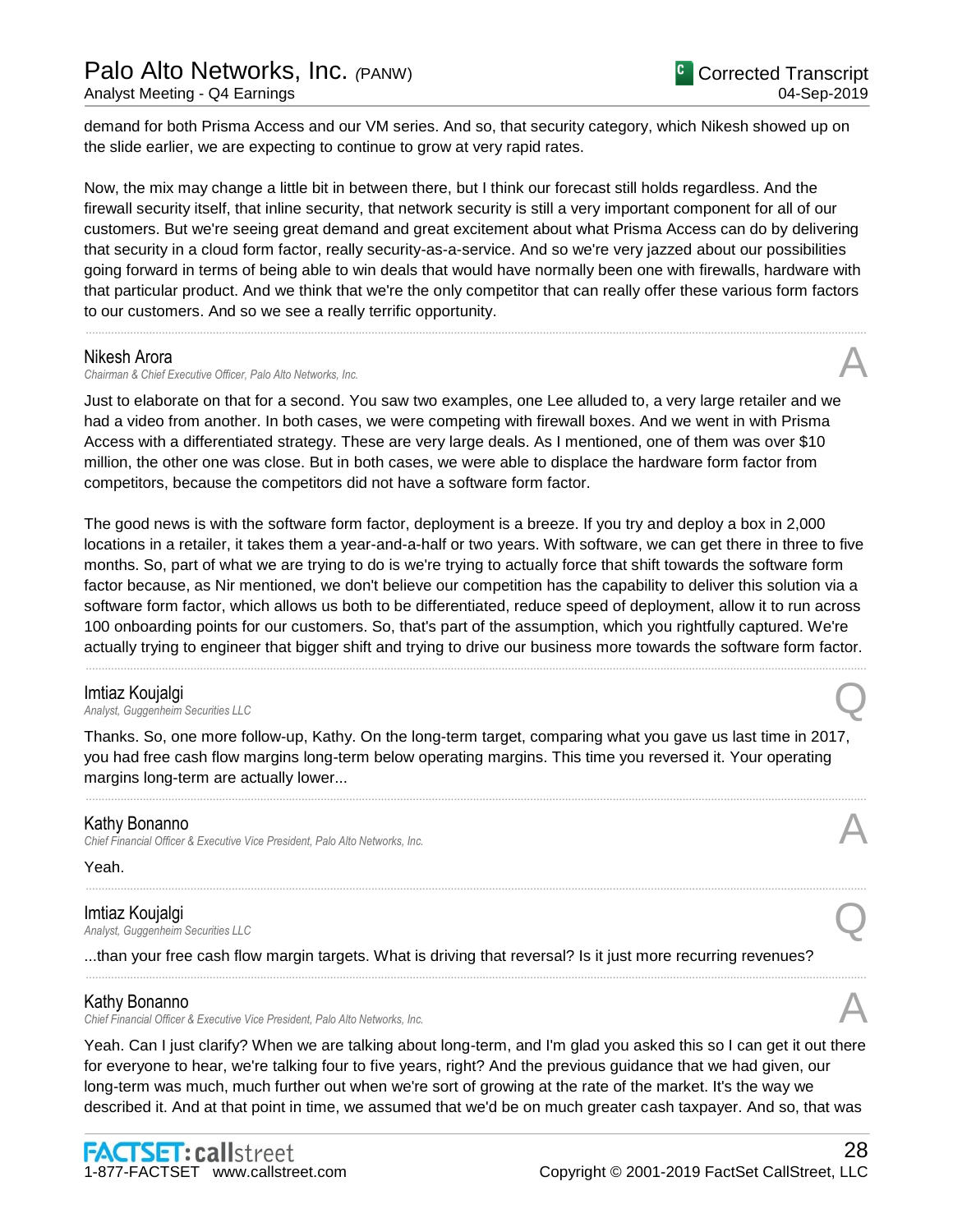# Palo Alto Networks, Inc. *(*PANW)

Analyst Meeting - Q4 Earnings

Corrected Transcript 04-Sep-2019

the reason for the lower free cash flow margins. But we're talking right now, long-term for us is about four to five years out. Okay? Thank you. And I said 4 to 5 years, not 45 years. I need to be very clear and enunciate...

......................................................................................................................................................................................................................................................

### Nikesh Arora

*Chairman & Chief Executive Officer, Palo Alto Networks, Inc.* A

45 would be great guidance. All right. Somebody has the mic. There's question on this side. David, behind you. ......................................................................................................................................................................................................................................................

### Kathy Bonanno

*Chief Financial Officer & Executive Vice President, Palo Alto Networks, Inc.* A

And I saw a woman with her hand up, I want her to get a question. Fatima? Just don't ask us a hard one now. Just kidding.

......................................................................................................................................................................................................................................................

**Fatima Boolani**<br>Analyst, UBS Securities LLC **Fatima Boolani**<br>Analyst, UBS Securities LLC

I'll go easy on you. Fatima Boolani from UBS. Just a quick point of clarification on the mix shift dynamics you're seeing in the core firewall business. Is that a displacement dynamic or are you seeing the mix shift within the refresh of your own installed base? I just wanted to clarify...

......................................................................................................................................................................................................................................................

### Nikesh Arora

*Chairman & Chief Executive Officer, Palo Alto Networks, Inc.* A

It's more of a displacement dynamic. I gave you one specific use case, but there are similar use cases in many places where whether it's a retailer, whether it's a multi-branch situation or multiple mobile user situation, we have customers with 100,000 employees or more who want to go to a Prisma Access type solution for the mobile users. So, it's mostly a displacement of competition dynamic than it is a refresh of our data center firewall business.

......................................................................................................................................................................................................................................................

......................................................................................................................................................................................................................................................

......................................................................................................................................................................................................................................................

......................................................................................................................................................................................................................................................

**Fatima Boolani**<br>Analyst, UBS Securities LLC **Fatima Boolani**<br>Analyst, UBS Securities LLC

Understood. So, my real question is...

### Nikesh Arora

*Chairman & Chief Executive Officer, Palo Alto Networks, Inc.* A

Yes. I know I knew you were going. Don't worry.

### Fatima Boolani

**Fatima Boolani**<br>Analyst, UBS Securities LLC

You talked about...

### Nikesh Arora

*Chairman & Chief Executive Officer, Palo Alto Networks, Inc.* A

I spent three months poring over every one of these numbers with Kathy. So I know exactly where you're going. Please go.

......................................................................................................................................................................................................................................................

# Fatima Boolani **Fatima Boolani**<br>Analyst, UBS Securities LLC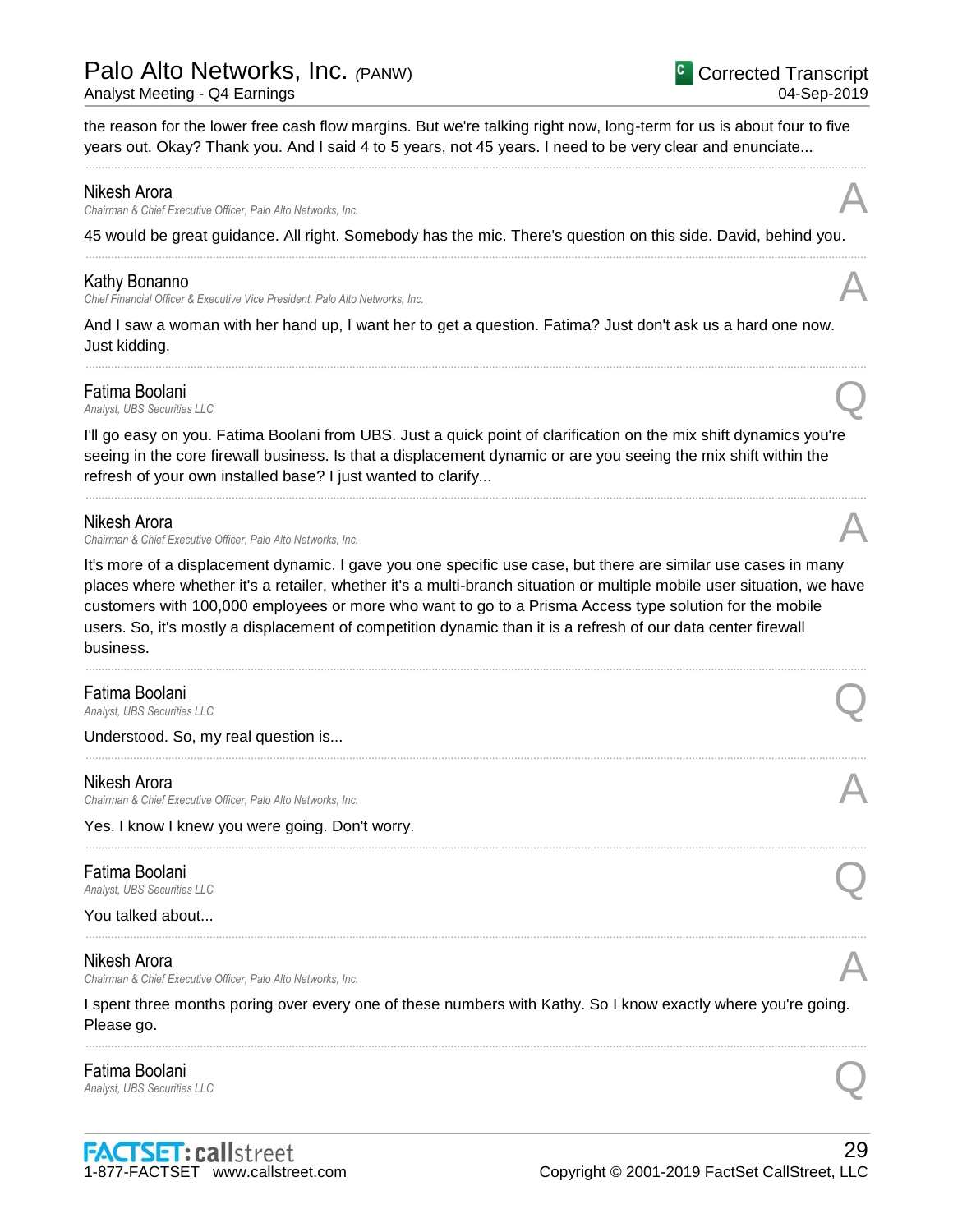You talked a lot about automation in each one of the pillars of your corporate strategy.

### Nikesh Arora

*Chairman & Chief Executive Officer, Palo Alto Networks, Inc.* A

Yeah.

### Fatima Boolani

**Fatima Boolani**<br>Analyst, UBS Securities LLC

And so, as I think about your top 25 – or your 25th largest customer spending close to \$40 million per annum with you, I mean, how should we think about that with the automation opportunity and the fact that you expect to double the size of your business in the next four to five years? I mean, what are some of the dynamics there, if your 25th largest customer is already spending \$40 million with you?

......................................................................................................................................................................................................................................................

......................................................................................................................................................................................................................................................

......................................................................................................................................................................................................................................................

### Nikesh Arora

*Chairman & Chief Executive Officer, Palo Alto Networks, Inc.* A

So, let me use Cortex XDR as a use case, right? We have thousands of customers who deploy Traps. The version of Traps four months ago was not collecting data, sending it to central data lake, allowing us to do insights and analytics against it. We are able to go back to every one of those large customers and allow them to ingest data from there and upsell them Cortex XDR. So this is a use case for us where we take their firewalls, we take their endpoints and say, why don't you collect the data across the board. We'll analyze it to you, we'll reduce the signal-to-noise ratio and we'll couple Demisto with it and be able to give you automation going forward.

So, that's the use case, for example, where we can take our firewall customers, our endpoint customers, add automation to this. And that budget comes out of their SOC budgets because every one of our customers is building SOC. SOC is the fastest-growing category with about 20-plus-percent growth year-over-year, where people are deploying more people and more data ingestion and more data logging spend.

......................................................................................................................................................................................................................................................

# Fatima Boolani **Fatima Boolani**<br>Analyst, UBS Securities LLC

And do you foresee that more coming out of the wallets of traditional managed security services providers you sort of offer these Tier 1 type capabilities? And where are those dollars coming from is essentially...

......................................................................................................................................................................................................................................................

### Nikesh Arora

*Chairman & Chief Executive Officer, Palo Alto Networks, Inc.* A

Those dollars are coming from both SOC dollars, if you will, if there is such a category, but they're also coming from efficiencies we're able to drive for those SOC owners. We're saying we can come in and instead of – we put up some interesting numbers up there, you put 8 times and 50 times in terms of alert reduction. Traditional approach to alert reduction is hire more SOC analysts. If you can walk in and say, I can reduce the number of alerts by 8 times and I can reduce the number of alerts by 50 times, that's a huge amount of savings, which is coming out of the SOC analysts that people to hire. And very few of our customers are able to scale up their SOC to hire 300 SOC analysts because it's kind of very interesting.

One thing I learned which I can talk about, very few customers delete policies. They're scared of deleting seven, eight of firewall policies because somebody wrote them with some wisdom in mind and the new guys says, holy shit, I'm not going to delete. And so, there's a poor SOC analyst trying to interpret, why is that an alert? And the problem is the alert keeps coming back because they have no ability to go out and remediate that and fix that policy.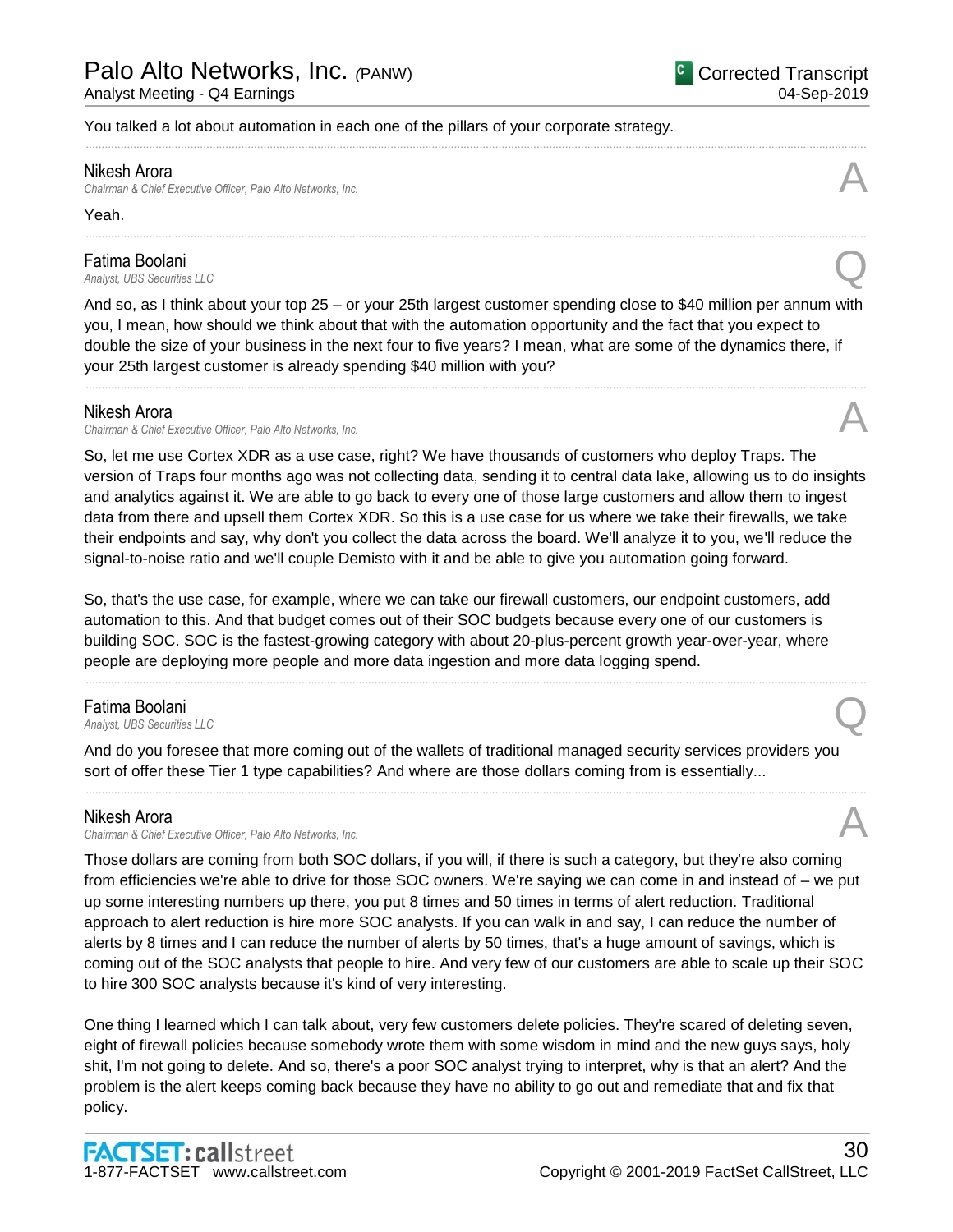So, part of what Demisto is doing is saying, okay, we understand you don't like these alerts. Let's automate this so you can start focusing on stuff that's important. That's how you end up with 174,000 alerts. And not that I'm a hacker or a bad guy, but if I understand how you prioritize the important alerts you should look at, I'll spend my time trying to figure out how to be under the radar.

So, part of our philosophy is we want to look at every alert out there and the only way you can get there is through automation, automation that works in the endpoint, automation that works in your firewall, automation that works in you SOC. So, that's why, if you noticed, every one of our products has a large automation TAM because we believe we're going to take away from those services and labor TAMs and put that into automation.

# ...................................................................................................................................................................................................................................................... **Fatima Boolani**<br>Analyst, UBS Securities LLC **Fatima Boolani**<br>Analyst, UBS Securities LLC Makes sense. Thank you so much. ...................................................................................................................................................................................................................................................... Nikesh Arora *Chairman & Chief Executive Officer, Palo Alto Networks, Inc.* A [ph] Amber (1:39:10) in the back. ...................................................................................................................................................................................................................................................... Sterling Auty **Sterling Auty**<br>Analyst, JPMorgan Securities LLC Hi. Sterling Auty with JPMorgan. So, one question for Nikesh and Kathy. And if possible, can I throw a follow-up question to Nir if he still has his microphone? ...................................................................................................................................................................................................................................................... Nikesh Arora *Chairman & Chief Executive Officer, Palo Alto Networks, Inc.* A Yes. Our entire management team is here, of course. ...................................................................................................................................................................................................................................................... Sterling Auty **Sterling Auty**<br>Analyst, JPMorgan Securities LLC All right. Fantastic. So, Nikesh and Kathy. Nikesh, you mentioned the 10% reduction in duration over the next

three years. How much of that is actually going to be what you're managing that duration to versus what customers want? Because one of the positive feedback items that we received through the channel over the last quarter or so is, finally, Palo Alto being flexible on payment terms. And if, God forbid, we do roll into some tougher macroeconomic times, I could see more and more customers perhaps wanting to only pay a year at a time instead of three years upfront.

......................................................................................................................................................................................................................................................

### Nikesh Arora

*Chairman & Chief Executive Officer, Palo Alto Networks, Inc.* A

Kathy, you want to...

### Kathy Bonanno

*Chief Financial Officer & Executive Vice President, Palo Alto Networks, Inc.* A

Yeah. We are going to be very thoughtful about those trade-offs in terms of what sort of financial incentives do we have to provide in order to have our customers commit to us for a longer period of time. We talked about last –

......................................................................................................................................................................................................................................................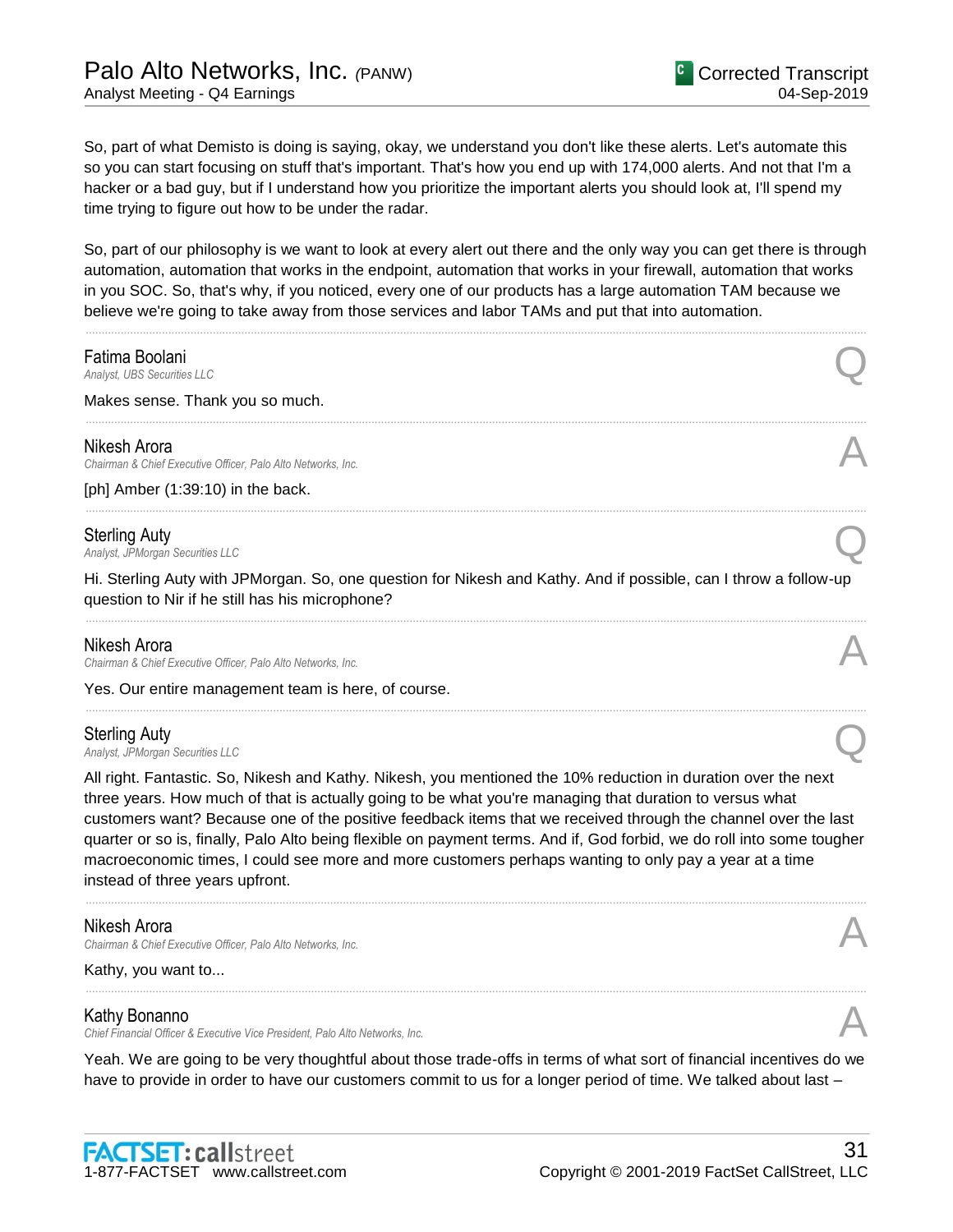that issue last quarter. And we talked about the fact that we were paying very close attention to the economics of deals like that where our customers really wanted to only pay us a year at a time.

And we're going to continue to do that. And if our customers demand more and more of that, obviously, we will adapt to what our customers are wanting. But we actually find that there are a lot of customers who are very comfortable with the way they pay us today, very comfortable with our billing practices to date. And so, we're not seeing this huge surge of demand. It tends to be occasional request that we handle on a one-off basis.

Potentially, it could become larger in the future, and of course, we'll adapt to that over time. But the big shift that we've been talking about – I'm sorry, Nikesh, is really driven more by the mix shift of the products and primarily the growth of Prisma Cloud, which we talked a little bit about last quarter having shorter contract durations [indiscernible] (01:41:13).

......................................................................................................................................................................................................................................................

### Nikesh Arora

*Chairman & Chief Executive Officer, Palo Alto Networks, Inc.* A

And Sterling, just to add to that. I've discovered the last 13 months, the industry has certain compensating mechanisms already in place where there are customers who want to pay on an annual basis in the industry, the channel wants to facilitate it [ph] to figure it out (01:41:26) with some sort of financing that show up at our doorstep with the entire contract duration's worth of cash flow.

So, it's been around for a very long time. And there are many enterprise companies which have financing arms and all different kind of tactics to enable that cash flow generation. So we haven't assumed any of that stuff. We believe that life will go on as normal. But I have the inevitable Nir here, [ph] maybe you want to ask a question. (01:41:48)

......................................................................................................................................................................................................................................................

**Sterling Auty**<br>Analyst, JPMorgan Securities LLC **Sterling Auty**<br>Analyst, JPMorgan Securities LLC

Exactly. But one follow-up, Nir, when you were talking about proxies, you did Gen 1, kind of Gen 2, but when we're thinking about Prisma and the competition going forward, you didn't really kind of call out the name. So I want to be very specific in terms of understanding who you think...

......................................................................................................................................................................................................................................................

......................................................................................................................................................................................................................................................

### Nikesh Arora

*Chairman & Chief Executive Officer, Palo Alto Networks, Inc.* A

You think we didn't call out the name.

### Sterling Auty

**Sterling Auty**<br>Analyst, JPMorgan Securities LLC

[ph] Nikesh, you touched upon. (01:42:09) So who do you think is going to be the core competition in terms of Prisma Access moving forward? I mean, we all think probably Zscaler is going to be part of it, but what about the Akamai's and the other companies that are in that space? And what do you think happens to kind of the traditional firewall vendors? Do they all get squeezed out or do they come up with offerings as well? Thanks.

......................................................................................................................................................................................................................................................

### Nir Zuk

Founder, Chief Technology Officer & Director, Palo Alto Networks, Inc.

Yeah. So I think the competition is Zscaler. However, I strongly believe that the right architecture and the right product at the end of the day win. And we've been through that movie multiple times, right? FireEye, for example, right? A long time ago, FireEye came out to the market and they had this idea of running sandboxes and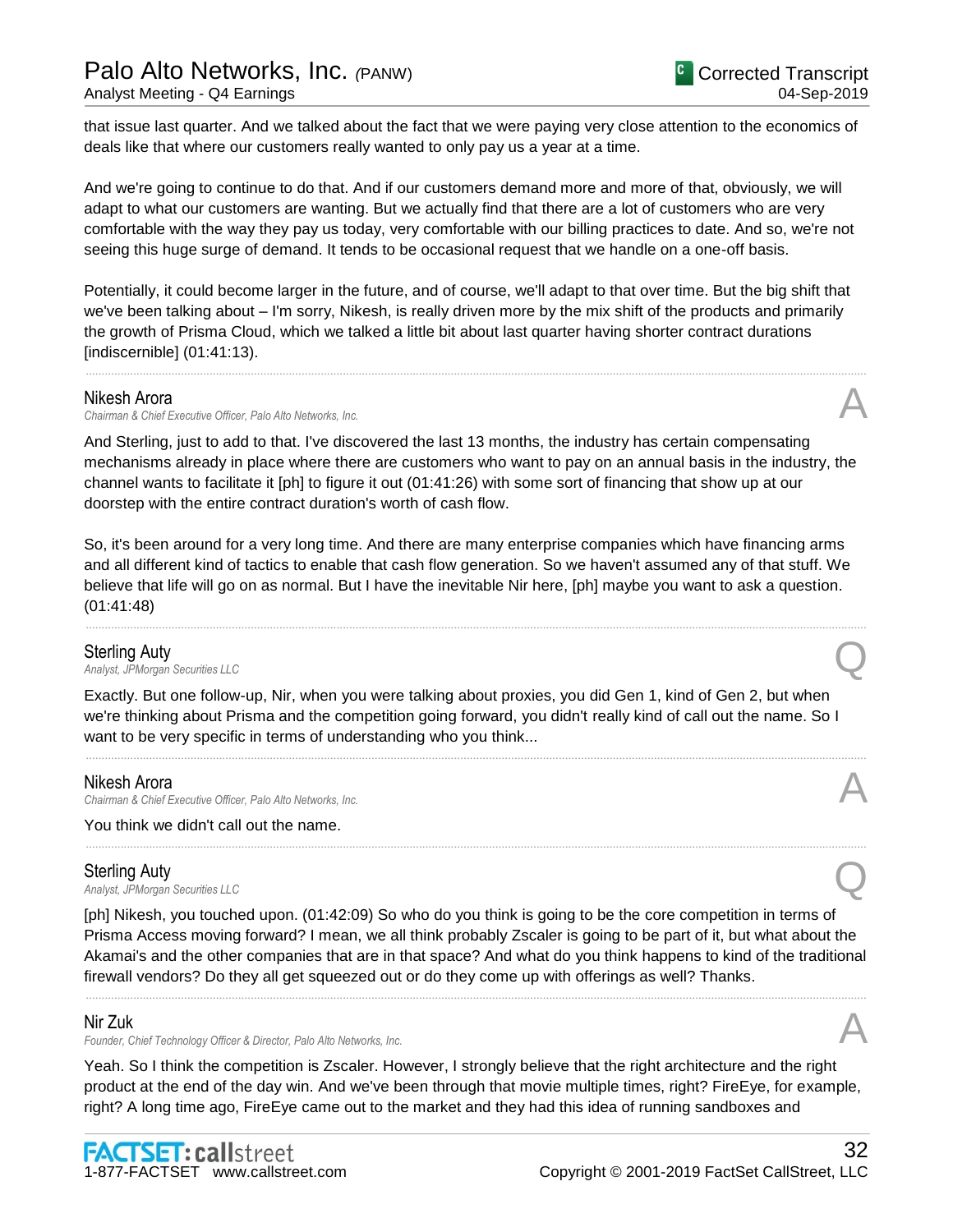signatures are dead and the entire world is going to shift to FireEye and some of you even bought that story, but it was the wrong technical solution.

First, sandbox is not going to replace everything. And second, from a technical perspective, if sandbox need to do prevention, no detection, it has to be in line and it has to be across the entire infrastructure, which means it needs to run off the firewall. And that's why they went their way, we went our way and we all know how it ended up for both of us.

So, I think that we're facing the same situation right now. There is the right technical way of doing something and the right way to deliver a product to the market, and there is the wrong way. And proxies have always been the wrong way and firewalls have always been the right way, being in the network, part of the network, being a packet-based device, participating in routing, participating in network optimization, and being able to support all applications, not just few applications, not breaking applications.

I don't know if you know it. Microsoft recommends that when you use Zscaler, you turn – you don't use Zscaler when you go to Office 365. Why? Because it breaks Office 365, because that's what proxies do and it's their own technical solution and I strongly believe that the right technical solution will win.

Now, if you look at what's involved in access, in the modern access into the cloud and back into the infrastructure – into the corporate infrastructure for mobile users and branch offices, you need to do a lot of different things. And our competition today, different competitors do different things. I don't see a single competitor that does both the application security part of it, the firewall side of it, the CASB side of it, the SD-WAN part of it, then back to corporate side of it. I just don't see anyone that has the complete portfolio to be able to do what we're talking about.

Yes, there are the firewall vendors. The firewall vendors, like I said, are still busy figuring out why they can't sell their hardware against ours, while we've been spending the last several years building our virtual firewall and building our cloud-delivered firewall to a point where I just – it's just – they're three to five years behind at least, plus the amount of time they are behind our hardware firewall, I just – I don't see competition from them.

......................................................................................................................................................................................................................................................

......................................................................................................................................................................................................................................................

......................................................................................................................................................................................................................................................

### Nikesh Arora

*Chairman & Chief Executive Officer, Palo Alto Networks, Inc.* A

Thank you, Nir.

Kathy Bonanno *Chief Financial Officer & Executive Vice President, Palo Alto Networks, Inc.* A

I'm going to recall...

# Nikesh Arora

*Chairman & Chief Executive Officer, Palo Alto Networks, Inc.* A

What Nir means to say is, we respect our competition and we're glad that we're able to build amazingly large businesses and serve the customers' needs in cybersecurity. I think that's what he said.

### Matthew Hedberg

**Matthew Hedberg**<br>Analyst, RBC Capital Markets LLC

Matt Hedberg, RBC. It seems like every other question with investors is macro, you guys delivered strong results. Obviously, some very large deals this quarter and the guidance on a multi-year view is very strong. I guess,

......................................................................................................................................................................................................................................................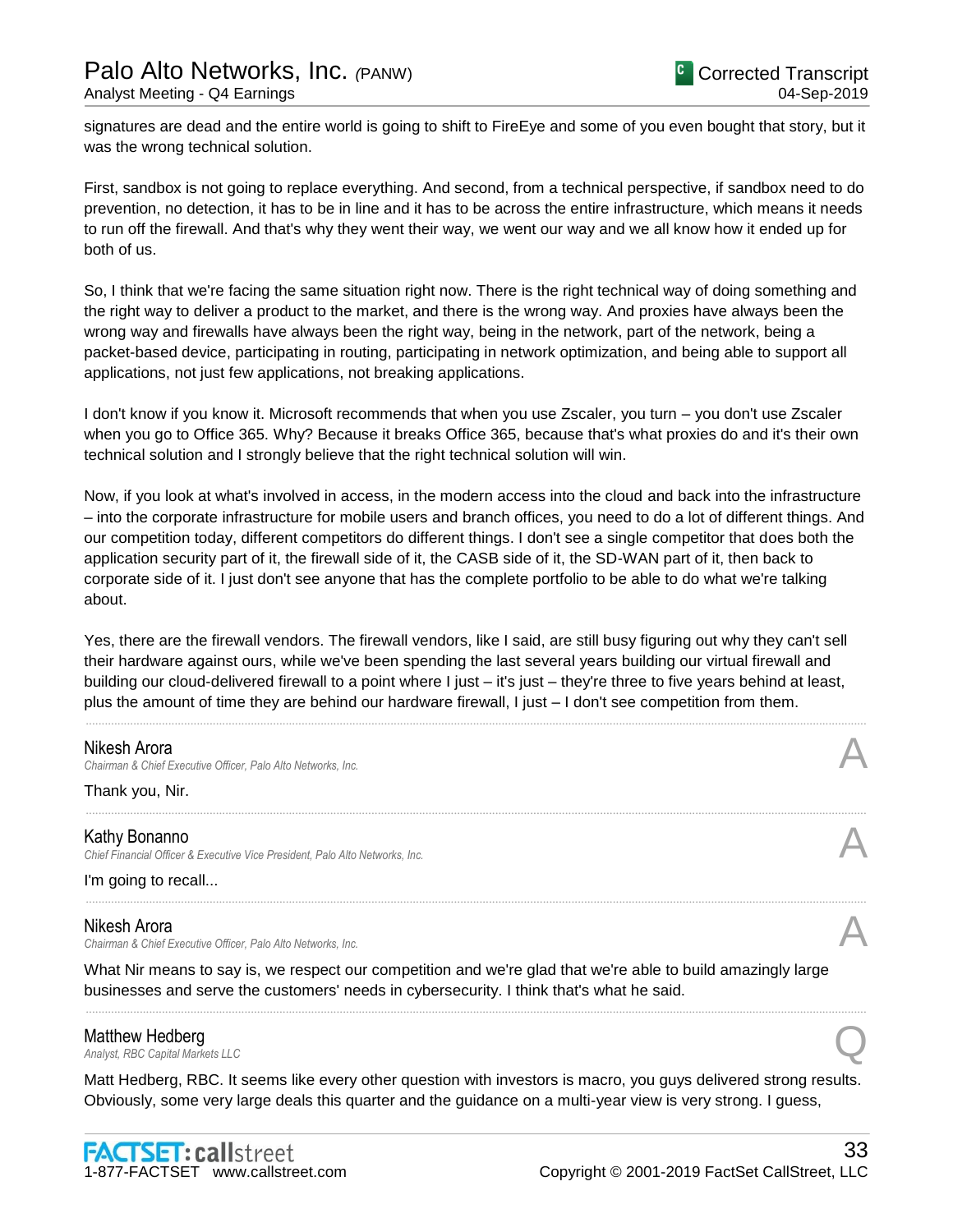**Matthew Hedberg**<br>Analyst, RBC Capital Markets LLC

And then maybe just a quick product question. Nir, when you think about consolidating security spend, what's sort platform?

......................................................................................................................................................................................................................................................

# Nir Zuk

Founder, Chief Technology Officer & Director, Palo Alto Networks, Inc.

Sure. So, first, most of our customers integrate our network security with identity because identity needs enforcement. And in most cases, the firewall is going to be the thing that performs the enforcement. Actually, the only case where it's not the firewall is when you access SaaS applications. In all other cases, it's the firewall that's enforcing the identity, sometimes the applications themselves as well. So that's the role of identity.

# Kathy Bonanno

*Chief Financial Officer & Executive Vice President, Palo Alto Networks, Inc.* A

Oh boy.

## Nikesh Arora

*Chairman & Chief Executive Officer, Palo Alto Networks, Inc.* A

[indiscernible] (01:46:05)

**Amit Singh**<br>President, Palo Alto Networks, Inc. *President, Palo Alto Networks, Inc.* A

Hello, everyone. The climate for cybersecurity is quite strong, the acquisitions. It's driven by all the challenges you see in the papers and buying behavior is actually quite solid. The movement towards software and softwaredelivered is the real one. So – and we are actually very, very excited about the products that we have, both on the product side as well as the service delivery side of it, because these are cloud-delivered solutions, the background that I come from.

......................................................................................................................................................................................................................................................

......................................................................................................................................................................................................................................................

And interesting, when you look at any trend, whether it's how many software startups were funded, cybersecurity startups, all the way to the actual market spending, it's very, very solid. Your question was, I think, on the macro picture. We haven't seen any slowdown. We haven't seen slowdown. You saw some of the numbers we shared around pipeline, pipeline growth, partner generation pipeline. And clearly, our Q4 performance is a measure or a testament of being able to grow the core business while being also able to generate brand-new businesses and

**Matthew Hedberg**<br>Analyst, RBC Capital Markets LLC of your view on identity? Obviously, it's a hot category out there. What role does identity have in the Palo Alto

Palo Alto Networks, Inc. *(*PANW)

have a quick product question for Nir as well. ...................................................................................................................................................................................................................................................... *Chairman & Chief Executive Officer, Palo Alto Networks, Inc.* A

Nikesh, when you're out talking to executives, what is the pulse of buying behavior out there right now? And then I

# Nikesh Arora

Yeah. What's interesting and maybe I'm going to ask our President, Amit Singh, who you have not seen in this context. He can talk more because he has been out there on the road grinding away. So you guys get to tell the good stories, while I get to go out there in the field and grind. So, let's have [ph] Amit come up and speak.

1-877-FACTSET www.callstreet.com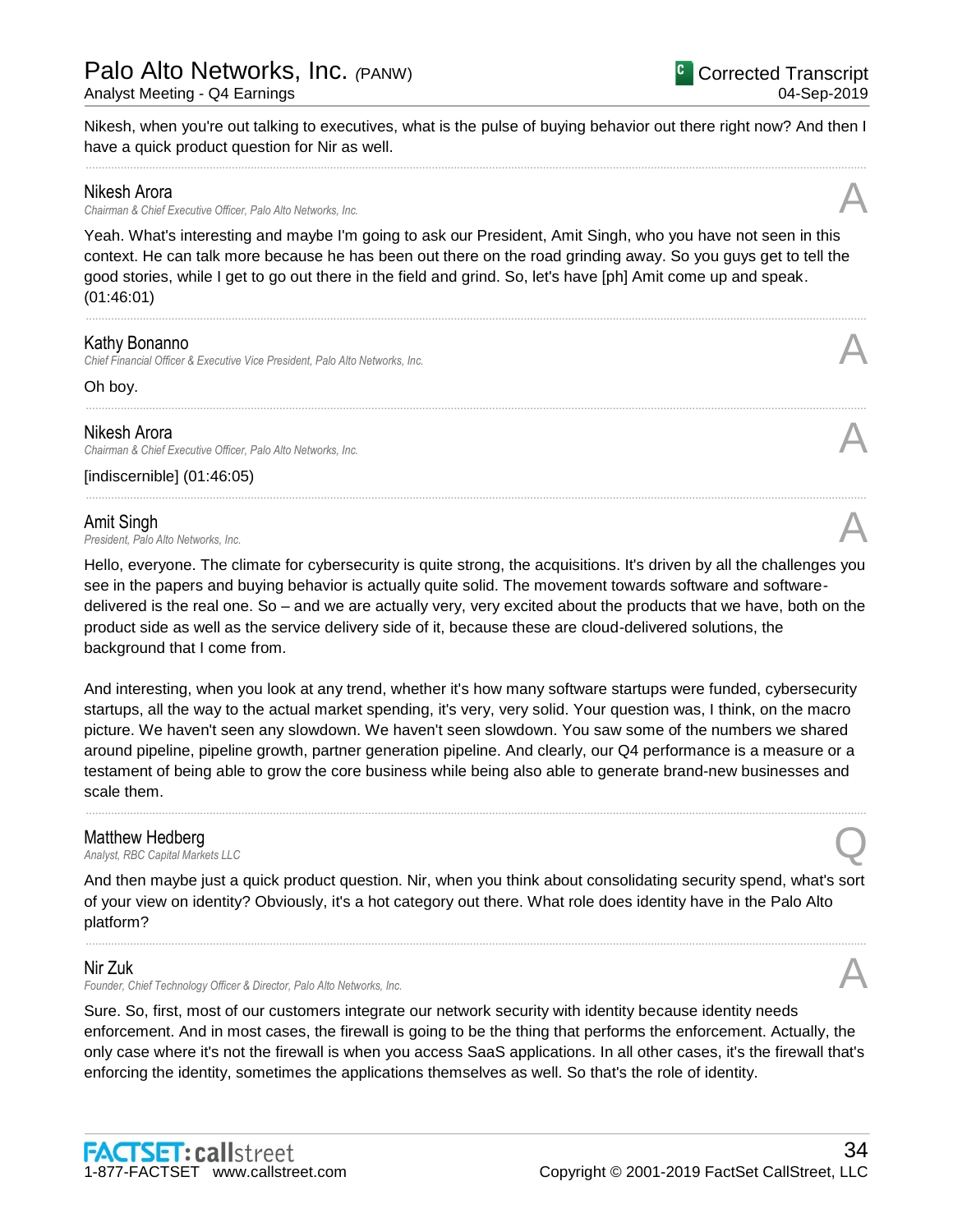# Palo Alto Networks, Inc. *(*PANW)

Analyst Meeting - Q4 Earnings

Now, if you look at the market today, I think most of the market is focused on what's called hygiene, meaning who can connect and who cannot connect to an application, which is interesting, but it's becoming commodity. I think the most – the more interesting part of identity is identity analytics. So being able to take identity events and figuring out attacks from the identity. So that's – I think that's one area that's not being addressed today by the market and is an opportunity. I think that's the other side of identity that is still yet to be decided by the market is how do you do machine-to-machine identity, especially in the cloud. And I think the jury's still out on that. And that's – that could be one day an interesting thing to look at.

......................................................................................................................................................................................................................................................

......................................................................................................................................................................................................................................................

## Nikesh Arora

**Chairman & Chief Executive Officer, Palo Alto Networks, Inc.** 

Over that side.

### Philip Winslow

*Analyst, Wells Fargo Securities LLC* Q

Hi. Phil Winslow, Wells Fargo. I just want to focus in on the firewall platform billings slide and there you break out your firewall hardware versus Prisma and VM-Series. We've obviously talked a lot about Prisma Access here today, but wanted to focus in my question on the VM-Series. One of the questions I get a lot from investors is attach rate of VM-Series and attach rate of firewall in the public cloud environment. And so just kind of question to the whole team here is that, one, how are you thinking about contribution of VM-Series to the forward billings? But also, where are we in terms of increasing attach rates of VM-Series and call it, your hybrid cloud, multi-cloud security?

......................................................................................................................................................................................................................................................

### Nikesh Arora

*Chairman & Chief Executive Officer, Palo Alto Networks, Inc.* A

Quick clarifying question. What do you mean the attach of the VM-Series?

**Philip Winslow**<br>Analyst, Wells Fargo Securities LLC *Analyst, Wells Fargo Securities LLC* Q

So instead of call it like the out of the box firewall that you get from a cloud vendor, Azure, AWS attaching actually your VM-Series through that workload in the cloud. ......................................................................................................................................................................................................................................................

......................................................................................................................................................................................................................................................

Lee Klarich<br>Chief Product Officer, Palo Alto Networks, Inc. Lee Klarich<br>Chief Product Officer, Palo Alto Networks, Inc.

So we're very pleased with the VM-Series and how it's done. When it first came out, we were focused on the private cloud use case because at the time that was the – that was the first generation of cloud. And then it's evolved really well as more workloads are shifted into public cloud infrastructure. VM-Series today supports all of the major cloud vendors in U.S. Azure, GCP, Alibaba. It's evolved in a number of ways that are very specific to cloud in terms of how we integrate it with different orchestration platforms, how we do automation. We're the only security vendor, for example, especially supported with Terraform, which is one of the main sort of multi-cloud automation orchestration tools out there.

We are sellable to all different marketplaces. And we actually have a very nice business and growing business with VM-Series being consumed through the marketplaces. So, there is a lot of really good things that are happening there. I'd say the only sort of challenge that – may not the only challenge, but the big challenge relative your question is a lot of companies will first try to get by without real security. And the – through various mechanisms and often it's through unfortunate events where something bad happens to a company that triggers the people that actually really go back and pay attention.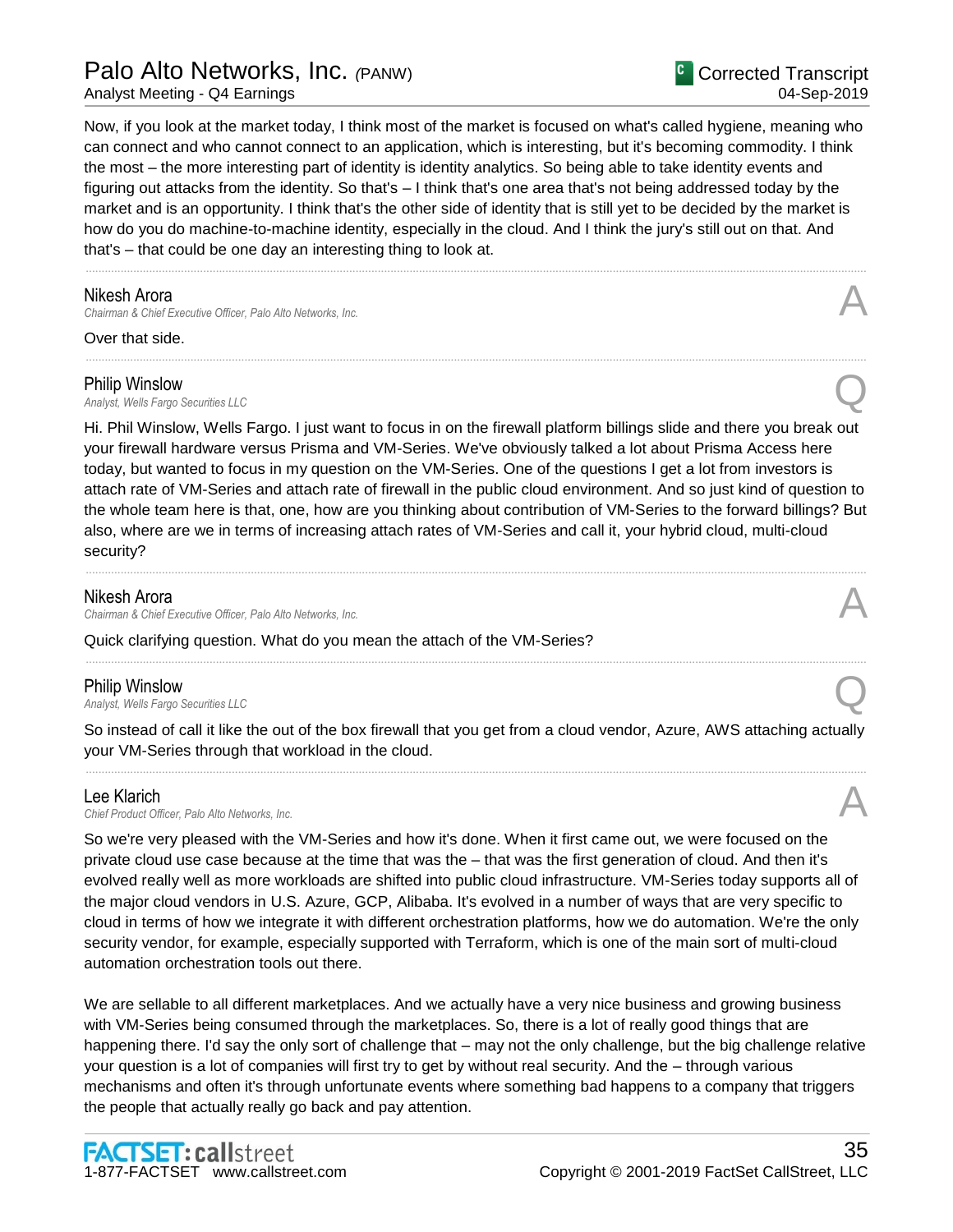But that's the only challenge is sort of getting people over the hump of trying the thing that they think might be good enough before they realize that what they really need is best-in-class security and understand that we can do the cloud integration aspects that they also need. Okay?

......................................................................................................................................................................................................................................................

......................................................................................................................................................................................................................................................

### Nikesh Arora

*Chairman & Chief Executive Officer, Palo Alto Networks, Inc.* A

Okay. A question here.

## Karl E. Keirstead

*Analyst, Deutsche Bank Securities, Inc.* Q

Great. Karl Keirstead at Deutsche Bank. First of all, Nikesh, for a guy who a year ago said that you're no longer giving annual guidance, only next quarter, thank you for the reversal.

......................................................................................................................................................................................................................................................

......................................................................................................................................................................................................................................................

### Nikesh Arora

*Chairman & Chief Executive Officer, Palo Alto Networks, Inc.* A

Appreciate it. All – adaptive, dynamic, earned.

**Karl E. Keirstead**<br>Analyst, Deutsche Bank Securities, Inc. *Analyst, Deutsche Bank Securities, Inc.* Q

Yes, yes. I wanted to, let's say, stress test your confidence in 20% billings and revenue growth over the next three years. And I guess I'm saying this in the context of you having just put up a quarter where you grew both metrics by 22%. So, you just put up 22% and you're saying you're going to grow 20% for the next three. At first blush, sounds a little bit optimistic, especially given that you're on stage as well talking about a hardware to software form factor shift, which if we look at firms like F5 and others that are going through this, it tends to be quite dilutive to your overall growth rate.

So, is it that that form factor shift you expect only to be quite gradual and you can kind of skate around it? Or is it that your emerging products are just growing so damn fast that despite that you can still get to 20%? Thank you. ......................................................................................................................................................................................................................................................

### Nikesh Arora

**Chairman & Chief Executive Officer, Palo Alto Networks, Inc.** 

First of all, thank you, Karl. If I'm allowed to clarify, I was not comfortable giving guidance when I walked in because I didn't understand the levers of the business, nor did I understand industry, nor did I understand the levers of the company. And I hate to stand up on stage and comment on behalf of 7,000 people without having some degree of confidence and comfort in our ability to deliver. So, I appreciate you guys enduring the last one year of our quarterly guidance. But I think, hopefully, we have given more guidance and put a large noose around our necks, now that we have to go out and deliver this stuff. So, thank you for reminding me of that.

In terms of our comfort level, I want to parse your question into two or three parts. One part is we are seeing unabated growth in cloud generally. And I alluded to the fact that there's not enough cloud security out there and there's not been enough people enumerating the need for cloud security. I will not take the name of the customer, but there has been a recent breach where it was a cloud breach. And I can tell you that got the phones ringing because people suddenly realized that you can have cloud breaches even though you're using a public cloud provider, security cannot be used as an open source set of tools. You actually you have to go find the security product to secure your cloud instances as you start putting more and more important crown jewel data out there. So, we believe that that's going to drive more of the VM use case. We believe that's going to drive more of the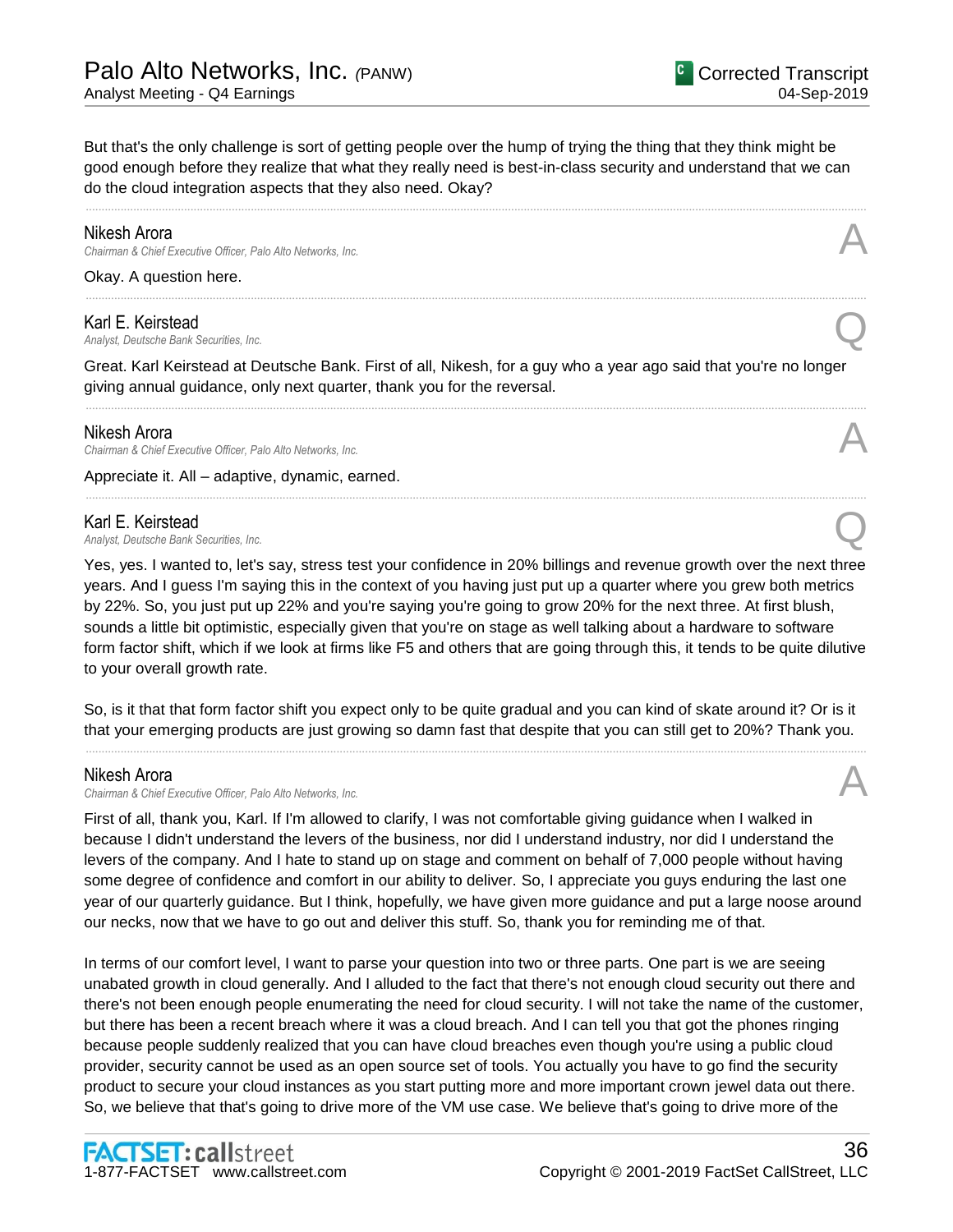Prisma Cloud use case. We're also seeing, as the question was asked and Amit answered, we're also seeing a lot of re-architecting going on as people go to their re-architecting of enterprise.

If you look at companies, right, there's no CIO out there who's not thinking about how do I go to the cloud. So, this is very important. So, if I'm going to the cloud, what do I do with my enterprise IT, what do I do with my security? How do I rethink it? And as they're rethinking it, they're rethinking their branches. You go to a retailer, retailer needs to put a lot of bandwidth into their branch. In the past, there was low bandwidth. You need to do your POS systems to work, that's all you needed. Today, they want the AR and VR in the store. They want to move customer data back and forth. Suddenly, they need security in the stores.

So we believe there is some degree of new use cases being created, which is driving some of the confidence we have in some of our newer services, and we believe our core business continues to be strong. The underlying core business and the customer base continues to be strong. We fully realize that we are going roughly from, let's say, \$3.5 billion billing number to \$6 billion number, which means we have to kind of double. And as I said, there's only one way to double, have more product or have twice as many salespeople and hope that there's twice as many customers out there that you can get.

So, we think the balance is right and we should be able to execute. We've done a lot of investing in FY 2019 in Q3 and Q4 and ramping up both our core capability as of some of our speedboat capability. Now we're stretching our teams to go out and deliver and we'll give it our best shot.

......................................................................................................................................................................................................................................................

Pierre C. Ferragu<br>Global Team Head, New Street Research LLP (US) **Pierre C. Ferragu<br>Global Team Head, New Street Research LLP (US) Quarter Controllery and Controllery Controllery Controllery Controllery Controllery Controllery Controllery Controllery Controllery Controllery Controller** 

Pierre Ferragu, New Street. Nikesh, first of all, thank you very much for not changing your business model. Took me a very long time to figure it out and I spent most of my time... ......................................................................................................................................................................................................................................................

### Nikesh Arora

*Chairman & Chief Executive Officer, Palo Alto Networks, Inc.* A

[ph] Taken me 12 months (01:56:08) to figure it out. We had to go figure out what the other guys [indiscernible] (01:56:11)

......................................................................................................................................................................................................................................................

### Pierre C. Ferragu

**Pierre C. Ferragu<br>Global Team Head, New Street Research LLP (US) Quarter Controllery and Controllery Controllery Controllery Controllery Controllery Controllery Controllery Controllery Controllery Controllery Controller** 

Exactly, [indiscernible] (01:56:13) done so far, that's great. And it gives me the opportunity to ask more of a product question to Nir. And so, you explained very well how you plan to completely crush all proxy-based competitors. And I was wondering – and you defended very well all the – all what you have already in your development in the next-generation firewall and all what you've done from there. But I was wondering how you transfer that benefit to technologies you're acquiring. So, for instance, if we look at the components of Prisma Cloud, when they came in first day, what did you do? How did you integrate their technologies with your existing technology? How did they benefit from that? And then your clients using it, how does it benefit from having a Palo Alto Network firewall and having Prisma Cloud in the same environment?

......................................................................................................................................................................................................................................................

......................................................................................................................................................................................................................................................

### Nikesh Arora

*Chairman & Chief Executive Officer, Palo Alto Networks, Inc.* A

[ph] Go head, Nir. (01:57:06)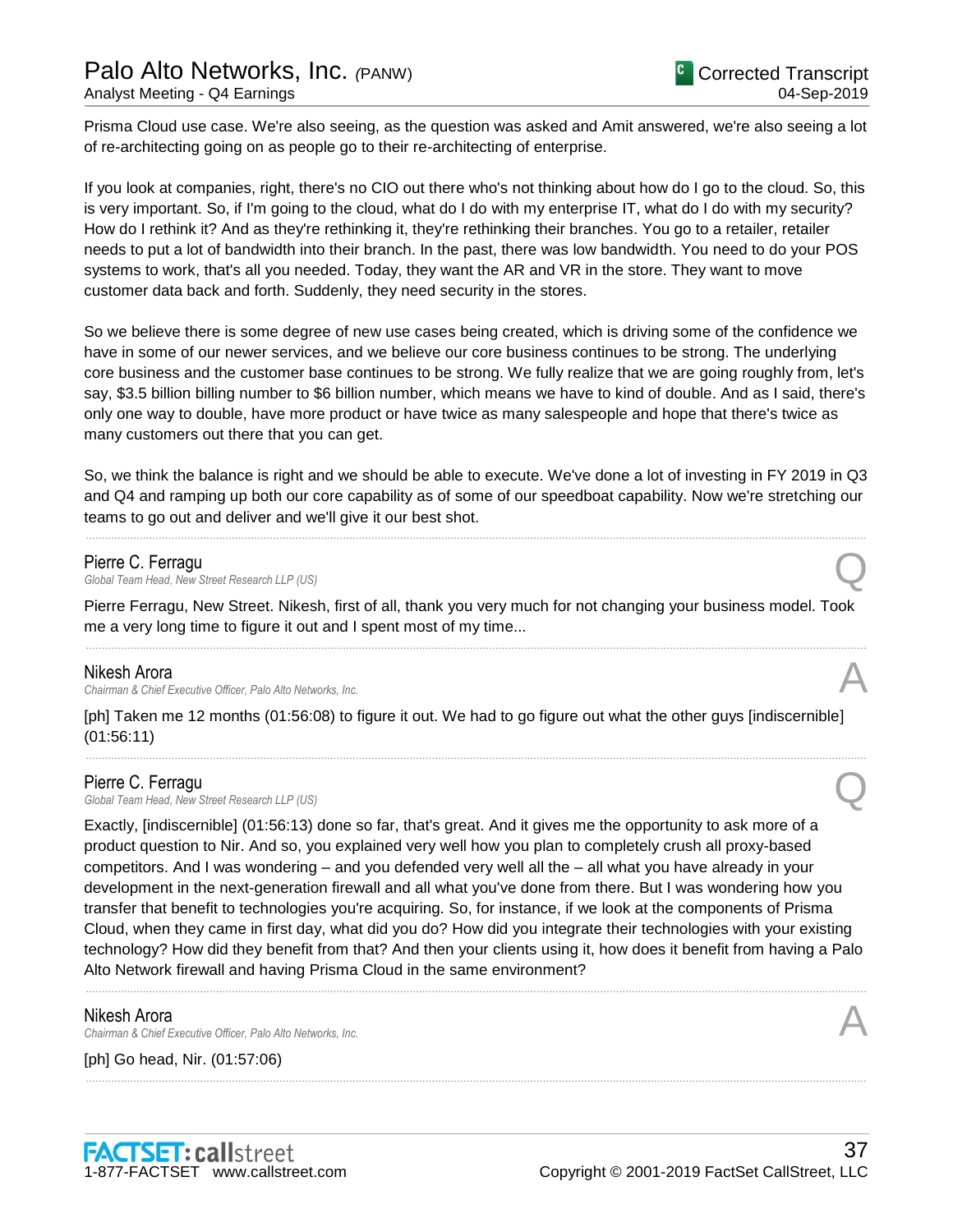Lee Klarich<br>Chief Product Officer. Palo Alto Networks. Inc. Lee Klarich<br>Chief Product Officer, Palo Alto Networks, Inc.

Yes. Thank you for the question. So, Nikesh mentioned a couple of the principles that we now apply more vigorously in terms of the incoming companies, level of responsibility we give them, the expectations we put on the founding teams of these companies to continue to execute as well as to build an integration plan. And it's interesting enough, you asked about Prisma Cloud, that was formed out of the basis of two acquisitions, Evident.io and RedLock. The integration of those two together took us about four months. Four months to integrate two products into a single platform. It now forms the foundation where we'll be able to then further integrate Twistlock and PureSec into that platform as we continue to extend it out.

Again, pulling the leadership teams of the companies into this together in order to make sure and then building an execution plan, it includes the integration that we all agree on very quickly after the acquisitions happen. And we're very much in the midst right now of executing on that with an expectation that by the end of this calendar year, those will now be new modules in the Prisma Cloud platform.

So a lot of this is around giving the right people the right responsibility, the right accountability and then executing. And we're showing that we can do this with very good success. On the customer side then, what they're seeing is very easy adoption of additional cloud security capabilities showing up in the same platform that they're already used to, they simply get to consume and deploy against their cloud workloads, which is a very powerful go to market and adoption aspect that the products are enabling. Yeah.

......................................................................................................................................................................................................................................................

### Nir Zuk

*Founder, Chief Technology Officer & Director, Palo Alto Networks, Inc.* A

Yeah. Another example will be XDR. So we bought an EDR company, we bought an NTA company, right, Secdo and LightCyber, and integrated both together. Nobody believed we can do that. Nobody believed we can take network data, take endpoint data, combine them together and generate meaningful analytics based on that. And we're the first one to do it. And like I said, EDR, NTA, at their – on their own, don't make sense, and now we're going to integrate – we plan to integrate more and more things into it.

Now, the other type of integration that we have, which I think we partly asked about is when we buy someone like Zingbox or we develop something like DNS Security, it becomes a service that is attached to our firewall. And all the customer has to do to use it is to flip a switch. You flip a switch and you use the service. And you test it for a week, a month, whatever. You like it, you buy. If you don't like it, you don't buy it. And most customers that turn it on, they see things that they just can't not – not buy the product.

And the interesting thing is that those services apply to all form factors. So if you have a physical firewall, you do that. If you bought Prisma Access, you turn it on, you do that. If you went with a competitor, with a proxy competitor, and you want to do IoT security in the branch, which you do, like you need to secure printers and you probably have IP phones and video cameras and other things connected to the network in the branch, what do you do? You have to go to an IoT security company. You have to buy their products. You have to deploy it in the branch and you have to do deploy it in 2,000 branches, if you have 2,000 real points and somehow operationalize it.

With Palo Alto Networks, if you're a Prisma Access customer already, you turn on the switch, immediately it applies to all your branches. You like it, you buy it. You don't like it, you don't buy it. It's that simple, okay?

......................................................................................................................................................................................................................................................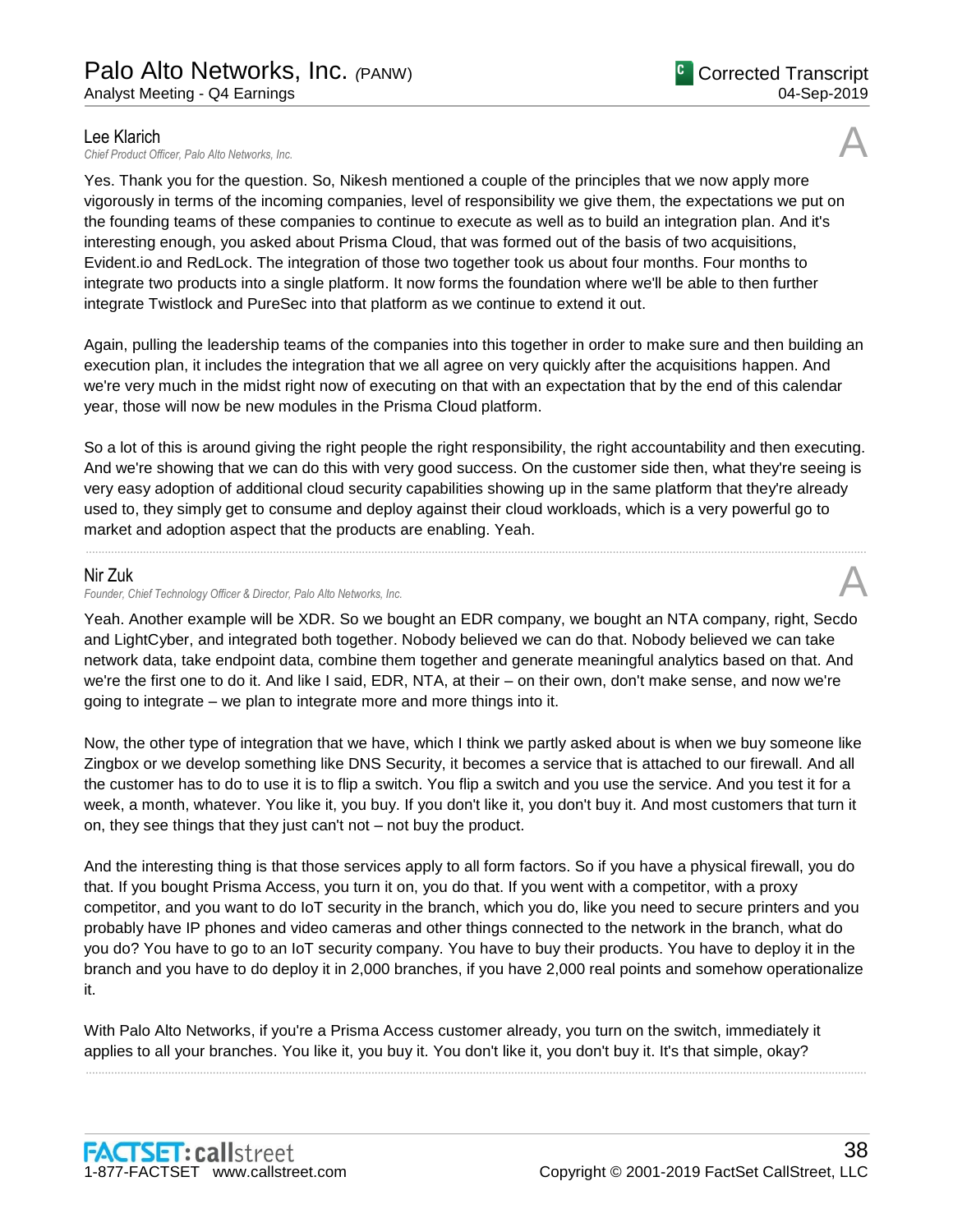### Nikesh Arora

*Chairman & Chief Executive Officer, Palo Alto Networks, Inc.* A

Another question, right next to the gentleman.

### Keith Bachman

*Analyst, BMO Capital Markets (United States)* Q

Hi. It's Keith Bachman from Bank of Montreal. Nikesh and Kathy, for you. Is M&A inclusive or exclusive of what you just put up on the board? And what I mean by that is, as we think about the revenue outlook and billing outlook, I assume that the context of that is mostly smaller deals, probably don't move the M&A, but I just wanted to see if you could clarify.

And it relates to you as well, Kathy, on the margins. This year, you're suggesting that margins go lower, but thereafter, they'll move higher. And so, is that, again, M&A neutral? So if you do some deals, you might ask for forgiveness for the margin growth that you're suggesting in the outer years if, in fact, you do pursue M&A, even some smaller deals that might pressure those margins. So, inclusive or exclusive is the shorter question of M&A.

......................................................................................................................................................................................................................................................

### Nikesh Arora

*Chairman & Chief Executive Officer, Palo Alto Networks, Inc.* A

So to give you a framework, it's exclusive of any large M&A, which has a significant revenue acquisition component. So, if you go buy a company for \$100 million of revenue, that's not part of our plan. As I said to the gentleman earlier, there's no plug in these numbers that we're going to be acquiring \$200 million, \$300 million of revenue growing at 50%, right. That's not a bad stuff.

We're not looking for M&A as a strategy. We're looking at platform as a strategy. Now, in the platform context, if you think about are we better off going back? And for example, we built Cortex XDR from the acquisitions. We put it a – we've got the teams to integrate. We didn't sell it for six months. We got them to integrate and sold it after they put it together. Twistlock, RedLock, PureSec, we integrated and then we're deploying across our platform.

So, if you find there's a product need and the product market fit that needs to be integrated [ph] on a strong (02:02:29) platform, that stuff will have to be acquired. And we'll keep you posted as we acquire them, what the impacts of those are financially. We've not built in any expectations saying we're going to be doing \$500 million of acquisitions every year. It's going to have certain EPS impact. We're going to take that and bake it into these numbers. These are raw numbers, organic. Kathy has told you, FY 2020 has a \$45 million...

......................................................................................................................................................................................................................................................

......................................................................................................................................................................................................................................................

### Kathy Bonanno

*Chief Financial Officer & Executive Vice President, Palo Alto Networks, Inc.* A

### M&A.

### Nikesh Arora

*Chairman & Chief Executive Officer, Palo Alto Networks, Inc.* A

...M&A. [ph] \$43 million (02:02:52) for this year. After one year, we roll that into our organic numbers. So, FY 2021, 2022, there is no – there'll be – unless we do something every now and then, there's – those are clean – those become organic numbers.

......................................................................................................................................................................................................................................................

Keith Bachman *Analyst, BMO Capital Markets (United States)* Q





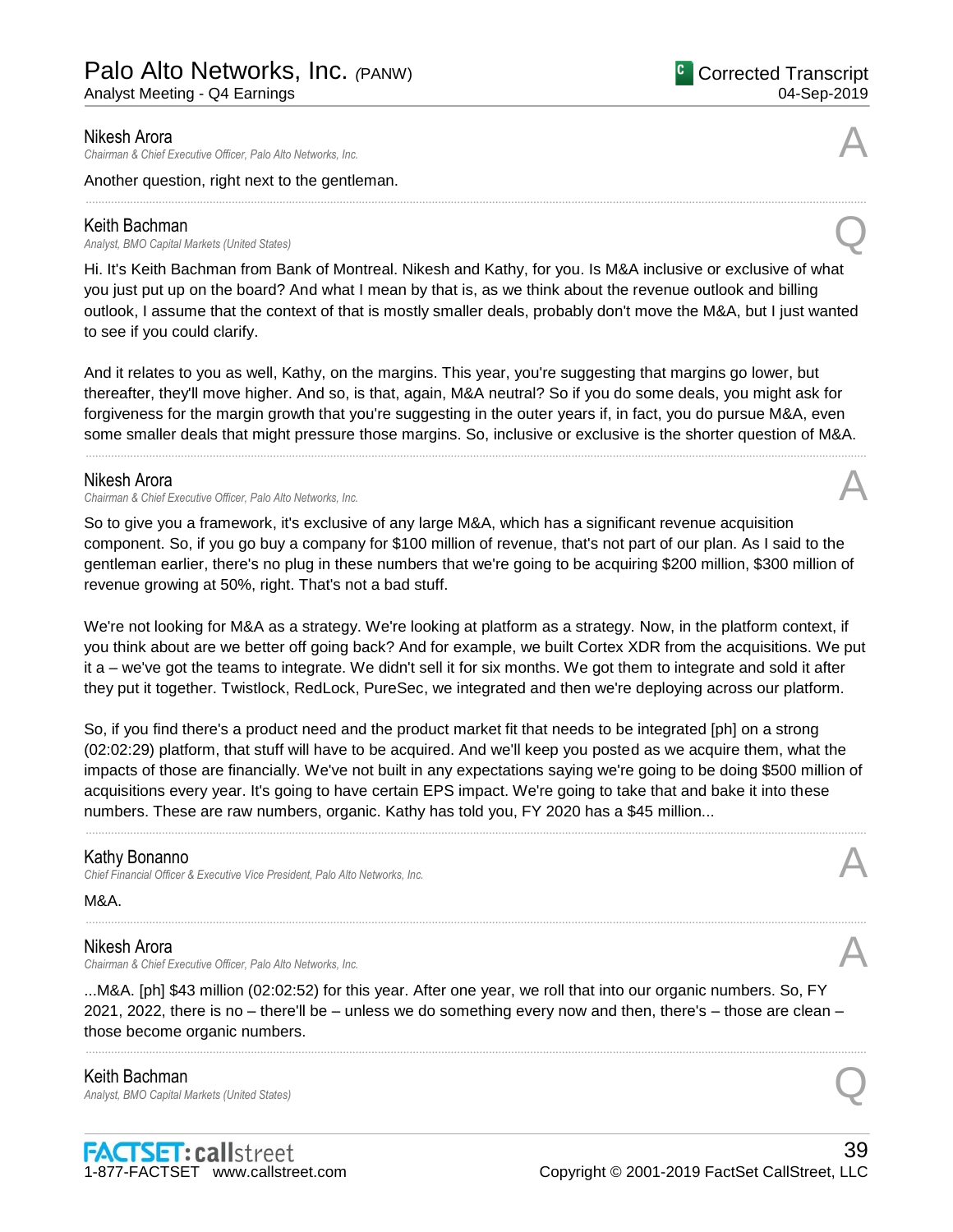### Okay.

### Nikesh Arora

*Chairman & Chief Executive Officer, Palo Alto Networks, Inc.* A

One thing, I think there was a clarification question, which I want to announce publicly. Somebody asked a question about the duration of 10%, is that every year or across three years? The answer is, it's over three years, not every year.

......................................................................................................................................................................................................................................................

......................................................................................................................................................................................................................................................

......................................................................................................................................................................................................................................................

......................................................................................................................................................................................................................................................

Trying to keep my friends out of jail. I heard that broadband is poor in jail. So – and still on MPLS.

### Michael Turits

*Analyst, Raymond James & Associates, Inc.* Q

Sounds like a good idea. My wife has just finished watching the Orange Is the New Black last night, so I don't want you there.

### Nikesh Arora

*Chairman & Chief Executive Officer, Palo Alto Networks, Inc.* A

Okay.

### Michael Turits

*Analyst, Raymond James & Associates, Inc.* Q

Michael Turits from Raymond James. Question on – for Nir, Lee, you guys talked about SD-WAN and SD-WAN is big and a big part of what Fortinet has been talking about for some time. So, I'm trying to think about, first of all, how do you become an SD-WAN player? What are you going to do with it? Is it similar, I think, to what Fortinet's doing and saying, hey, we can do this too with functioning SD-WAN or we're going to use it to help improve GlobalProtect cloud service's networking component because that's also a big place that Zscaler wins is by doing networking that they say salespeople money.

......................................................................................................................................................................................................................................................

......................................................................................................................................................................................................................................................

......................................................................................................................................................................................................................................................

......................................................................................................................................................................................................................................................

### Nir Zuk

Founder, Chief Technology Officer & Director, Palo Alto Networks, Inc.

Yeah, doing networking with the proxy, that's interesting, but...

### Nikesh Arora

**Chairman & Chief Executive Officer, Palo Alto Networks, Inc.** 

He doesn't need any more encouragement.

### Michael Turits

*Analyst, Raymond James & Associates, Inc.* Q

I just want to get [indiscernible] (02:04:25) perform for a while.

### Nir Zuk

Founder, Chief Technology Officer & Director, Palo Alto Networks, Inc.

Yeah. So, SD-WAN. SD-WAN, so maybe 30 seconds on what SD-WAN is. So, just so we're on the same page, as applications move to the cloud and it stops making sense to the MPLS, you want to – you start using regular Internet connections, right, DSL, cable modems, whatever, D3s, E3s, whatever you can get. The challenge with that is that they don't provide you the same reliability and performance guarantees that MPLS does.



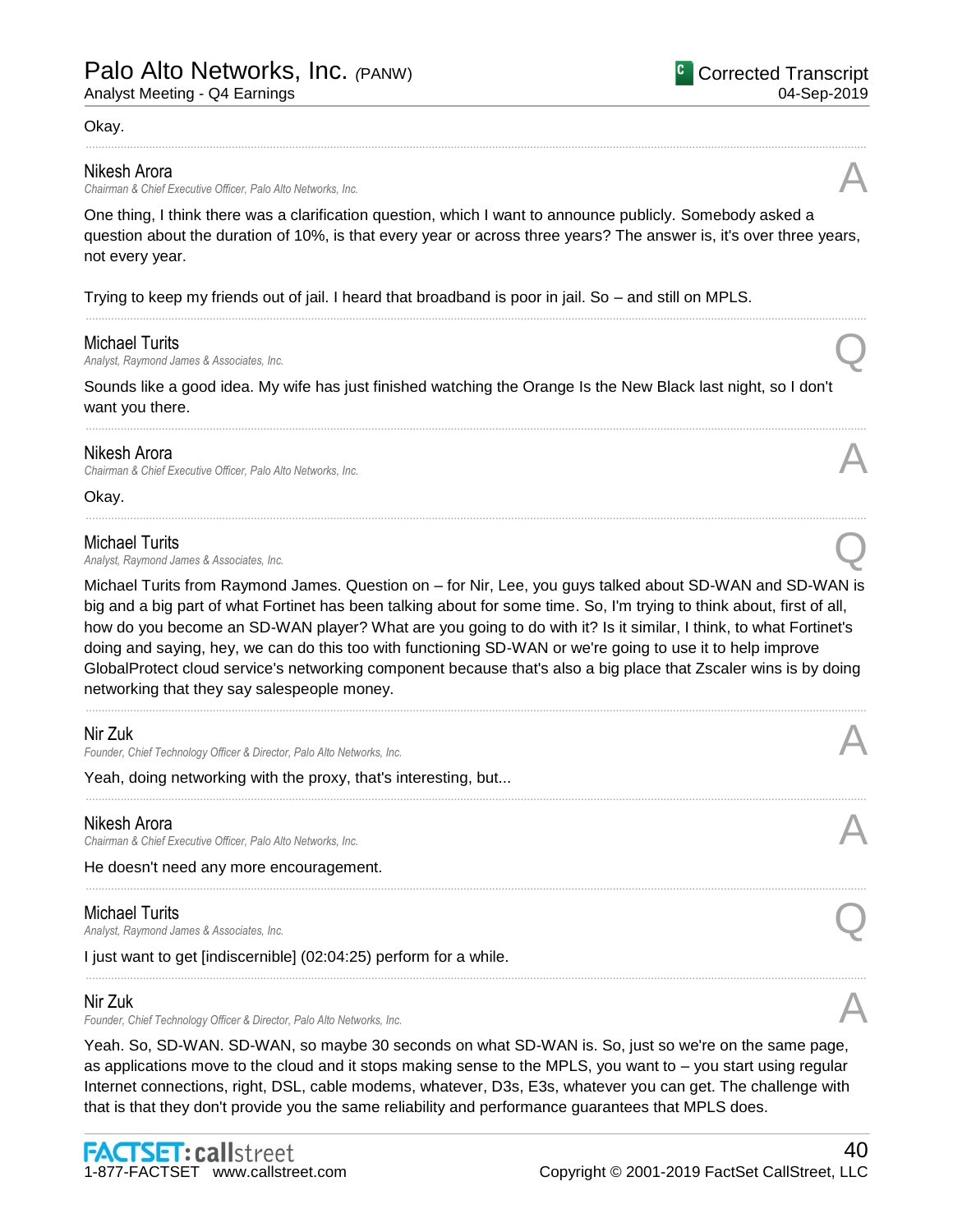So, all of a sudden, you start relying on applications in the cloud like Office 365 and G Suite and Salesforce.com or your own application support in public cloud, but you cannot get the same guarantees. So, SD-WAN is about taking multiple Internet connections like a DSL from one provider and a cable modem from another to DSL or a DSL in LTE or 5G, so on and so on, and somehow doing some kind of networking tweaks on them such that with the two or more links, you can get the same reliability and the same guarantees more or less that you get from MPLS, of course, at a much lower cost, much higher bandwidth, which is what those applications in the cloud need.

Now, there are multiple ways of doing that. You can do it in the branch itself, meaning you can take the firewall that sits in the branch and you can add SD-WAN to that firewall and do that – those networking tweaks to make those multiple Internet connections appear much more reliable. And we're doing that, meaning we are building that and that's going to become a subscription on top of the firewall, that's like Lee said, where if you deploy our firewalls in the branch, we do that. And in that respect, it's somewhat similar to what other SD-WAN vendors are doing, of course, with the differentiation being much better security, but we always win on security.

The other option to do it, and which we do today as well with SD-WAN partners and we'll continue to do, is to use SD-WAN to bring the traffic to Prisma Access. Prisma Access, which is a bunch of firewalls deployed in the cloud, need the traffic together. Now, you can do it with traditional [ph] IP6 (02:06:31) tunnels or something like that, a much more efficient way to do it is with SD-WAN. So, you program your SD-WAN, your software-defined WAN, to bring the traffic to Prisma Access and then you do all the security work in Prisma Access. The advantage of that is that you don't have to deploy a new security box in the branch every few years because technology goes stale and you need to upgrade, which is kind of like painting the Golden Gate Bridge, right? You start, you deploy 2,000 branches. By the time you finish the 2,000th one, you have to start from the beginning. With Prima Access, you don't have to do it. And that's where the real differentiation is.

So, doing SD-WAN in the cloud rather than doing SD-WAN in the branch and using SD-WAN just to bring the traffic to the cloud is the right way to do SD-WAN, but for that, you need to have something like Prisma Access. And you need to have a networking Prisma Access, not something that breaks the TCP connections and restarts them, which is not networking based. It's called a proxy.

| Nikesh Arora<br>Chairman & Chief Executive Officer, Palo Alto Networks, Inc.      |  |
|-----------------------------------------------------------------------------------|--|
| QED. Yes.                                                                         |  |
| <b>Michael Turits</b><br>Analyst, Raymond James & Associates, Inc.                |  |
| Do you need to acquire SD-WAN?                                                    |  |
| Nir Zuk<br>Founder, Chief Technology Officer & Director, Palo Alto Networks, Inc. |  |
| Do we need to acquire? No. Like Lee said, we're building SD-WAN.                  |  |
| Nikesh Arora<br>Chairman & Chief Executive Officer, Palo Alto Networks, Inc.      |  |
| Okay.                                                                             |  |
|                                                                                   |  |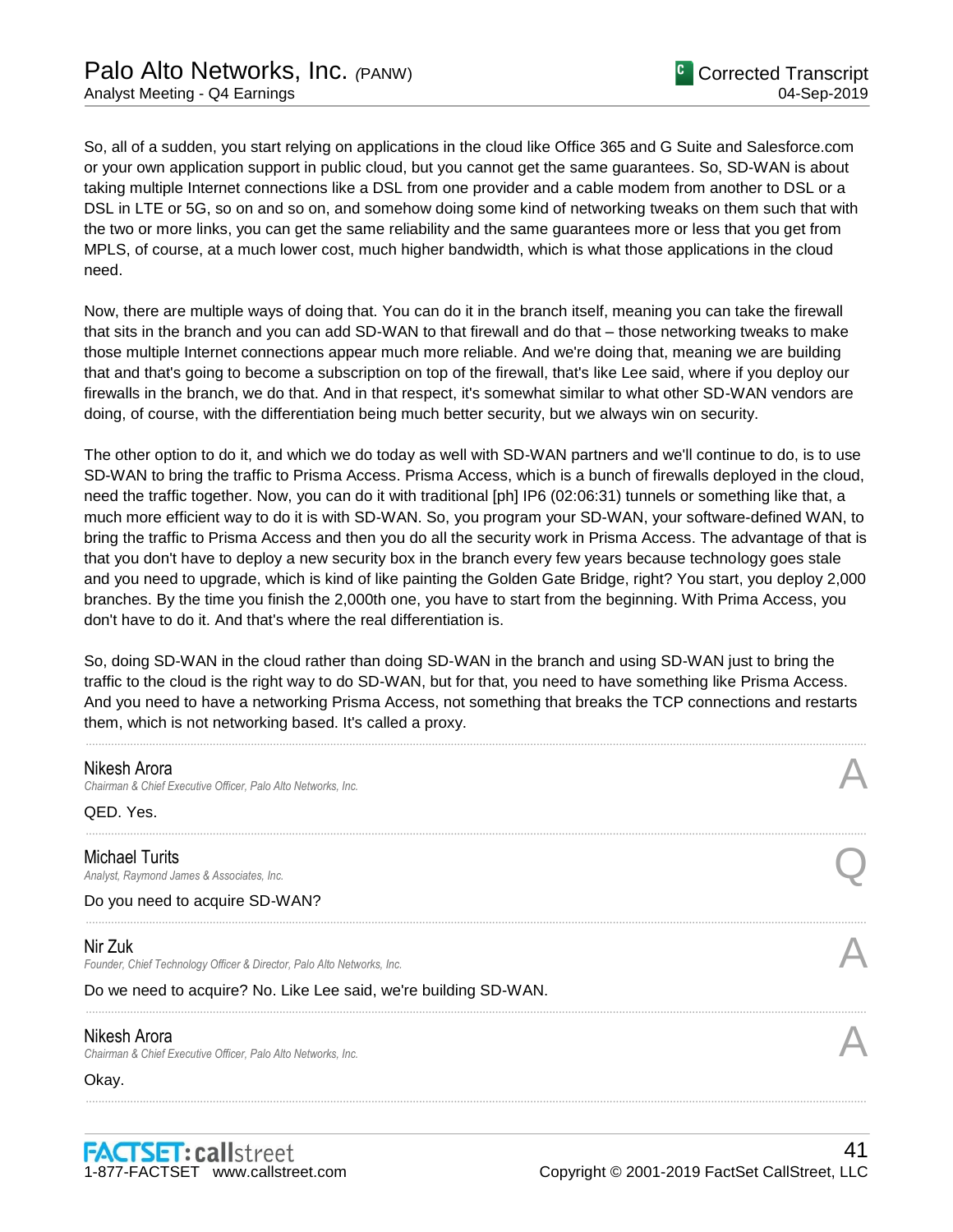### Erik Suppiger

*Analyst, JMP Securities LLC* Q

Erik Suppiger, JMP. Couple of questions, one on the free cash flow margins. Is the primary cause for the decline this year duration or what should we think of as the primary hit on the margin front? ......................................................................................................................................................................................................................................................

......................................................................................................................................................................................................................................................

......................................................................................................................................................................................................................................................

## Kathy Bonanno

*Chief Financial Officer & Executive Vice President, Palo Alto Networks, Inc.* A

Yeah.

# Erik Suppiger *Analyst, JMP Securities LLC* Q

[ph] And then I have (02:07:59) a second question after that.

## Kathy Bonanno

*Chief Financial Officer & Executive Vice President, Palo Alto Networks, Inc.* A

Yeah. The primary reason for the decline is the same primary reason you see for operating margin decline. And that's the investments that we're making not only organically to drive the new areas of our business, but also the M&A investments that we've made.

......................................................................................................................................................................................................................................................

......................................................................................................................................................................................................................................................

......................................................................................................................................................................................................................................................

**Erik Suppiger**<br>Analyst, JMP Securities LLC *Analyst, JMP Securities LLC* Q

Okay. And then...

### Kathy Bonanno

*Chief Financial Officer & Executive Vice President, Palo Alto Networks, Inc.* A

Which is why we expect it to turn around. Yeah.

# Erik Suppiger

*Analyst, JMP Securities LLC* Q

Okay. Then, for Nir or Lee, XDR, is that product production-ready? How much of that – how can we gauge the success of XDR from here because we've had traps out there for a while? Is this something that's going to be a viable competitor to CrowdStrike at this point or how should we be thinking about that? And how much of that is getting sold outside of your installed base?

......................................................................................................................................................................................................................................................

# Lee Klarich

Lee Klarich<br>Chief Product Officer, Palo Alto Networks, Inc.

So, as we mentioned earlier, we're actually very happy with how XDR is done. Now, it's early. We announced it about and released about four and a half, five months ago. You saw the results for the first full quarter, the number of customers we added. So, very excited about the initial market reception, customer reception to XDR. And the messages that we talked about here are things we're hearing from our customers, very powerful, the ability to integrate the – and stitch the endpoint data with the network data, no one else can do that, no one else can give them that end-to-end visibility, reducing the number of alerts, reducing the amount of time it takes them to actually investigate incidents. So, all the things we said here are – they're here because that's what we're hearing from our customers that have adopted XDR. Okay.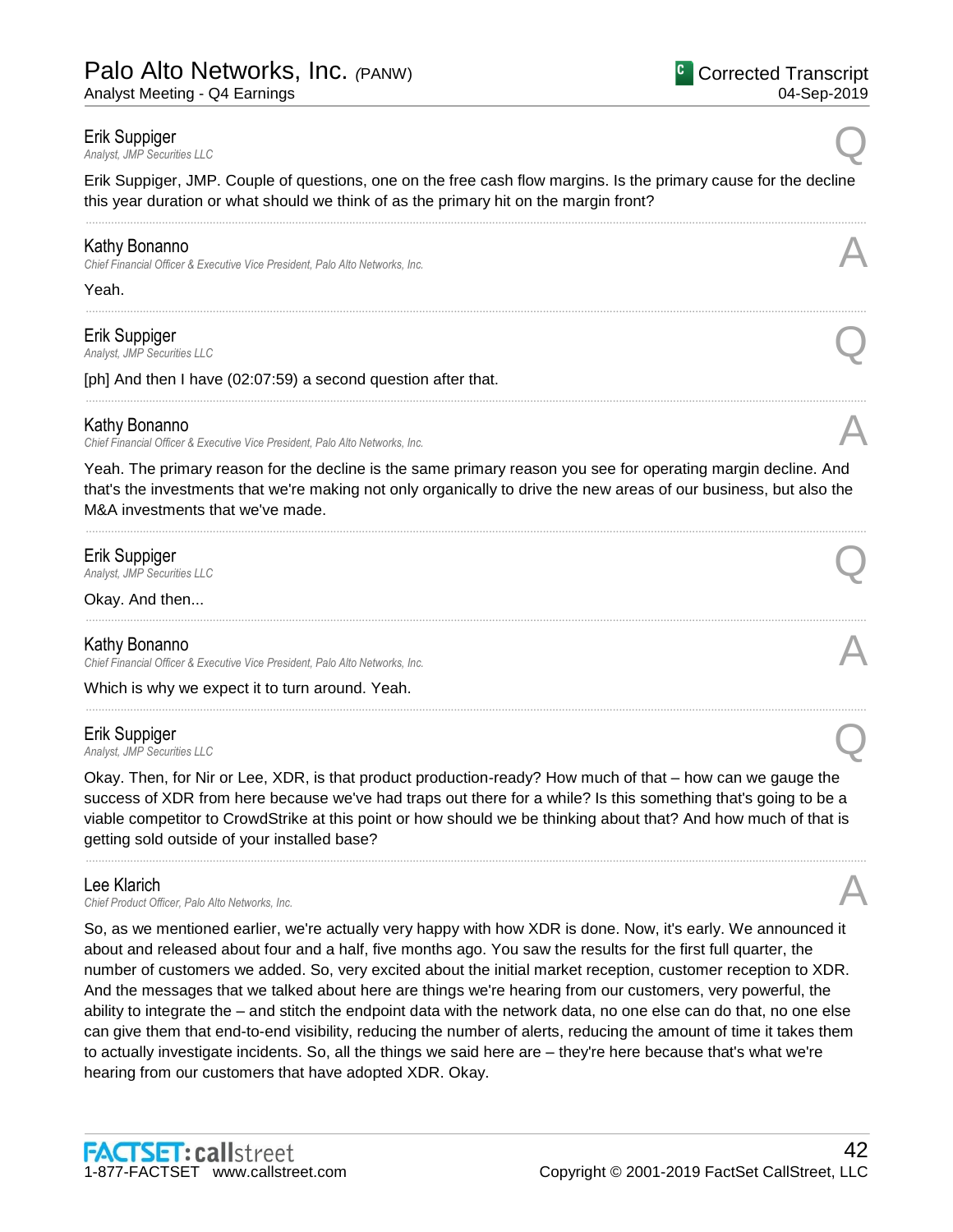# Palo Alto Networks, Inc. *(*PANW)

Analyst Meeting - Q4 Earnings

And the interesting aspect of this is that is enabling us to really sort of change the conversation with our customers to one that is a very strategic conversation about the shift toward not just endpoint protection, but the shift toward analytics and ultimately toward automation and [ph] time that it (02:10:06) with Demisto. Okay?

......................................................................................................................................................................................................................................................

......................................................................................................................................................................................................................................................

## Nir Zuk

*Founder, Chief Technology Officer & Director, Palo Alto Networks, Inc.* A

Yeah. So, going back to the proxy...

Erik Suppiger *Analyst, JMP Securities LLC* Q

And about proxy. ......................................................................................................................................................................................................................................................

## Nir Zuk

Founder, Chief Technology Officer & Director, Palo Alto Networks, Inc.

Now that's almost similar. No, this is another case where I think that the right technical solution will win. EDR doesn't make any sense. It really doesn't make any technical sense to limit yourself to collecting data just from endpoints, limiting yourself to processing data just from endpoints and then responding back to the endpoints where we all know that attacks happen across the entire infrastructure. They can start in the SaaS application and then take over in the endpoint and then propagate through the network and end up in the public cloud where your data is.

The right technical way of doing it is to collect data from multiple parts of the infrastructure into one place, use your analytics or your people or whatever it is to go through the entire data, find the attacks base and information in the entire data. And when you find an attack, it doesn't matter where the signal came from. You want to respond back to the entire infrastructure, which is kind of where Demisto comes in, responding back to the entire infrastructure. And I just don't see the competition doing that. I don't see the competition doing more than just basic endpoint, data collection and response.

So, assuming we get the right marketing and the right sales and marketing around it, go-to-market, and there are some missing product features, I think that next time we'll be able to talk much more about where we are versus the competition in there.

......................................................................................................................................................................................................................................................

# Nikesh Arora

*Chairman & Chief Executive Officer, Palo Alto Networks, Inc.* A

If I may elaborate on that from a market activity perspective and given that we've only had four and a half months worth of great experience with the product in the market against the competitor you mentioned. Remember 12 months ago, we didn't have a dedicated sales force that could compete in terms of a point-by-point basis against some of these competitors because we had a core sales team, which was not as fully adaptive selling this product.

Now that we have speedboat teams out there, I think it's fair to say we saw CrowdStrike in – between 25 and 30 deals, which were in our installed base because that's where we went after first. And I think the numbers we were able to beat them in 75% of the deals we saw them in our installed base. Again, it's one data point, but we're slowly getting our act together and getting better at this stuff. But six months ago, we didn't have a product. Traps would not compete against EDR because Traps to endpoint protection did not do XDR. We launched XDR, we've made Traps free. We have thousands of customers using Traps. Our first target is to go to the customers who already have Traps, [ph] where we have data, (02:12:59) they only have a firewalls. Who better than them to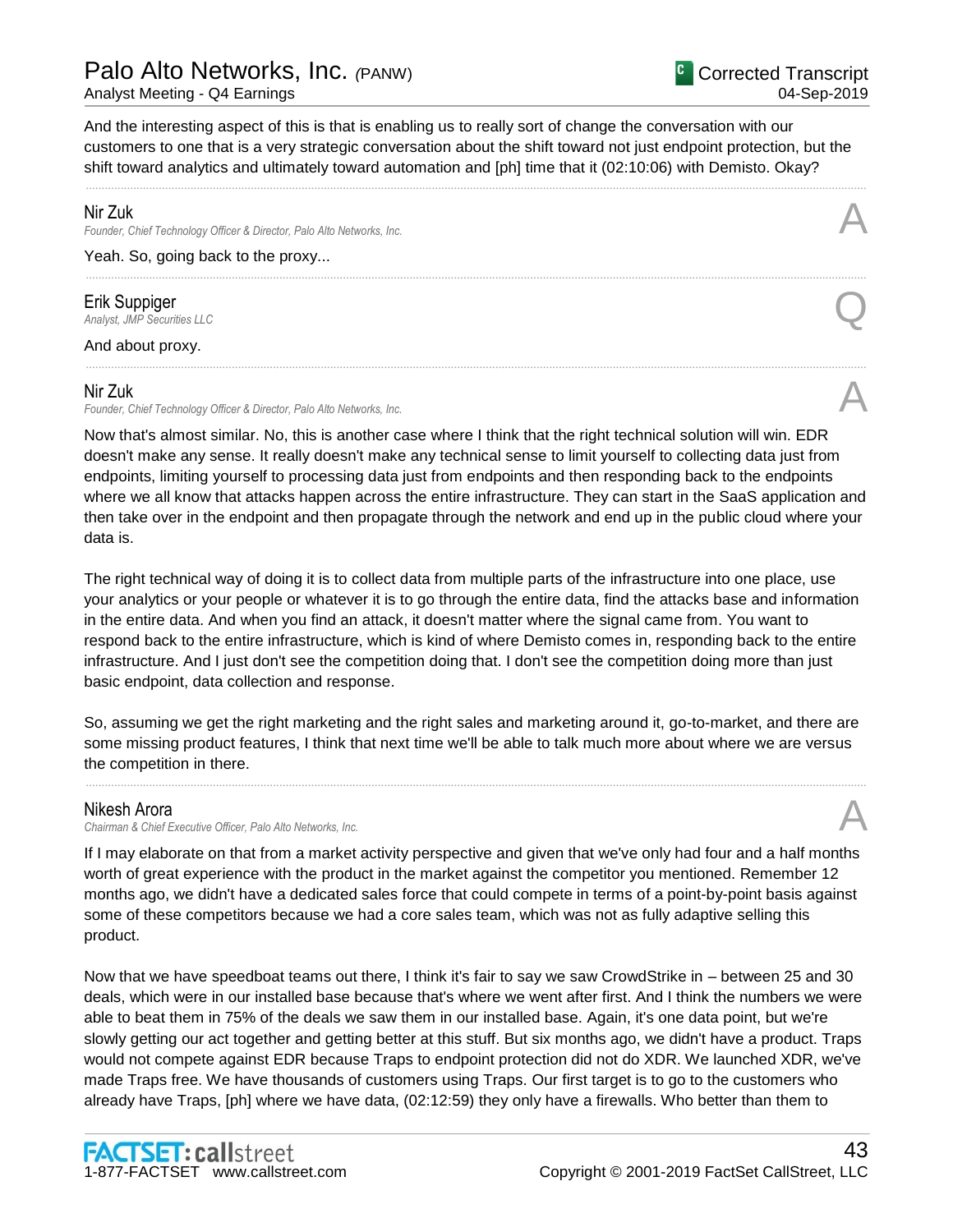make sure that they can buy XDR, and we're delighted that 75% of them CrowdStrike [indiscernible] (02:13:08) more deals that we do because they have a larger sales force, but we're delighted that we were able to beat them in [ph] 25% and 75% (02:13:14) of those deal.

......................................................................................................................................................................................................................................................

## Shaul Eyal

*Analyst, Oppenheimer & Co., Inc.* Q

Thank you. Shaul from Oppenheimer again. Maybe question for Amit or Kathy. European performance, whereas it has been quite stable over the course of the past probably two years now. I think this quarter and last quarter not as strong as we have seen before. So, is it a macro issue, maybe a UK-specific issue, maybe tying it to a former macro-related question that was asked?

......................................................................................................................................................................................................................................................

### Nikesh Arora

*Chairman & Chief Executive Officer, Palo Alto Networks, Inc.* A

It's just a great opportunity. Really, it really is Europe, strong adopter of – cybersecurity is actually on the headline. And that is national legislation in countries to go fix it. And we're just investing in the team, giving them resources. We love the leadership team there. So, it's actually a growth opportunity for us to do – continue to do well and actually do better in EMEA.

......................................................................................................................................................................................................................................................

All right. We've got one in the front, then two in the back, on the right.

# Andrew James Nowinski *Analyst, Piper Jaffray & Co.* Q

Thanks. Andy Nowinski with Piper Jaffray. So, just had a question with regard to Prisma Access. At the Gartner Security Conference a few months ago, Zscaler was on stage at the keynote and they had a few customers on stage as well that said they tried your GlobalProtect Cloud Service, which you're now calling Prisma Access, and didn't get the performance that they were looking for. It wasn't scalable. I guess can you just talk about how you've changed or fixed the performance in the architecture?

......................................................................................................................................................................................................................................................

# Lee Klarich Lee Klarich<br>Chief Product Officer, Palo Alto Networks, Inc.

We – the company was not an existing customer. And they had actually selected said competitor, but we had an opportunity to get in one last chance. And they told us the same thing. And we said can you share with us the test that you're doing. And it was provided by the competitor and it was a flawed test. We were able to show them how it was a flawed test. And after they redid the test to no longer be a flawed test, Prisma Access performed wonderfully. So – and that was before the most recent update to Prisma Access where we now have over 100 onboarding locations around the world. So we are very pleased with the performance of – performance capabilities of Prisma Access as a globally deployed cloud solution.

......................................................................................................................................................................................................................................................

# Nikesh Arora

*Chairman & Chief Executive Officer, Palo Alto Networks, Inc.* A

And as the video you saw, which talks about 1 million employees and hundreds of hospitals, they ran a full POC against the same competitors, so hopefully...

......................................................................................................................................................................................................................................................

Lee Klarich<br>Chief Product Officer, Palo Alto Networks, Inc. Lee Klarich<br>Chief Product Officer, Palo Alto Networks, Inc.

Which is already deployed.





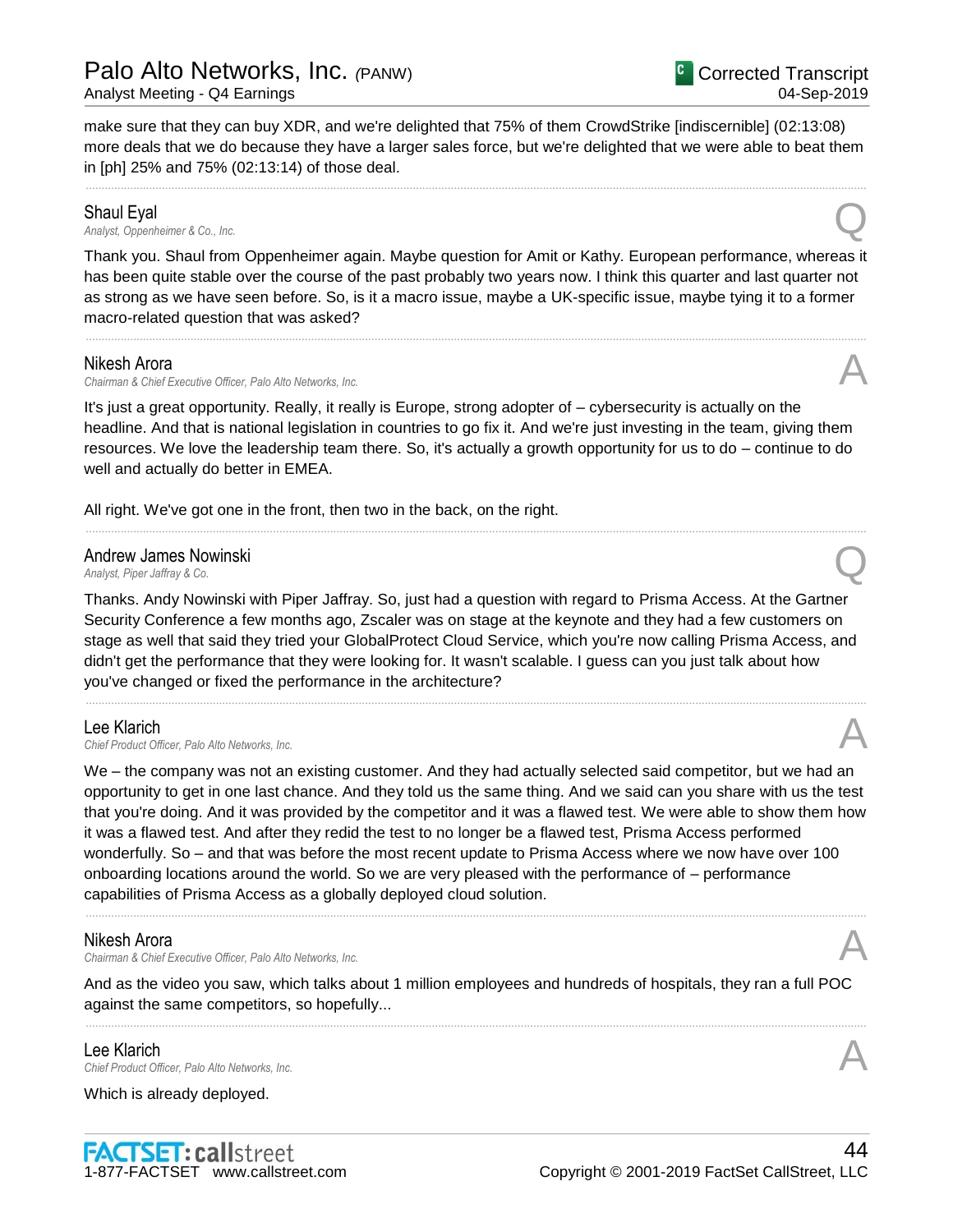Analyst Meeting - Q4 Earnings

### Nikesh Arora

*Chairman & Chief Executive Officer, Palo Alto Networks, Inc.* A

Sorry, which is already deployed, yes. All right. Questions on the back. And we're coming to the end of our Q&A session, but we'll take a few more questions. Some there. And then let's go to Brad first. I don't want to end with Brad.

......................................................................................................................................................................................................................................................

| <b>Brad Zelnick</b><br>Analyst, Credit Suisse Securities (USA) LLC                                                                                                           |  |
|------------------------------------------------------------------------------------------------------------------------------------------------------------------------------|--|
| Thank you very much, Nikesh. I really appreciate it.                                                                                                                         |  |
| Nikesh Arora<br>Chairman & Chief Executive Officer, Palo Alto Networks, Inc.<br>I want to go out happy, okay?                                                                |  |
| <b>Brad Zelnick</b><br>Analyst, Credit Suisse Securities (USA) LLC<br>This is a fantastic presentation today. My question is actually really simple.                         |  |
| Nikesh Arora<br>Chairman & Chief Executive Officer, Palo Alto Networks, Inc.<br>Yes.                                                                                         |  |
| <b>Brad Zelnick</b><br>Analyst, Credit Suisse Securities (USA) LLC<br>Three months ago, if we listened to your remarks in your earnings call, you talked about a transition. |  |
| Nikesh Arora<br>Chairman & Chief Executive Officer, Palo Alto Networks, Inc.<br>Yeah.                                                                                        |  |
| <b>Brad Zelnick</b><br>Analyst, Credit Suisse Securities (USA) LLC<br>There's not much of a transition.                                                                      |  |
| Nikesh Arora<br>Chairman & Chief Executive Officer, Palo Alto Networks, Inc.<br>Yes.                                                                                         |  |
| <b>Brad Zelnick</b><br>Analyst, Credit Suisse Securities (USA) LLC<br>Why?                                                                                                   |  |
| Nikesh Arora<br>Chairman & Chief Executive Officer, Palo Alto Networks, Inc.                                                                                                 |  |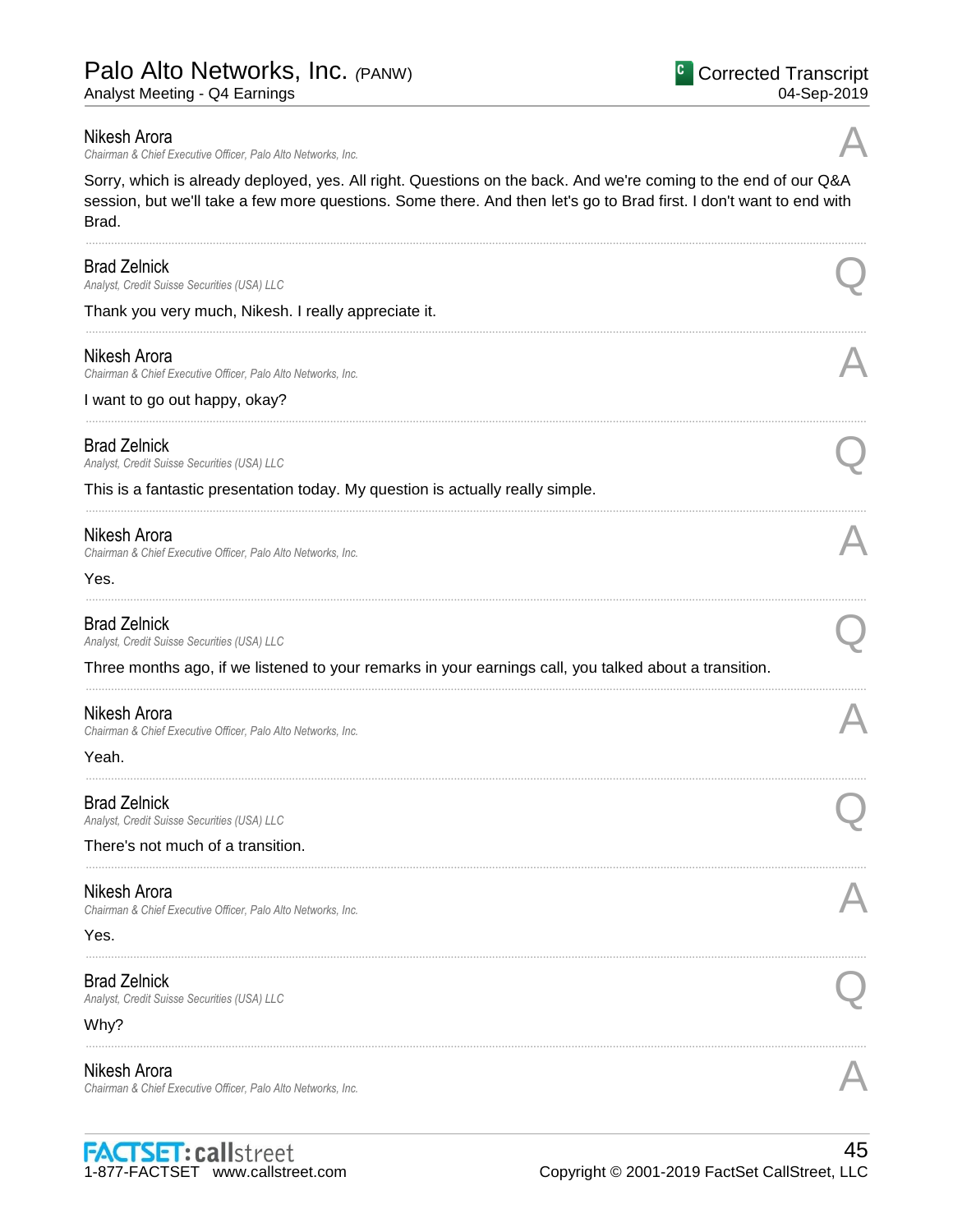# Palo Alto Networks, Inc. *(*PANW)

Good question. I'm glad you asked it. Four, five months ago, we were going full speed ahead analyzing every which way we can make this transition to a fully ratable model. And when we sat down and looked at it from an accounting perspective, a legal perspective, a go-to market perspective, we would have to impact the channel, our salespeople, we all stepped back and said, okay, why are we doing this? Our customers are buying billions of dollars of products from us. They have a motion. Our sales people know how to quote it, how to sell it. And we sat there and said, we're doing it because the industry likes ARR models and software models. I personally like money upfront. Cash flow is a good thing. And then you go out and hunt, use some this year, the rest you put it in [ph] cold store (02:17:42) and use it in year two, in year three. [ph] Why do you (02:17:45) have to go hunt every year if I'm going to go to analyze model. So we just felt that we were trying to unnaturally change the company's business model and transition to a place, which is more akin to a pure software SaaS ARR-based model.

And we are just kind of a hybrid business. We have the firewall business very strong, building the next-generation security business, which we believe is going to be very strong, and some of the characteristics of this we really like. We like the upfront cash, we like the cash flow that this brings us, we like the fact that it gives you long term deferred revenue, which allows you to be amortized. So we decided that we're better off going this way. So this is why we're here.

And then, we were comfortable that we've analyzed everything – every Sunday. This Analyst Day has been in the making for six months, right. We've been trying to look at what we want to come and tell you, what's important, what's not important. As I said, I probably will never read as many research notes that I've read in the last six months from all of you guys. Apologies to you, but I have a day job, but I did read most of them and I did read what you guys are concerned about and I understand why you like those models. But we got to run the company the way we want to run the company and the way the customers want us to deliver the product. So that's why.

| Srini Nandury<br>Analyst, Summit Redstone Partners LLC                                |  |
|---------------------------------------------------------------------------------------|--|
| Srini Nandury, Summit Insights Group. Nikesh, recently, VMware acquired Carbon Black. |  |
| Nikesh Arora<br>Chairman & Chief Executive Officer, Palo Alto Networks, Inc.<br>Who?  |  |
| Srini Nandury<br>Analyst, Summit Redstone Partners LLC                                |  |
| VMware.                                                                               |  |
| Nikesh Arora<br>Chairman & Chief Executive Officer, Palo Alto Networks, Inc.          |  |
| Can I ask you which company? Sorry, I missed the question.                            |  |
| Srini Nandury<br>Analyst, Summit Redstone Partners LLC                                |  |
| VMware                                                                                |  |
| Nikesh Arora<br>Chairman & Chief Executive Officer, Palo Alto Networks, Inc.          |  |
|                                                                                       |  |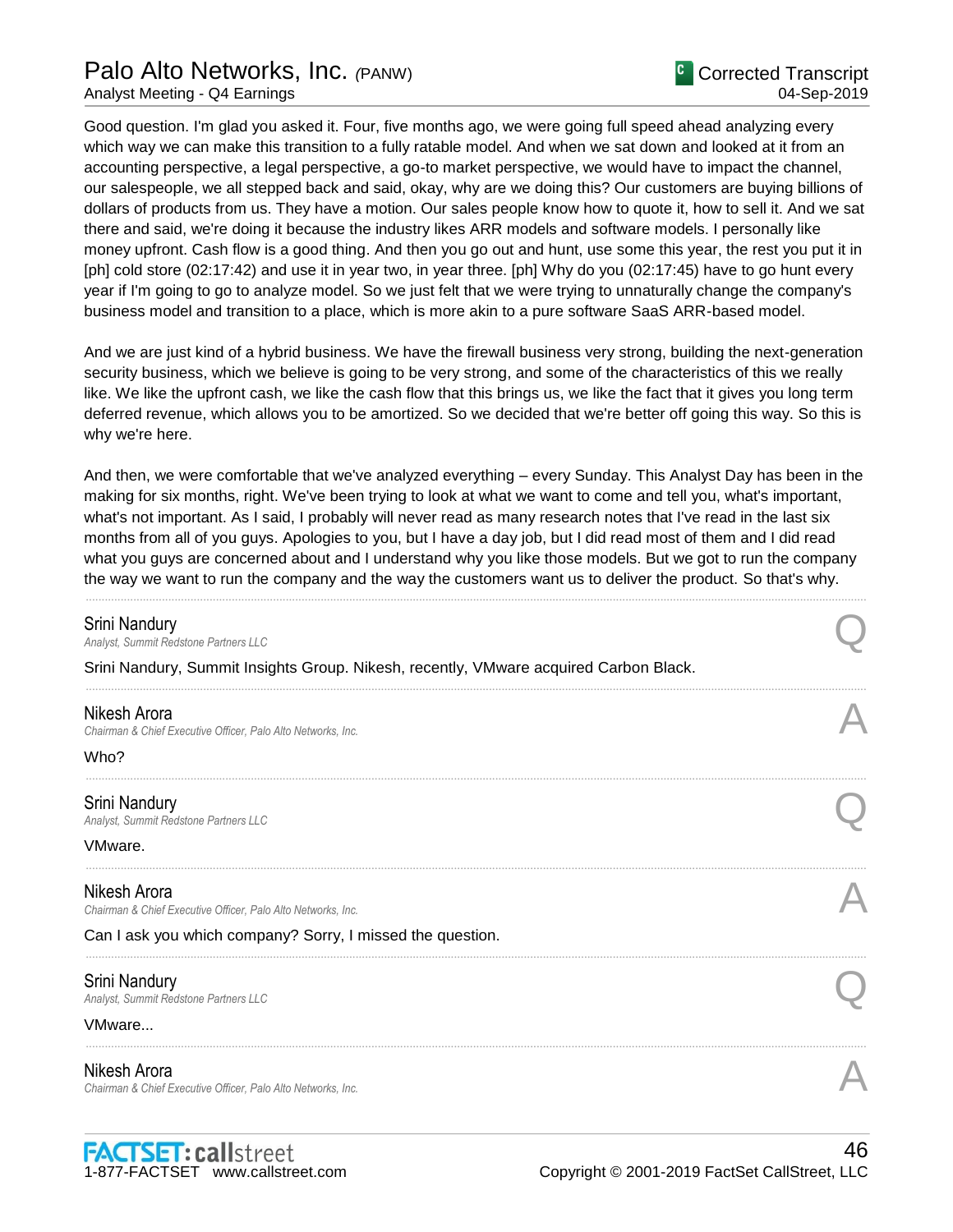Analyst Meeting - Q4 Earnings

### Yeah. I know VMware very well.

**Srini Nandury**<br>Analyst, Summit Redstone Partners LLC *Analyst, Summit Redstone Partners LLC*<br>Analyst, Summit Redstone Partners LLC

...acquired Carbon Black.

### Nikesh Arora

*Chairman & Chief Executive Officer, Palo Alto Networks, Inc.* A

Carbon Black, yes.

**Srini Nandury**<br>Analyst, Summit Redstone Partners LLC *Analyst, Summit Redstone Partners LLC* Q

Okay. So the question is this. We're trying to make sense of how the landscape is going to be evolving. It looks like VMware is going to be acquiring more companies in the space. And what does this mean for the whole security landscape going forward?

......................................................................................................................................................................................................................................................

......................................................................................................................................................................................................................................................

......................................................................................................................................................................................................................................................

......................................................................................................................................................................................................................................................

### Nikesh Arora

*Chairman & Chief Executive Officer, Palo Alto Networks, Inc.* A

I can't comment on VMware's strategy. There are a lot of people who believe security is important, right, and they're all stepping up their acquisitions in security. And I think that's probably accurate. You will see a lot more acquisition in this space because I don't think 2,500 vendors are going to survive. And one of the questions early gentlemen asked was buying behavior. I firmly believe in the next five years, you will see more consolidated single vendor buys than you will see multi-vendor buys. Maybe over 800 EBCs at Palo Alto Networks where customers show up. And I haven't seen a customer who's actually espoused his desire that he or she wants multiple vendors to be able to secure their environment. They're looking for a solution which integrates across multiple solutions.

So, if any company out there, whether it's VMware, whether it's Microsoft, whether it's Broadcom can actually take products and integrate them, I think they're going to win. So the question is not acquiring. We can all acquire companies. Acquisition is the easiest part. The question is can you actually integrate them? Do you actually get leverage from integrating them into your platform? Acquiring a customer, putting them in an ELA and making them free or being part of your lodge, what did I hear that, platform level. So there's a new term you will hear soon in the security and [indiscernible] (02:20:37) ELAs to PLAs because people have disparate products, security and consulting and chips, and you can put them all into a PLA now. It doesn't that have to be an ELA anymore because it's more than an E to P. But those are interesting thoughts. I think the true need of the customer is an integrated platform. So if people can deliver an integrated platform, more power to them. Yes, as Nir just articulated, you need firewalls and endpoint [ph] to be able (02:21:04) to work together to be able to do nextgeneration security. Similarly, you need containers, serverless public cloud workloads to do it together.

And I will tell you [ph] an unrelated (02:21:16) anecdote, and I apologize if it doesn't apply. When I worked at Google, one of the businesses we started to go after was display advertising, [ph] nothing to do with (02:21:27) security. And Google had no horse in the race. They didn't want to display property. Microsoft had one. Yahoo had one. And they're both very good at selling their own display properties, but they were not good at crossmarket selling because typically they defaulted to their own product. And my concern is when you're struggling at cloud native players like AWS or Azure or GCP or VMware with their own set of hybrid solutions, you default to better integrations and better alignment with your core product and you don't do as good a job of across industry security solution, across industry product.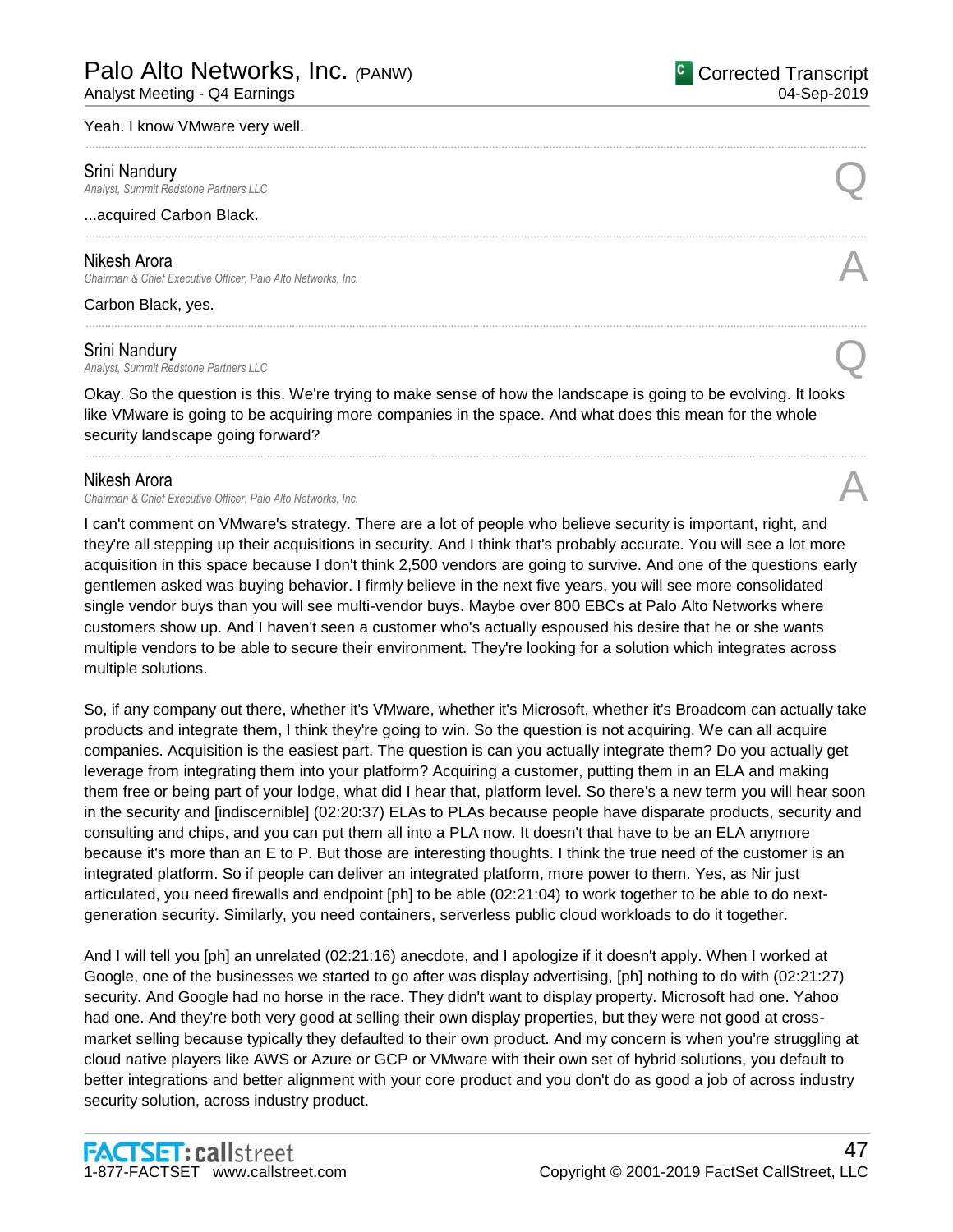Q

Q

So, our hope is we'll be the platform of choice across multiple platforms as opposed to platform that integrate security and try and bundle it when you buy their platform. So if I don't want to deploy VMware, would I be deploying Carbon Black today? I would have or may have. Tomorrow, I suspect the integration [ph] is speaking going to be (02:22:17) stronger. Now, I'm not sure which strategy gets you more revenue, maybe gets you more revenue given their scale, but I think the long-term outcome is that you want a multi-platform solution, which is somewhat platform-agnostic, so it can actually make it work better for you across multiple cloud platforms.

All right. Last one or two questions. And well, I want to make sure you guys don't leave here with questions unanswered. Go ahead. Upfront. I'm sure I'll read about it tomorrow or the next week. So why didn't I ask the question, guys.

Excellent. Thank you guys for having this presentation, and really compelling product vision. And it's great to see a value proposition that's not just – like, you got to be secure because we're going to scare the crap out of you, but also we're going to provide value ...

......................................................................................................................................................................................................................................................

......................................................................................................................................................................................................................................................

......................................................................................................................................................................................................................................................

### Nikesh Arora

*Chairman & Chief Executive Officer, Palo Alto Networks, Inc.* A

We do that out in the field not here.

... but we're going to provide value by making it easier, more effective to do the securities. So there's a dual value proposition that customers must see. I wanted to drill down into sort of the firewall market overall. Nir presented a really good sort of rationale of why firewalling isn't going to go away. We're still going to be doing firewalling, but it seems like where we're going to be doing that firewalling is going to change. So, I guess the question I had is, should we expect kind of the traditional firewalling done from an appliance at the edge of the network? Is that part of the market going to be stable, increasing, declining in the midst of a broader kind of firewalling capability that still grows?

......................................................................................................................................................................................................................................................

### Nikesh Arora

*Chairman & Chief Executive Officer, Palo Alto Networks, Inc.* A

So, I'll give you some data point and then I'll have our product leadership answer that. I went back, and as part of preparing for the Analyst Day, I looked at enterprise IT spend over the last seven years, right, because it's typically the end of life for most IT infrastructure, between 7 to 10, depending on what it is and where you buy it. There's approximately \$1 trillion, \$1.2 trillion a year that's been spent on enterprise IT. The reason I go track that is because I think security is 3% to 8% of that number, but in financial services, the government, it goes to 8% because they're very security conscious, others go to 3%.

So, if you think about it, there is approximately \$12 trillion to \$15 trillion of plant out there in enterprises, which is IT infrastructure plant. I just put a slide up there, which is a Gartner slide or Goldman Sachs slide, [ph] I kind of know are those (02:24:44) Goldman Sachs, maybe it's from this morning, which talks about the cloud disruption opportunity of \$1 trillion in 2023, right. So, either you're telling me that we're going to stop spending in enterprise IT and the entire IT market is going to go down and all we're going do is spending in the cloud. Or are you telling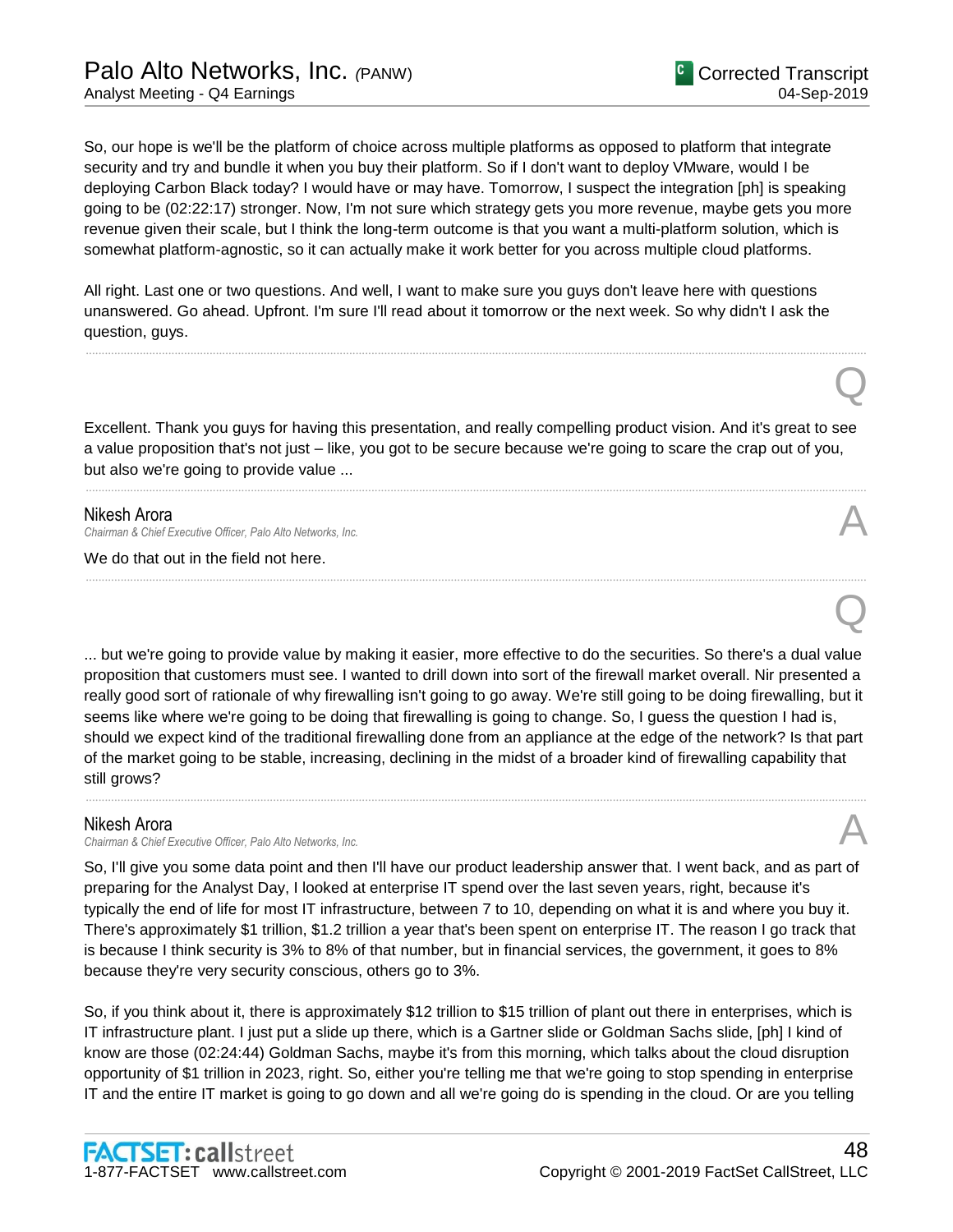me, people are still going to spend \$1 trillion to it, growing at 3%, and a lot of that is still going to go to enterprise IT? So, I suspect this transition is going to take longer than we think that people are still going to be spending in enterprise IT.

Now, [ph] on to (02:25:13) the margin, it may be smaller number because people are shifting to cloud. And what it's doing is two things. One, it's making people re-evaluate, as I'm going to make that shift to the cloud, what do I want to buy that allows me that transition? And that's why one of the large retailers we talked about, they're going to the cloud. They don't want to just buy hardware firewalls, they want to make sure they can get VM. So, the cloud instances, they can get a cloud-delivered architecture for Prisma Access.

So the question is we expect this transition to happen in the next five to seven years, a lot of it. Do we have products that satisfy the three use cases: the datacenter use case, the transition use case to the cloud and then the new architecture towards the cloud? So, we think that's why the product strategy is aligned towards this transition. We think that shift is going to happen. It'll happen on a customer-specific basis depending on how ready they are. It'll happen on an industry basis. So, those are some of the moving parts, but we think firewalling is around for a while for the people who are still investing in datacenters. But I'll let my product colleagues elaborate on the...

......................................................................................................................................................................................................................................................

### Lee Klarich

Lee Klarich<br>Chief Product Officer, Palo Alto Networks, Inc.

Sure. So from a product perspective, the firewalls get deployed in lots of different places. They get deployed in the datacenter, they get deployed at headquarter, gateways, regional sites, branch offices [indiscernible] (02:26:23). And the – some of those use cases are more attractive to shift the form factor. So, for example, applications moving to public cloud. The form factor choice would be software for lots of different technical reasons that are mostly sort of straightforward to understand why you want to do that. For example, you can't shift the hardware device to Amazon and ask them to deploy it into your AWS account. You have to use software form factors.

As we talked about for branch offices, retail, mobile users, there is a shift that we are driving with Prisma Access that we believe is a very good shift both in terms of the customer outcome as well as what they need and want to be able to accomplish. But there is still – as Nikesh was saying, this investment in the enterprise infrastructure over the last seven-plus years, there will continue to be a lot of investment and that infrastructure has to be protected, so particularly in the larger central sites, regional sites. And the world will be hybrid for a long time, meaning datacenters, there will still be a lot of hardware that will need to be deployed against that. And one thing we didn't talk about today, but it's very important. This is – in a lot of those places that I just mentioned, the performance of hardware starts to become really important, right? If you think about a large headquarters with 10 gig connectivity growing, you want to do internal segmentation or to segment IoT devices and things like that, which that might be 100 gig, some of the larger datacenters, hardware still has a very important role to play in a lot of those core use cases.

# Nikesh Arora

*Chairman & Chief Executive Officer, Palo Alto Networks, Inc.*

All right. I think with that, we'll call an end to the Q&A session. I want to say thank you to my management team here who's been part of the journey in getting us here so far. I also want to use the opportunity to shout out to our 7,000 employees around the world who work hard to deliver results that we have to deliver, and hopefully will keep working hard for the next three years to achieve that targets and beyond, to achieve the targets we've outlined.

......................................................................................................................................................................................................................................................